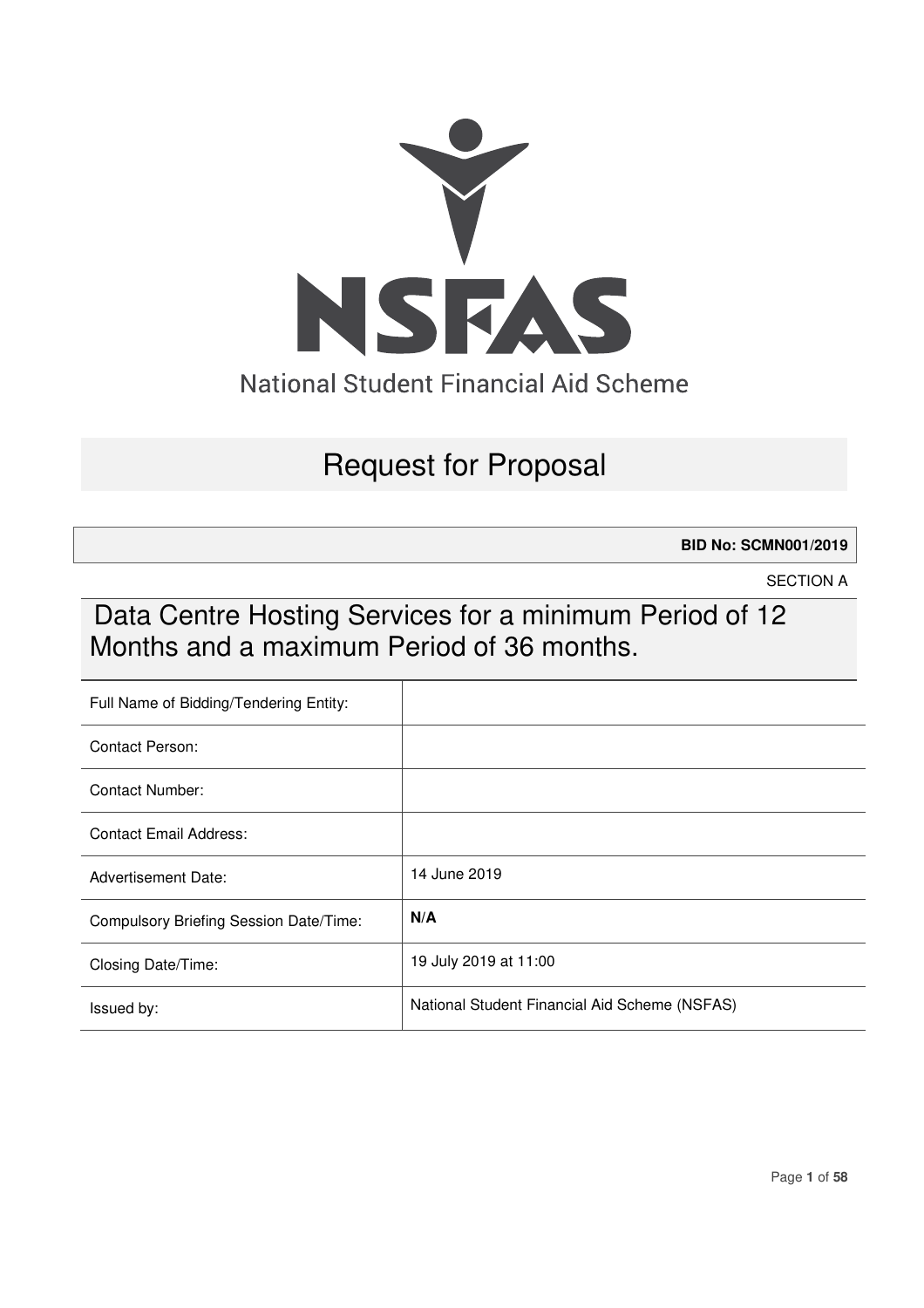# Bid No: SCMN001/2019



# **Bidder's Authorised Signatory:**

Initials and Surname: Signature: Signature:

..…………………………………………… ..……………………………………………

|                 |             | Please indicate whether it is the original or copy, tick the applicable block |  |
|-----------------|-------------|-------------------------------------------------------------------------------|--|
| <b>ORIGINAL</b> | <b>COPY</b> | <b>NUMBER SUBMITTED:</b>                                                      |  |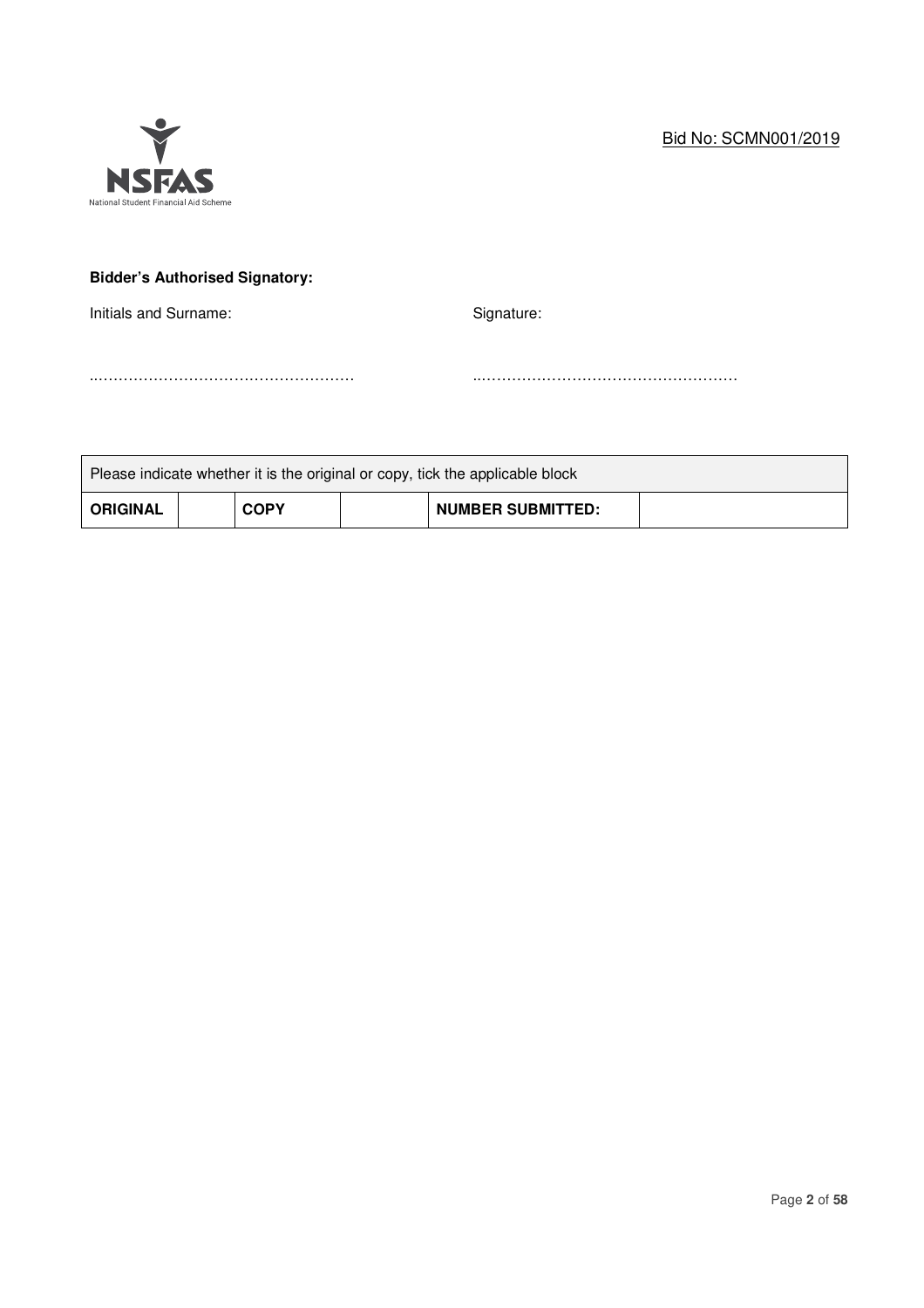

## **Glossary**

| Award                   | Conclusion of the procurement process and final notification to the successful bidder                                                                                                                                               |
|-------------------------|-------------------------------------------------------------------------------------------------------------------------------------------------------------------------------------------------------------------------------------|
| <b>B-BBEE</b>           | Broad-based Black Economic Empowerment (BBBEE) Act, 2003 (Act No. 53 of 2003) and BBBEE<br>Amended Act, 2013 (Act No. 46 of 2013) and the Codes of Good Practice issued thereunder by the<br>Department of Trade and Industry (DTI) |
| Bid                     | Written offer in a prescribed or stipulated form in response to an invitation by NSFAS for the<br>provision of goods, works or services                                                                                             |
| Contractor              | Organization with whom NSFAS will conclude a contract and potential service level agreement<br>subsequent to the final award of the contract based on this Request for Bid                                                          |
| Core Team               | Team members who fill the non-administrative positions against which the experience will be<br>measured.                                                                                                                            |
| DTI                     | Department of Trade and Industry                                                                                                                                                                                                    |
| EME                     | <b>Exempted Micro Enterprise</b>                                                                                                                                                                                                    |
| QSE                     | Qualifying Small Enterprise                                                                                                                                                                                                         |
| <b>NSFAS</b>            | National Student Financial Aid Scheme                                                                                                                                                                                               |
| GCC                     | <b>General Conditions of Contract</b>                                                                                                                                                                                               |
|                         | Original Bid Original document signed in ink, or Copy of original document signed in ink                                                                                                                                            |
| Originally<br>certified | To comply with the principle of originally certified, a document must be both stamped and signed in<br>original ink by a commissioner of oaths.                                                                                     |
| <b>SCM</b>              | Supply Chain Management                                                                                                                                                                                                             |
| SLA                     | Service Level Agreement                                                                                                                                                                                                             |
| TOR                     | <b>Terms of Reference</b>                                                                                                                                                                                                           |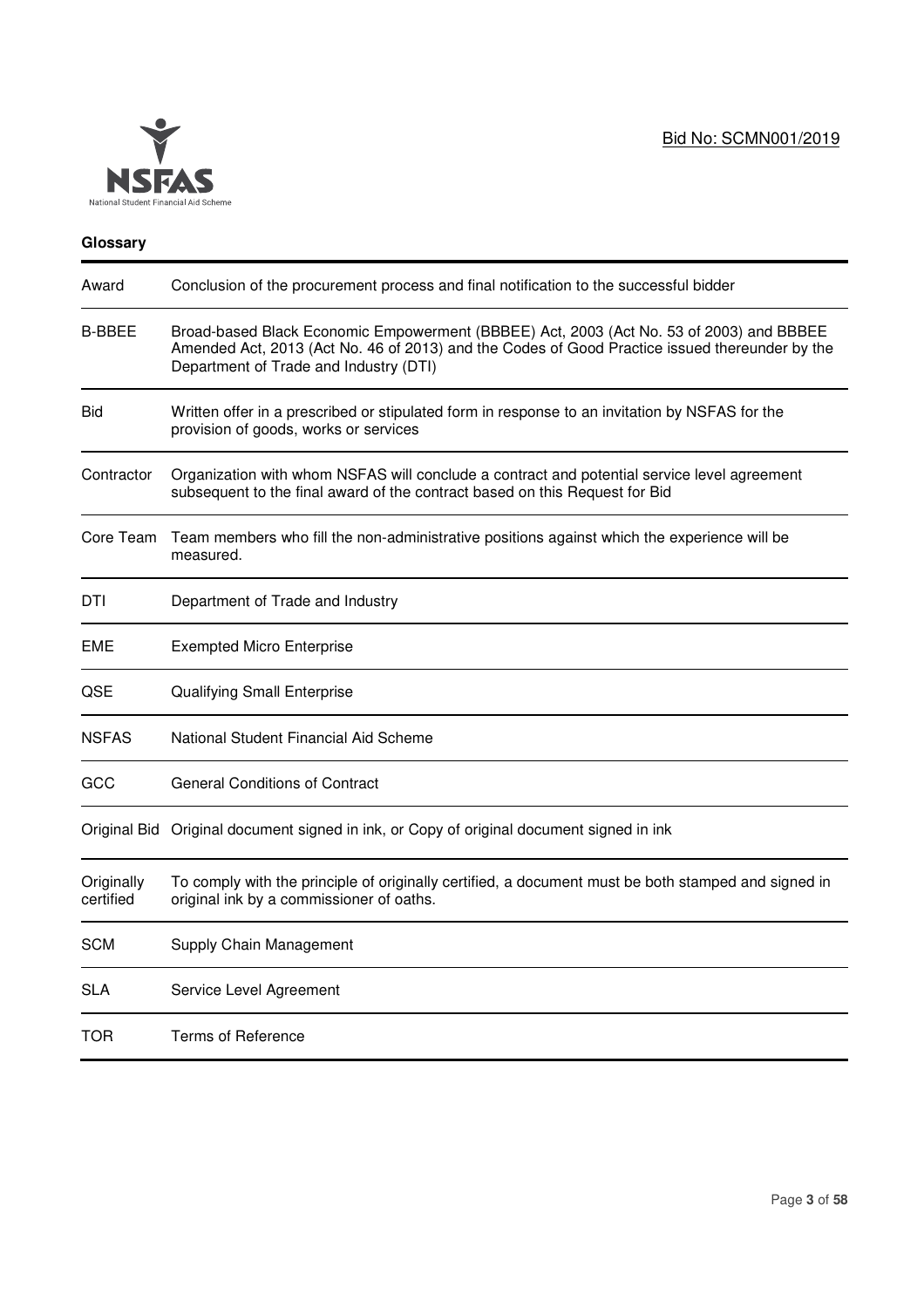

## **Documents in this Bid Document Pack**

Bidders are to ensure that they have received all pages 1 to 58 of this document, which consist of the following sections:

## **SECTION A**

## **Note: Documents in this section must be completed and returned or supplied with bids as prescribed.**

- □ Section A1: SBD1: Invitation to Bid
- $\Box$  Section A2: Executive Summary and Bid submission conditions and Instructions
- □ Section A3: Terms of Reference

#### **SECTION B**

**Note: Documents in this section must be completed and returned or supplied with bids as prescribed.** 

- **D** Section B1: Pricing schedule (SBD 3)
- □ Section B2: Declaration of Interest (SBD 4)
- Section B3: Preference Points Claim form in terms of the PPFA 2017 regulations (SBD 6.1)
- **J** Section B4: Declaration of bidder's past SCM practices (SBD 8)
- □ Section B5: Certificate of Independent Bid Determination (SBD 9)
- □ Section B6: General Conditions of Contract
- $\square$  Section B7: Local content requirements (SBD 6.2) (where applicable)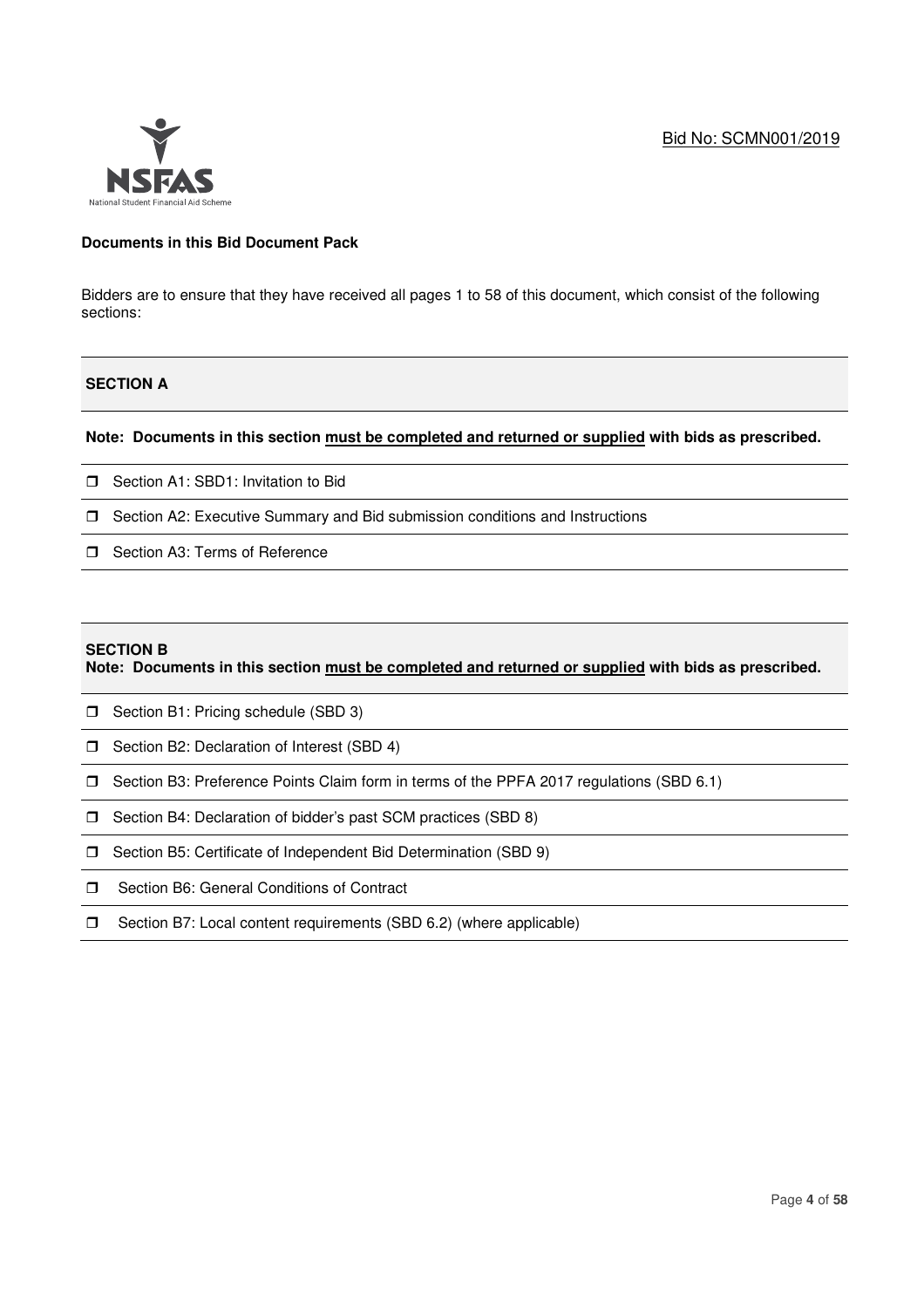

Г

## **SECTION A 1 INVITATION TO BID (PART A)**

|                                                          | You are Hereby Invited to Bid for Requirement of the National Student Financial Aid Scheme (NSFAS)         |                        |                               |              |           |                            |                     |                 |                                                                     |
|----------------------------------------------------------|------------------------------------------------------------------------------------------------------------|------------------------|-------------------------------|--------------|-----------|----------------------------|---------------------|-----------------|---------------------------------------------------------------------|
| <b>Bid Number:</b>                                       | SCMN001/2019                                                                                               | Closing date:          |                               | 19 July 2019 |           |                            | <b>Closing Time</b> |                 | 11H00                                                               |
| Description                                              | Data Centre Hosting Services for a minimum Period of 12 Months and a maximum<br><b>Period of 36 Months</b> |                        |                               |              |           |                            |                     |                 |                                                                     |
|                                                          | The successful bidder will be required to fill and sign a written contract form (SBD) 7.                   |                        |                               |              |           |                            |                     |                 |                                                                     |
| Situated at street                                       | Bid Respond Documents may be Deposited in the Bid Box                                                      |                        |                               |              |           |                            |                     |                 |                                                                     |
|                                                          | <b>NSFAS Building, 1st Floor House Vincent</b>                                                             |                        |                               |              |           |                            |                     |                 |                                                                     |
| 10 Brodie Road                                           |                                                                                                            |                        |                               |              |           |                            |                     |                 |                                                                     |
| Wynberg                                                  |                                                                                                            |                        |                               |              |           |                            |                     |                 |                                                                     |
| 7700                                                     |                                                                                                            |                        |                               |              |           |                            |                     |                 |                                                                     |
| <b>Supplier Information</b>                              |                                                                                                            |                        |                               |              |           |                            |                     |                 |                                                                     |
| Name of Bidder                                           |                                                                                                            |                        |                               |              |           |                            |                     |                 |                                                                     |
| <b>Postal Address</b>                                    |                                                                                                            |                        |                               |              |           |                            |                     |                 |                                                                     |
| <b>Street Address</b>                                    |                                                                                                            |                        |                               |              |           |                            |                     |                 |                                                                     |
| Telephone Number                                         |                                                                                                            | Code                   |                               |              |           | Number                     |                     |                 |                                                                     |
| Cell phone number                                        |                                                                                                            |                        |                               |              |           |                            |                     |                 |                                                                     |
| Facsimile Number                                         |                                                                                                            | Code                   |                               |              |           | Number                     |                     |                 |                                                                     |
| E-mail Address                                           |                                                                                                            |                        |                               |              |           |                            |                     |                 |                                                                     |
| Vat Registration number                                  |                                                                                                            |                        |                               |              |           |                            |                     |                 |                                                                     |
|                                                          |                                                                                                            |                        |                               |              |           |                            |                     |                 |                                                                     |
|                                                          |                                                                                                            | <b>TCS PIN:</b><br>Yes |                               |              | <b>OR</b> | CSD No:                    |                     | $\sqsupset$ Yes |                                                                     |
|                                                          | <b>B-BBEE</b> status level verification                                                                    | <b>No</b>              |                               |              |           | <b>B-BBEE Status Level</b> |                     | No              |                                                                     |
| [Tick applicate box]<br>If Yes, who was the certificated |                                                                                                            |                        |                               |              |           | Sworn Affidavit            |                     |                 |                                                                     |
| issued by?                                               |                                                                                                            |                        |                               |              |           |                            |                     |                 |                                                                     |
| An Accounting Official as                                |                                                                                                            |                        | (CCA)                         |              |           |                            |                     |                 | An Accounting Officer as Contemplated in the Close Corporation Act  |
| Complemented in the Close<br>Corporation ACT (CCA) and   |                                                                                                            |                        | System (SANAS)                |              |           |                            |                     |                 | A Verification Agency Accredited by the South African Accreditation |
| Name the, Applicable in the Tick<br>Box                  |                                                                                                            |                        | A Registered Auditor<br>Name: |              |           |                            |                     |                 |                                                                     |
|                                                          | JA B-BBEE STATUS LEVEL VERIFICATION CERTIFICATE/SWORN AFFIDAVIT (FOR EMEs& QSEs) MUST BE                   |                        |                               |              |           |                            |                     |                 |                                                                     |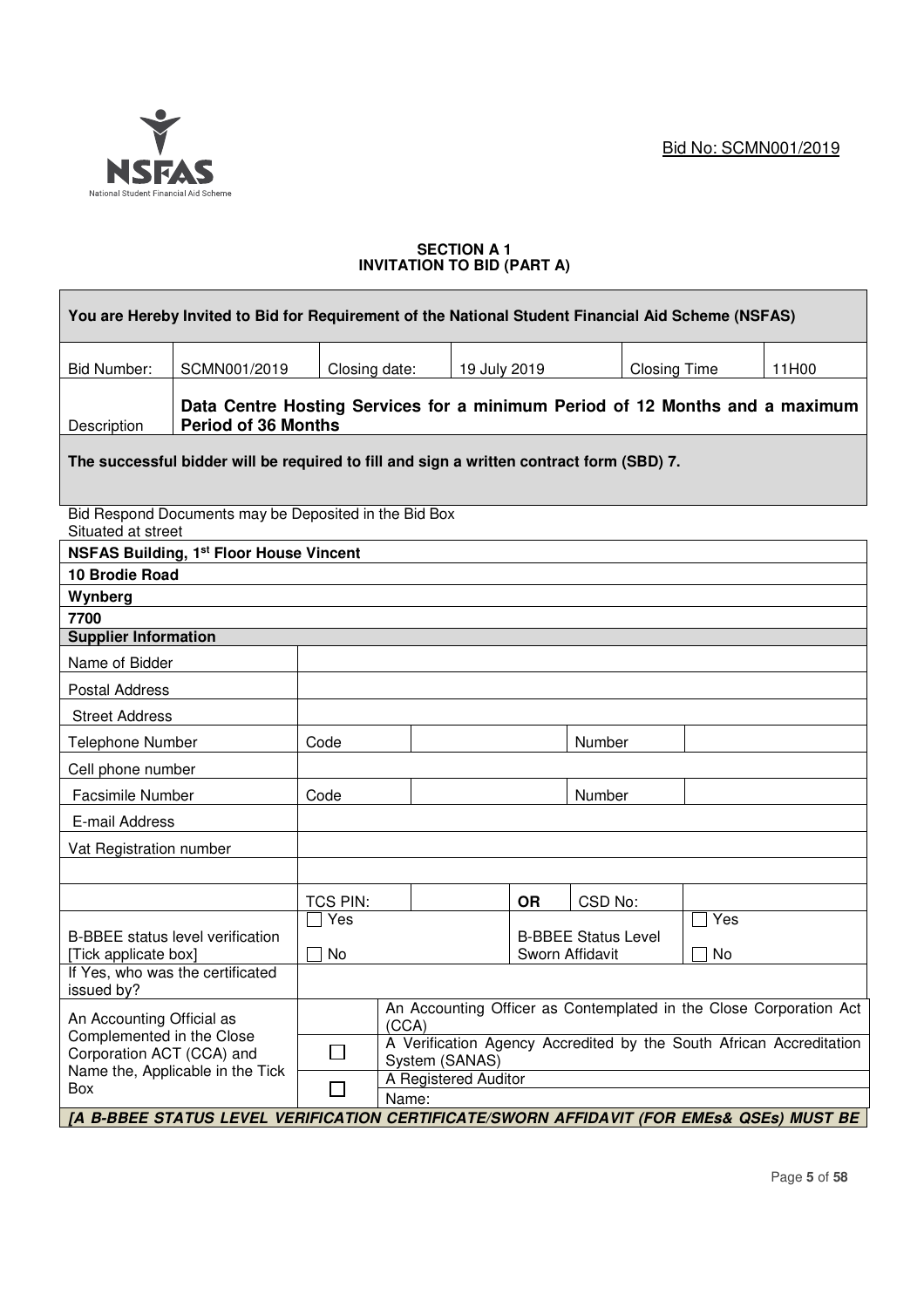

| <b>SUBMITTED IN ORDER TO QUALIFY FOR PREFERENCE POINTS FOR B-BBEET</b>                                                            |                                                                   |                                                                                 |                                                                |
|-----------------------------------------------------------------------------------------------------------------------------------|-------------------------------------------------------------------|---------------------------------------------------------------------------------|----------------------------------------------------------------|
| Are you the accredited<br>representative in South Africa<br>for the goods and<br>services/works offered?                          | $\Box$ Yes<br><b>No</b><br><b>IF YES ENCLOSE</b><br><b>PROOFI</b> | Are you a foreign based<br>supplier for the goods and<br>services/works offered | $\Box$ Yes<br>i ∏No<br><b>IF YES ANSWER</b><br>PART B:3 BELOW] |
| <b>Signature of Bidders</b>                                                                                                       |                                                                   | <b>DATE</b>                                                                     |                                                                |
| Capacity under which this bid is<br>signed (Attach proof of authority<br>to sign this bid; e.g. resolution of<br>directors, etc.) |                                                                   |                                                                                 |                                                                |
| TOTAL NUMBER OF ITEMS<br>OFFERED                                                                                                  |                                                                   | <b>TOTAL BID PRICE (ALL</b><br>INCLUSIVE)                                       |                                                                |
| <b>PROCEDURE</b><br><b>BIDDING</b><br><b>DIRECTED TO:</b>                                                                         | <b>ENQUIRIES</b><br><b>MAY</b><br><b>BE</b>                       | TECHNICAL INFORMATION MAY BE DIRECTED TO:                                       |                                                                |
| <b>PUBLIC</b><br>DEPARTMENT/<br><b>ENTITY</b>                                                                                     | <b>NSFAS</b>                                                      | <b>CONTACT PERSON</b>                                                           | <b>SCM UNIT</b>                                                |
| <b>CONTACT PERSON</b>                                                                                                             | <b>SCM UNIT</b>                                                   | <b>TELEPHONE NUMBER</b>                                                         | 021 763 3200                                                   |
| <b>TELEPHONE NUMBER</b>                                                                                                           | 021 763 3200                                                      | <b>FACSIMILE NUMBER</b>                                                         | N/A                                                            |
| <b>FACSIMILE NUMBER</b>                                                                                                           | N/A                                                               | <b>E-MAIL ADDRESS</b>                                                           | scm@nsfas.org.za                                               |
| <b>E-MAIL ADDRESS</b>                                                                                                             | scm@nsfas.org.za                                                  |                                                                                 |                                                                |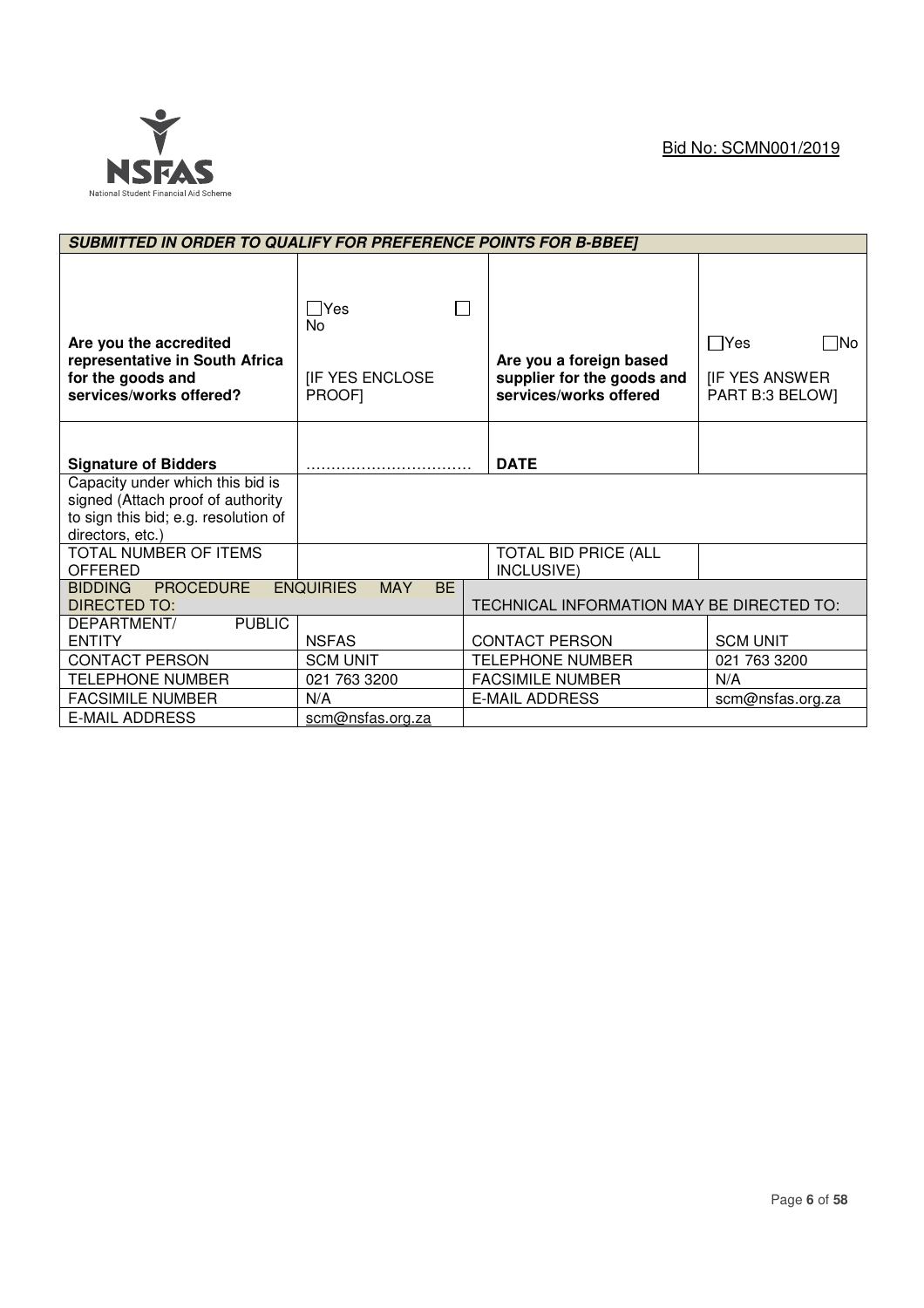

## **PART B TERMS AND CONDITIONS FOR BIDDING**

## **1. BID SUBMISSION:**

- 1.1. BIDS MUST BE DELIVERED BY THE STIPULATED TIME TO THE CORRECT ADDRESS. LATE BIDS WILL NOT BE ACCEPTED FOR CONSIDERATION.
- **1.2. ALL BIDS MUST BE SUBMITTED ON THE OFFICIAL FORMS PROVIDED– (NOT TO BE RE-TYPED) OR ONLINE**
- **1.3. BIDDERS MUST REGISTER ON THE CENTRAL SUPPLIER DATABASE (CSD) TO UPLOAD MANDATORY INFORMATION NAMELY: (BUSINESS REGISTRATION/ DIRECTORSHIP/ MEMBERSHIP/IDENTITY NUMBERS; TAX COMPLIANCE STATUS; AND BANKING INFORMATION FOR VERIFICATION PURPOSES). B-BBEE CERTIFICATE OR SWORN AFFIDAVIT FOR B-BBEE MUST BE SUBMITTED TO BIDDING INSTITUTION.**
- **1.4. WHERE A BIDDER IS NOT REGISTERED ON THE CSD, MANDATORY INFORMATION NAMELY: (BUSINESS REGISTRATION/ DIRECTORSHIP/ MEMBERSHIP/IDENTITY NUMBERS; TAX COMPLIANCE STATUS MAY NOT BE SUBMITTED WITH THE BID DOCUMENTATION. B-BBEE CERTIFICATE OR SWORN AFFIDAVIT FOR B-BBEE MUST BE SUBMITTED TO BIDDING INSTITUTION.**
- 1.5. THIS BID IS SUBJECT TO THE PREFERENTIAL PROCUREMENT POLICY FRAMEWORK ACT 2000 AND THE PREFERENTIAL PROCUREMENT REGULATIONS, 2017, THE GENERAL CONDITIONS OF CONTRACT (GCC) AND, IF APPLICABLE, ANY OTHER LEGISLATION OR SPECIAL CONDITIONS OF CONTRACT.

# **2. TAX COMPLIANCE REQUIREMENTS**

- 2.1 BIDDERS MUST ENSURE COMPLIANCE WITH THEIR TAX OBLIGATIONS.
- 2.2 BIDDERS ARE REQUIRED TO SUBMIT THEIR UNIQUE PERSONAL IDENTIFICATION NUMBER (PIN) ISSUED BY SARS TO ENABLE THE ORGAN OF STATE TO VIEW THE TAXPAYER'S PROFILE AND TAX STATUS.
- 2.3 APPLICATION FOR TAX COMPLIANCE STATUS (TCS) OR PIN MAY ALSO BE MADE VIA E-FILING. IN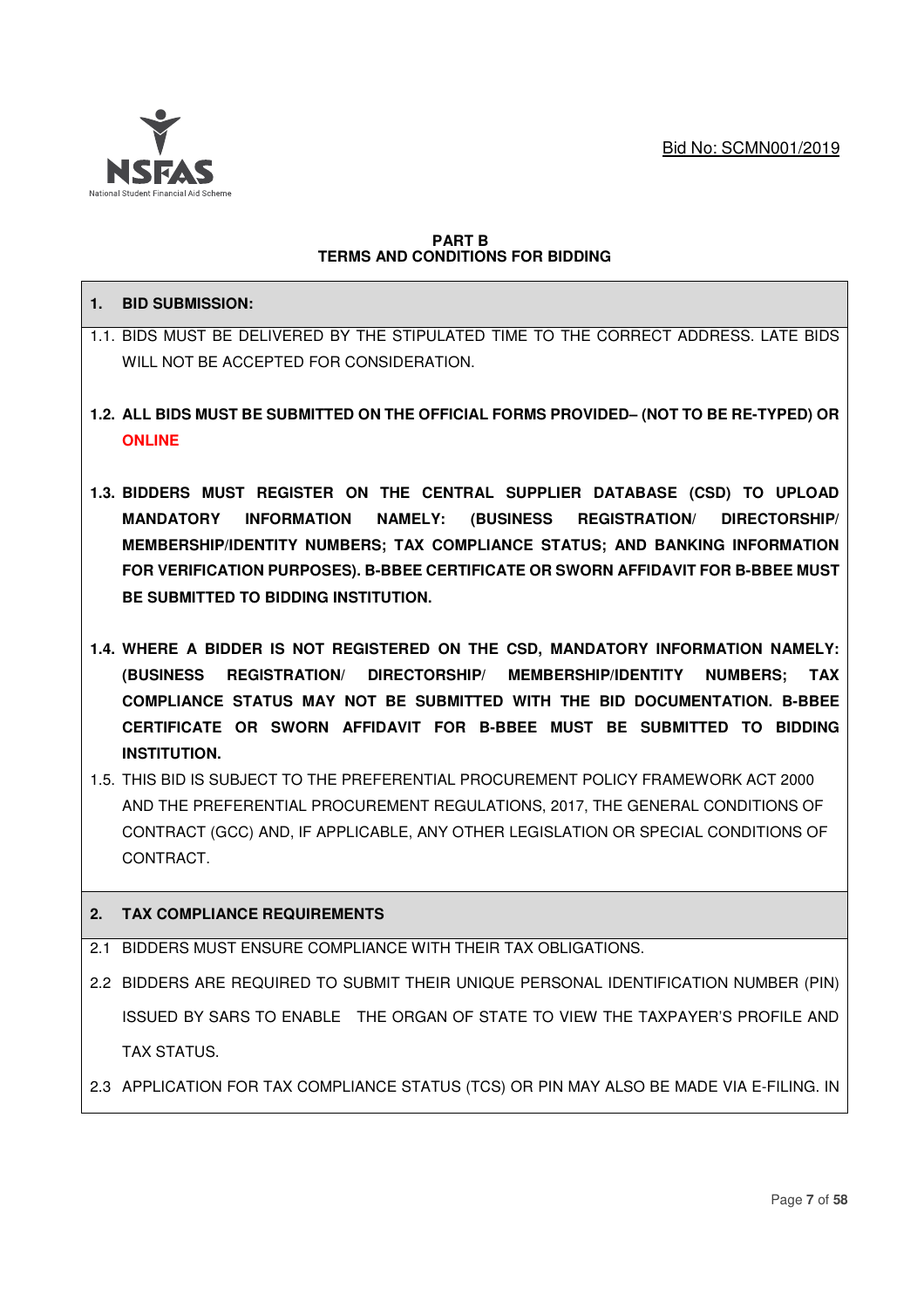

ORDER TO USE THIS PROVISION, TAXPAYERS WILL NEED TO REGISTER WITH SARS AS E-FILERS THROUGH THE WEBSITE WWW.SARS.GOV.ZA.

- 2.4 BIDDERS MAY ALSO SUBMIT A PRINTED TCS TOGETHER WITH THE BID.
- 2.5 IN BIDS WHERE CONSORTIA / JOINT VENTURES / SUB-CONTRACTORS ARE INVOLVED; EACH PARTY MUST SUBMIT A SEPARATE PROOF OF TCS / PIN / CSD NUMBER.
- 2.6 WHERE NO TCS IS AVAILABLE BUT THE BIDDER IS REGISTERED ON THE CENTRAL SUPPLIER DATABASE (CSD), A CSD NUMBER MUST BE PROVIDED.

| DATABASE (USD), A USD NUMBER MUST BE PROVIDED.                                           |                      |
|------------------------------------------------------------------------------------------|----------------------|
| 3. QUESTIONNARE TO BIDDING FOREIGN SUPPLIER                                              |                      |
| 3.1. IS THE BIDDER A RESIDENT OF THE REPUBLIC OF SOUTH AFRICA (RSA)?                     | YES I NO             |
| 3.2. DOES THE BIDDER HAVE A BRANCH IN THE RSA?                                           | YES $\Box$ NO        |
| 3.3. DOES THE BIDDER HAVE A PERMANENT ESTABLISHMENT IN THE RSA?                          | $\Box$ Yes $\Box$ No |
| 3.4. DOES THE BIDDER HAVE ANY SOURCE OF INCOME IN THE RSA?                               | YES □ NO             |
| IF THE ANSWER IS "NO" TO ALL OF THE ABOVE, THEN, IT IS NOT A REQUIREMENT TO OBTAIN A TAX |                      |
| <b>COMPLIANCE STATUS / TAX COMPLIANCE SYSTEM PIN CODE FROM THE SOUTH AFRICAN REVENUE</b> |                      |
| SERVICE (SARS) AND IF NOT REGISTER AS PER 2.3 ABOVE.                                     |                      |

**NB: FAILURE TO PROVIDE ANY OF THE ABOVE PARTICULARS MAY RENDER THE BID INVALID***.*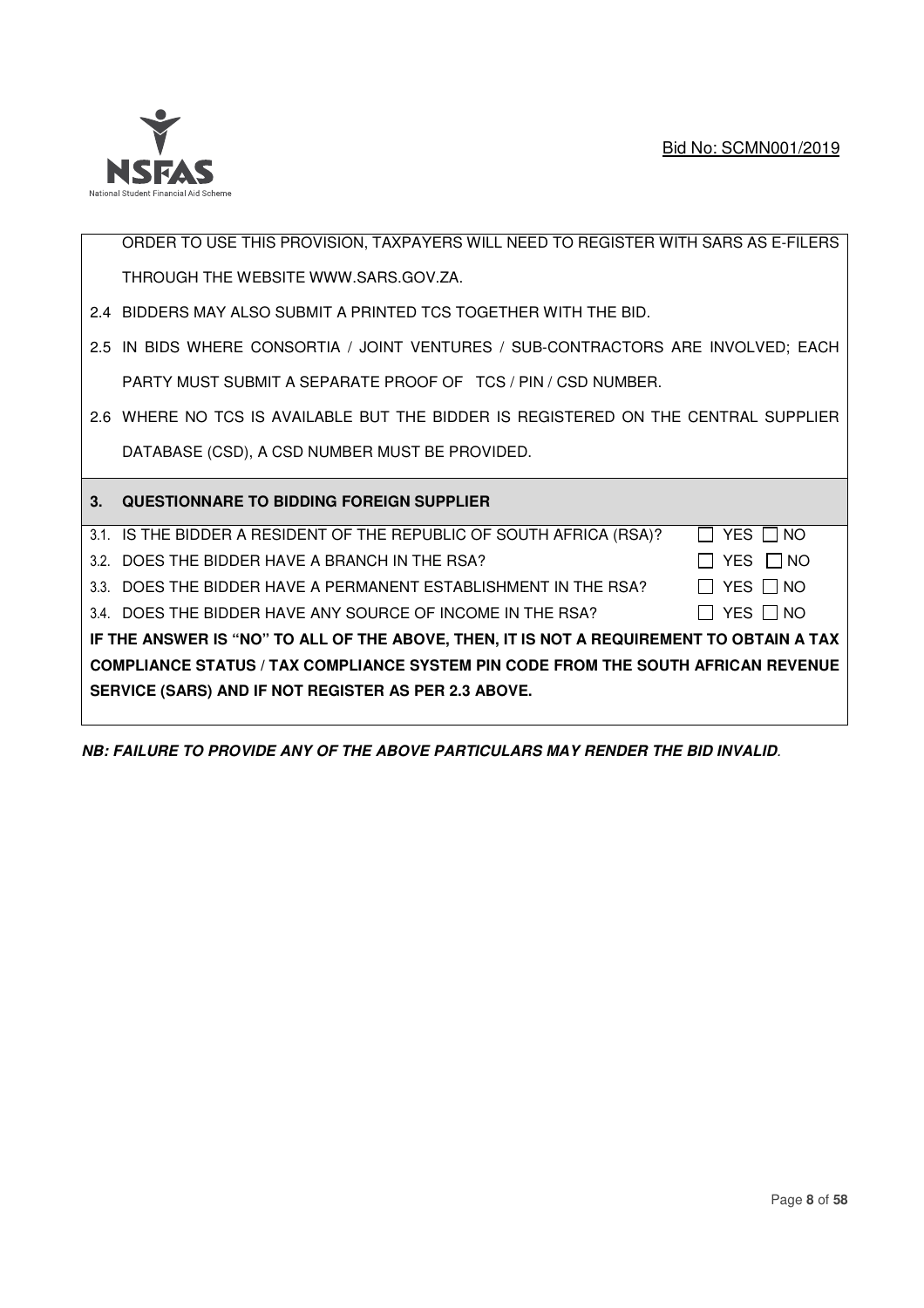

## **Executive Summary**

The National Student Financial Aid Scheme (NSFAS) is a statutory body providing financial aid to eligible students who wish to study at public universities and Technical Vocational Education and Training (TVET) colleges. NSFAS is mandated to manage and distribute funds in accordance with the provisions of the NSFAS Act (Act 56 of 1999).

## **Fraud and Corruption**

All providers are to take note of the implications of contravening the Prevention and Combating of Corrupt Activities Act, Act No 12 of 2004 and any other Act applicable.

## **Clarifications / Additional information / Rights / Appeals**

#### **Clarification**

Any clarification required by a bidder regarding the meaning or interpretation of the TOR, or any other aspect concerning the bid, are to be requested in writing by email from scm@nsfas.org.za. The bid number should be mentioned in all correspondence. Telephonic requests for clarification will not be accepted. If appropriate, the clarifying information will be made available to all bidders by e-mail only.

#### **Additional Information**

During the evaluation of the bids, additional information may be requested in writing from bidders, for clarity. Replies to such requests must be submitted, within 5 (five) working days from the date of request, or as otherwise indicated. Failure to comply, may lead to your bid being disregarded.

#### **Rights**

NSFAS reserves the right to appoint more than one (1) service provider. NSFAS further reserves the right to engage with the short-listed bidders for price negotiation and a site inspection where necessary. NSFAS in addition reserves the right to invite the shortlisted for a presentation as part of the bid process.

#### **Appeals**

The unsuccessful bidder (s) has a period of fourteen (14) working days following the date of the letter of regret to formally lodge an appeal. The appeal should include the reasons of the appeal, the way in which the bidder's rights have been affected, and how the bidder would like the matter to be fixed. All formal appeals should be forwarded to scm@nsfas.org.za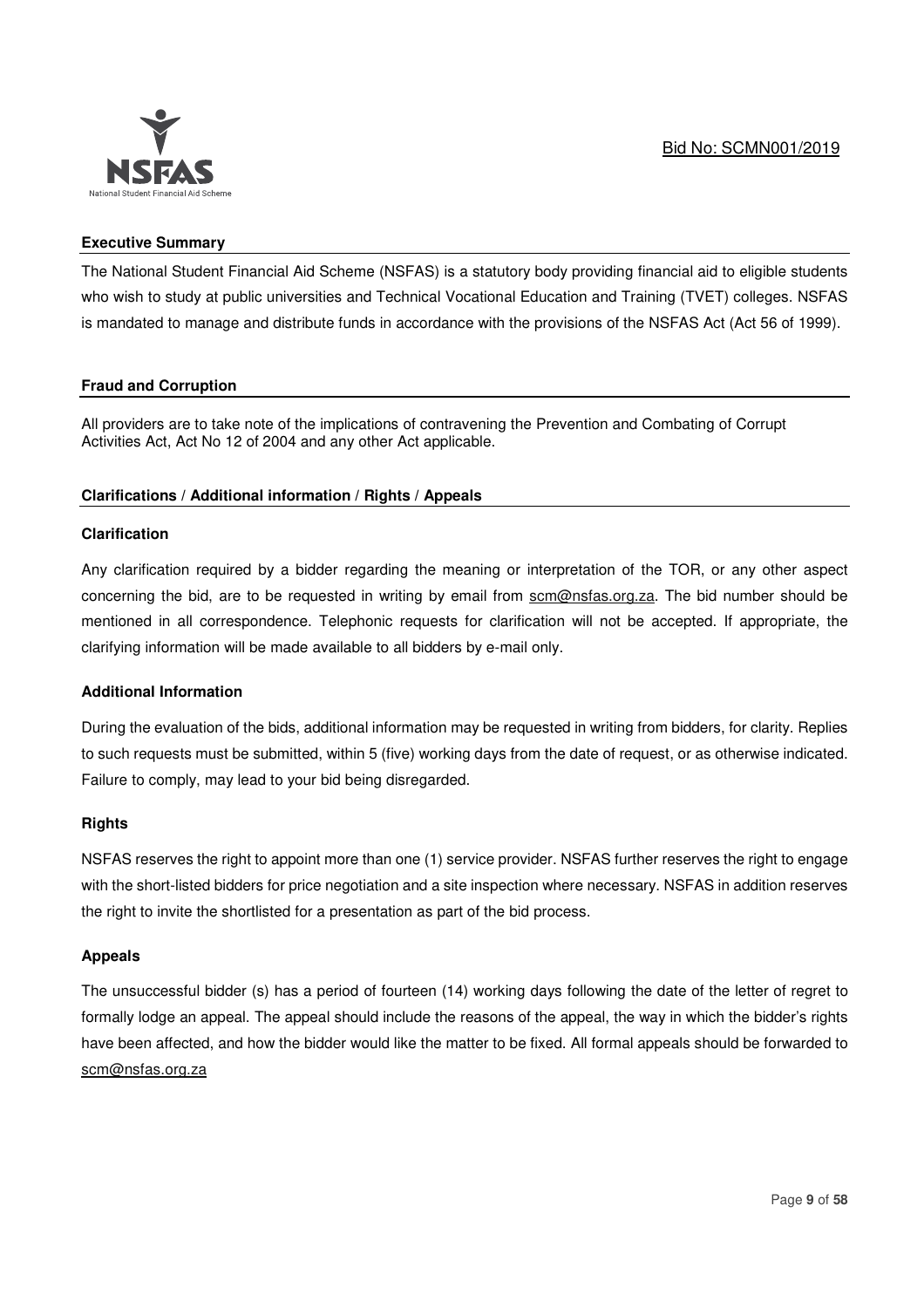

## **Submitting Bids**

**One (1) original and one (1) hard copy**, i.e. two documents must be handed in/delivered to:

The deposit box situated at: 1st Floor, House Vincent Brodie Road Wynberg 7801

Tenders can be delivered and deposited into the tender box between 08:30 and 17:00, Mondays to Fridays and, prior to the closing date, and between 08:30 and 11:00 on the closing date.

No faxed or e-mailed quotations will be accepted. All tenders must be submitted on the official forms (not to be re typed).

## **Only bids that are submitted as one (1) original and one (1) copy will be accepted as valid and responsive.**

The original and copies will be distributed to the bid evaluation committee and must contain the same information; and must all be nearly marked and professionally presented. All bid documents should be referenced.

Respondents should ensure that tender documents are delivered to NSFAS before the closing date and time to the correct physical address. If the tender document is late, it will not be accepted and will be disregarded.

Any tender submitted shall remain valid, irrevocable and open for written acceptance by NSFAS for a period of 120 (one hundred and twenty) days. A tender submitted shall further be deemed to remain valid after the expiry of the above mentioned 120-day period until formal acceptance by NSFAS, unless NSFAS is notified in writing by the tenderer of anything to the contrary (including any further conditions the tender may introduce). Any further conditions that the tenderer may introduce will be considered at the sole discretion of NSFAS.

Bidders must indicate on the cover of each document whether it is the original or a copy. Copies must be numbered, e.g. Copy 1. Bids should be submitted in a sealed envelope, marked with:

- Bid number (**SCMN01/2019**)
- Closing date and time **(19 July 2019 at 11:00)**
- The name and address of the bidder

Documents submitted on time by bidders shall not be returned.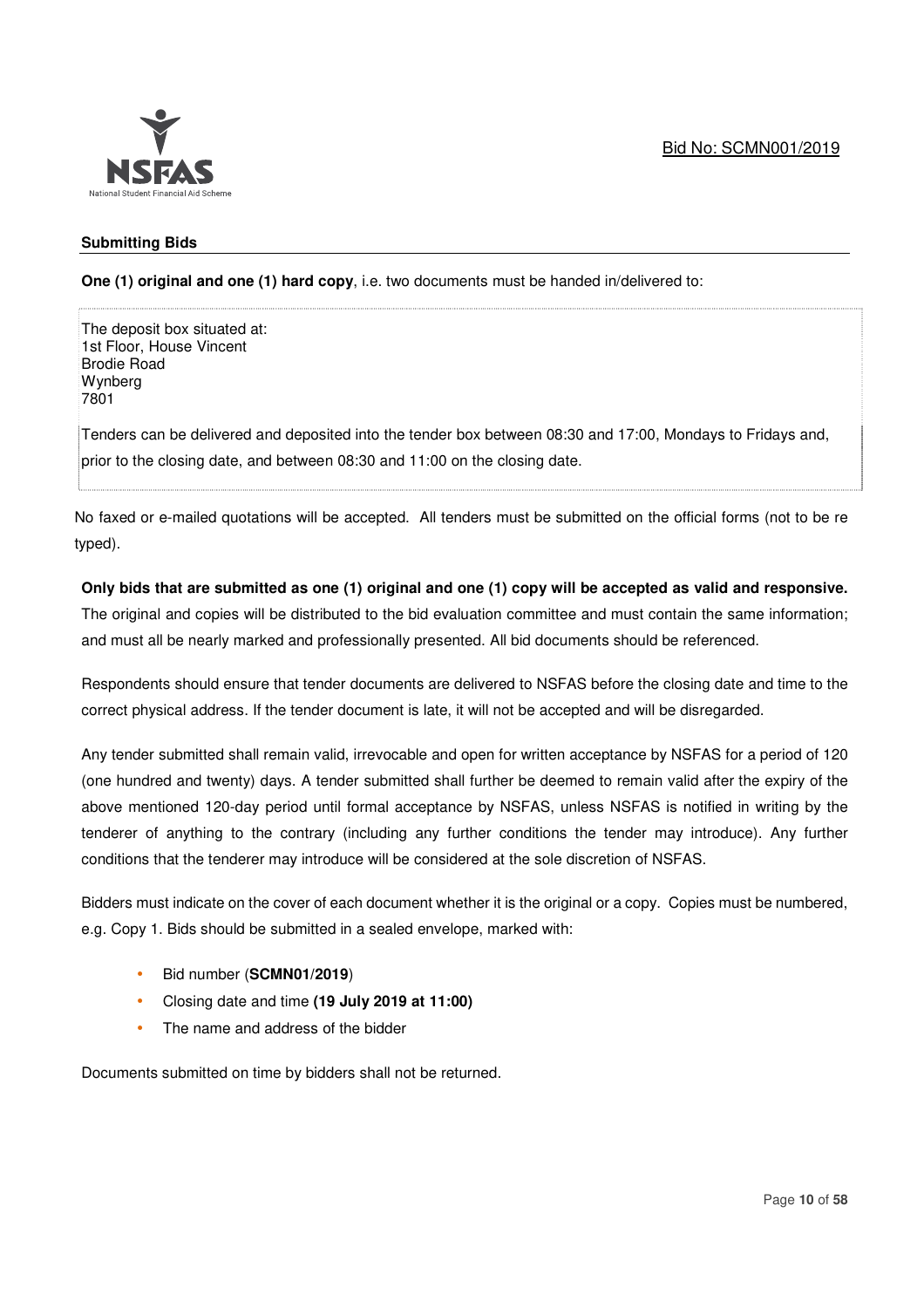

## **LATE BIDS**

Bids received late will not be considered for evaluation purposes. A bid will be considered late if it arrived even one second after 11:00 am or any time thereafter. The tender (bid) box shall be locked at exactly 11:00 am and bids arriving late will not be considered under any circumstances. Bidders are therefore strongly advised to ensure that bids be dispatched allowing enough time for any unforeseen events that may delay the delivery of the bid.

Bids sent to the NSFAS via courier shall be deemed to be received at the date and time of arrival at the NSFAS premises (tender/bid box or reception). Bids received at the physical address after the closing date and time of the bid, shall therefore be deemed to be received late. **Bidders should allow time to access the premises due to security arrangements that need to be observed.**

## **Response Structure:**

The contents of the **BID/TENDER** document must be as follows, and numbering below, with each schedule punched, placed in a file and separated from the next schedule with a file divider.

Please complete the checklist below to verify your submission of the relevant documents:

| Schedules  | Description                                                                                                  | Submitted<br>(tick box below): |           |
|------------|--------------------------------------------------------------------------------------------------------------|--------------------------------|-----------|
|            |                                                                                                              | Yes                            | <b>No</b> |
| Schedule 1 | Certified Copies of Company Registration Documents                                                           |                                |           |
| Schedule 2 | Original Valid Tax Clearance Certificate                                                                     |                                |           |
| Schedule 3 | BBB-EE Certificate / or BBBEE Sworn Affidavit for EME/QSE signed by<br>Commissioner of Oaths                 |                                |           |
| Schedule 4 | National Treasury Central Supplier Database proof of registration<br>(Mandatory requirement)                 |                                |           |
| Schedule 5 | Letter from Bank confirming banking details (not older than 3 months from<br>date of closing date of tender) |                                |           |
| Schedule 6 | Completed and signed Tender Documents: including the following;<br>SBD <sub>1</sub><br>SBD <sub>3</sub>      |                                |           |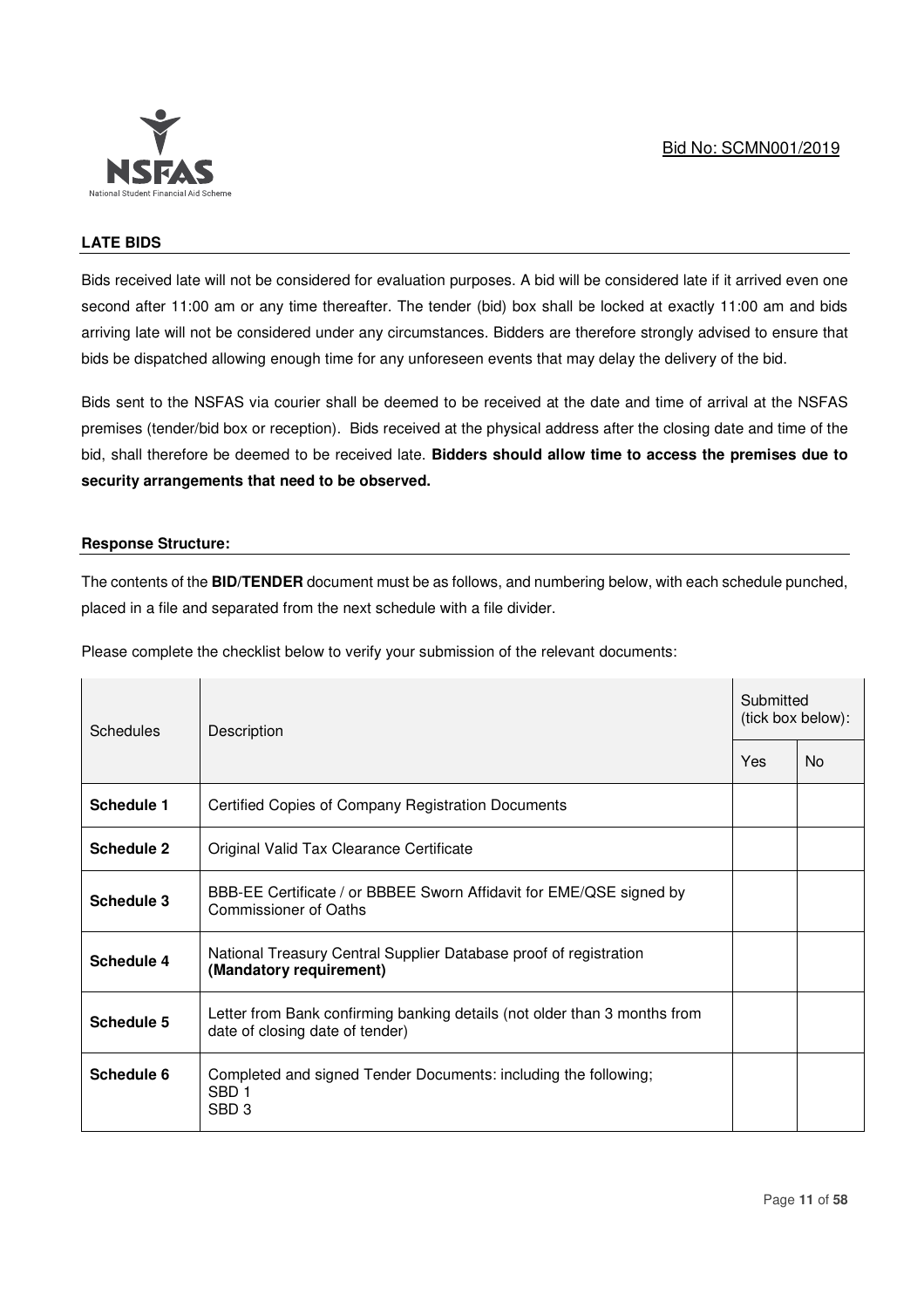# Bid No: SCMN001/2019



| <b>Schedules</b> | Description                                                                                                                                                      | Submitted<br>(tick box below): |    |
|------------------|------------------------------------------------------------------------------------------------------------------------------------------------------------------|--------------------------------|----|
|                  |                                                                                                                                                                  | Yes                            | No |
|                  | SBD <sub>4</sub><br>SBD 6.1<br>SDB 6.2 (where applicable)<br>SBD <sub>8</sub><br>SBD <sub>9</sub><br>General Conditions of Contracts (with every page initiated) |                                |    |
| Schedule 7       | Detailed Bid proposal in response to bid specification requirements                                                                                              |                                |    |
| Schedule 8       | Name and Surname of the representative attended Compulsory Briefing<br>session for the bidding entity (not applicable)                                           |                                |    |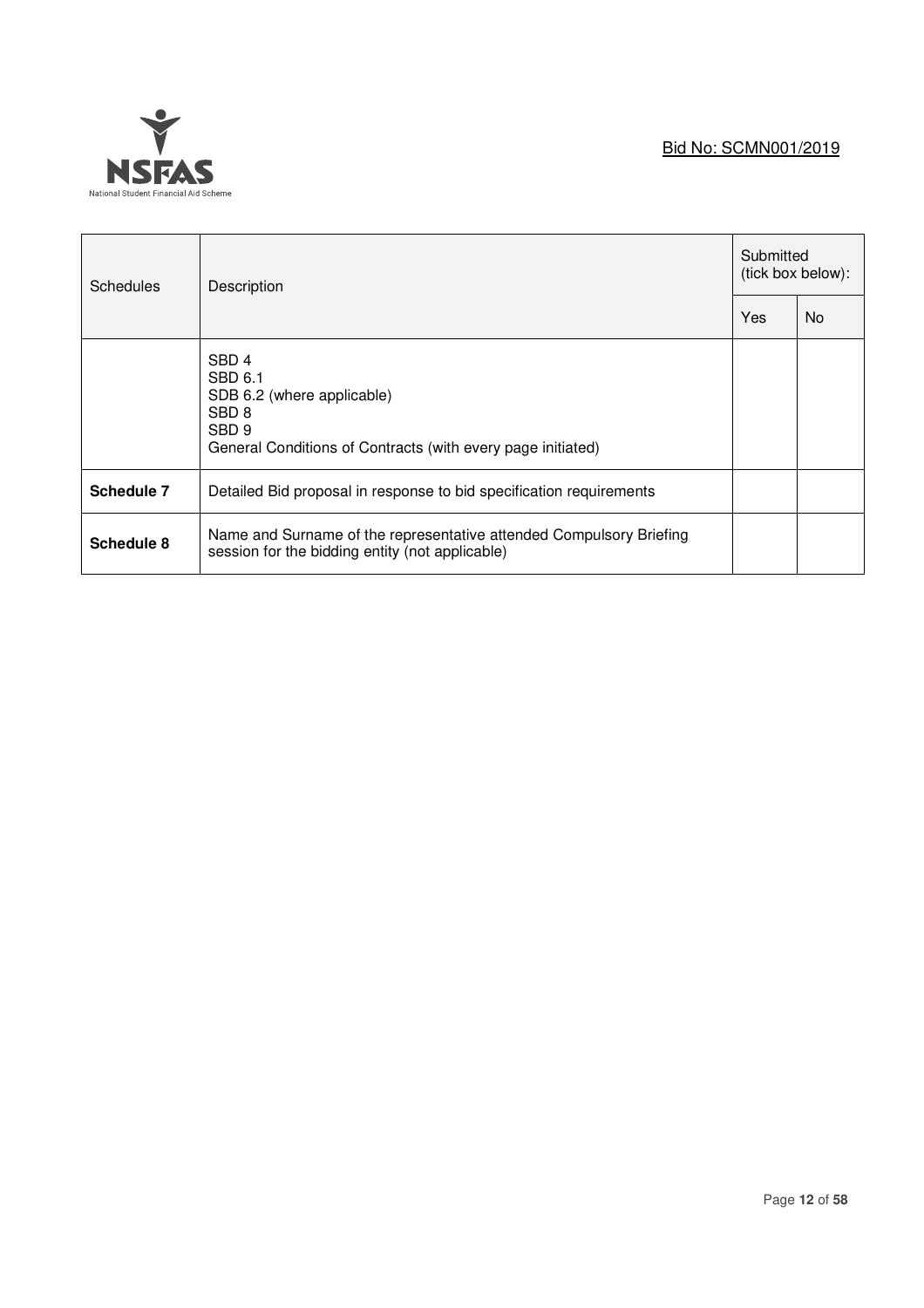

## **Contract Negotiations**

The successful bidder (s) will be required to enter into a written contract/SLA with NSFAS. The final terms and conditions will be negotiated between NSFAS and the successful bidders (s).

The **GENERAL CONDITIONS OF CONTRACT (GCC)** will form the basis of the contract; however, NSFAS reserves its rights to impose additional terms and conditions at its sole discretion. General Conditions of Contract are obtainable from www.nsfas.org.za. The General Conditions of Contract must be accepted.

## **Payments**

NSFAS will pay the successful bidder (s) the fees set out in the final contract according to the table of deliverables. No additional amounts will be payable by NSFAS to the successful bidder (s).

The successful bidder (s) shall invoice NSFAS for the services rendered in a reasonable timeframe. The invoices billed to NSFAS must be in relation to the original scope of work/terms of reference.

The invoice must be accompanied by supporting source document(s) containing detailed information, as NSFAS may reasonably require, for the purposes of establishing the specific nature, extent and quality of the services which were undertaken by the successful bidder (s).

No payment will be made to the successful bidder (s) unless an original tax invoice complying with section 20 of the VAT Act, 1991 (Act No 89 of 1991), as amended, has been submitted to NSFAS.

Payment shall be made by bank transfer into the successful bidder (s) back account normally 30 days after receipt of an acceptable, original, valid tax invoice. Money will only be transferred into a South African bank account. (Banking details on a bank letterhead must be submitted as soon as the bid is awarded).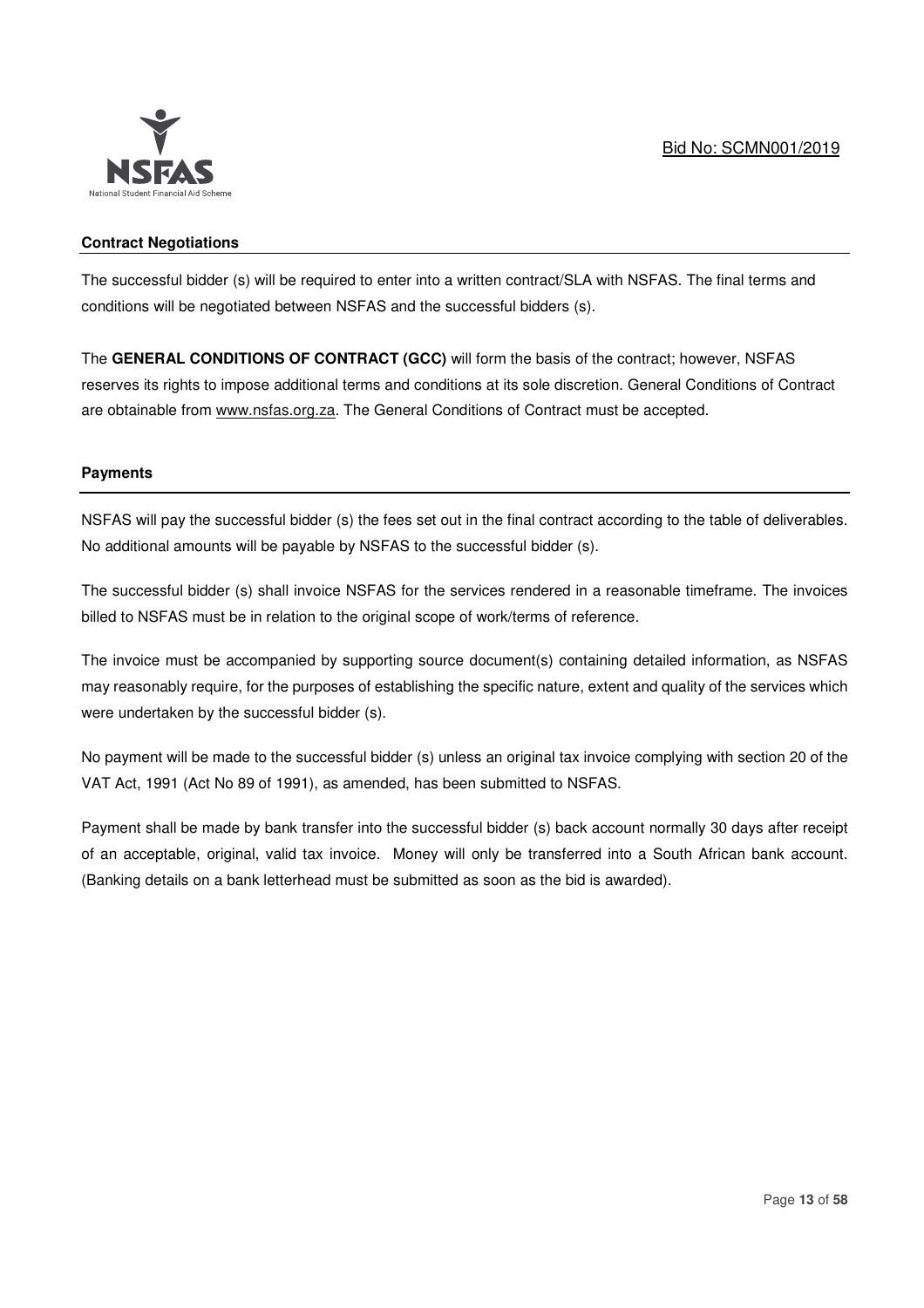

## **1. Purpose**

NSFAS currently hosts its Information Technology core systems and services in a Cape Town based data center. The data centre services include rack space, power, cooling, WAN connectivity and network connectivity to the NSFAS Head Office currently located in Wynberg, Cape Town. The current contract expires on 31 July 2019 and thus a new contract needs to be awarded in order to continue rendering ICT services to their stakeholders.

The purpose of this bid specification is to obtain bid proposals from prospective service providers to provide a co-located data center hosting service for a minimum period of 12 months and a maximum period of 36 months.

## **2. Background**

The National Student Financial Aid Scheme (NSFAS) provides financial assistance to eligible students, through its Bursary Scheme which it administers on behalf of the Department for Higher Education and Training (DHET), in order for its beneficiaries to pursue their selected course of studies at any Public Universities and Technical Vocational Education and Training (TVET) colleges throughout South Africa. NSFAS conducts its business from its Head Office situated in Wynberg, Cape Town.

#### **3. Mandatory requirements**

*All bids must comply with the mandatory requirements and failure to comply with any of these requirements will disqualify the bid.* 

| No. | <b>Mandatory requirement</b>                                                                                                                                                                                                                                                                                                                                   | Complied (Y/N) | Page<br>reference<br>per bidder<br>proposal |
|-----|----------------------------------------------------------------------------------------------------------------------------------------------------------------------------------------------------------------------------------------------------------------------------------------------------------------------------------------------------------------|----------------|---------------------------------------------|
| 3.1 | The physical data centre needs to be within a 30km radius<br>of the NSFAS head office to allow NSFAS IT staff prompt<br>access as and when required. The physical location of the<br>site needs to be provided in the tender response.                                                                                                                         |                |                                             |
| 3.2 | The site must be serviced by at least two (2) fibre network<br>operators, one of which must be the South African National<br>Research Network (SANREN / TENET). The bidder must<br>provider evidence of their SANREN partnership and supply<br>the details of the other fibre network partner (or ability of the<br>bidder to provide the service themselves). |                |                                             |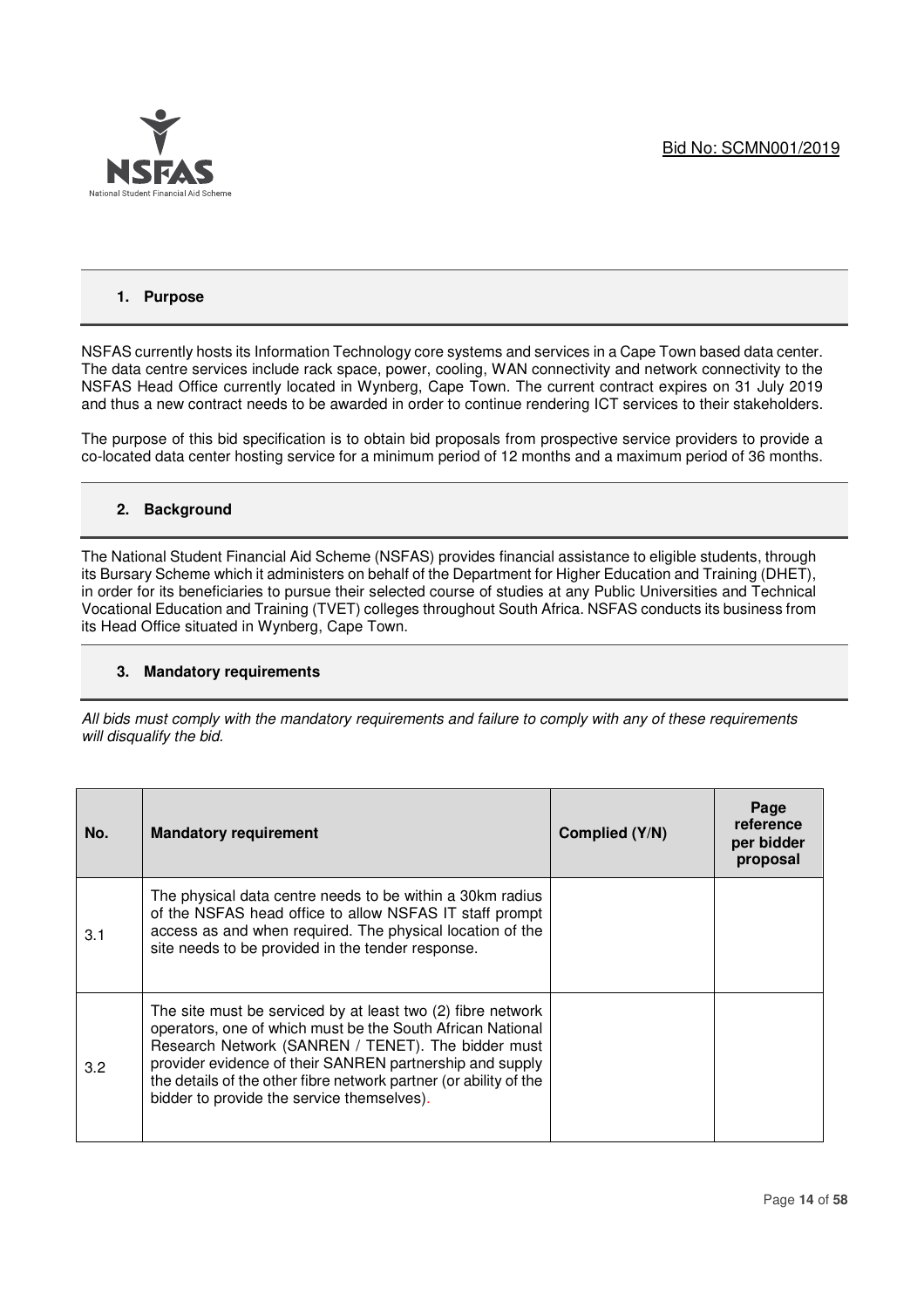

## **4. Functional specification**

## **The bidder will be required to provide the following services to NSFAS:**

| 4.1   | <b>Project timelines</b>                                                                                                                                                             | <b>Complied</b><br>-Yes | <b>Complied</b><br>- No | Page<br>reference<br>per<br><b>bidder</b><br>proposal |
|-------|--------------------------------------------------------------------------------------------------------------------------------------------------------------------------------------|-------------------------|-------------------------|-------------------------------------------------------|
| 4.1.1 | The site must be available within 5 working days of awarding of<br>the contract in order perform planning of the floor space, cabinet<br>layout and power allocation                 |                         |                         |                                                       |
| 4.1.2 | The site must be available within 10 working days of awarding<br>of the contract to receive and rack equipment.                                                                      |                         |                         |                                                       |
| 4.1.3 | The site must have WAN and internet connectivity within 15<br>working days of awarding of the contract in order perform initial<br>connectivity tests                                |                         |                         |                                                       |
| 4.2   | <b>Project Management</b>                                                                                                                                                            |                         |                         |                                                       |
| 4.2.1 | Must have a dedicated project manager to manage the<br>migration, liaison with 3rd parties and any project tasks that will<br>ensure a successful transition to the new data centre. |                         |                         |                                                       |
| 4.2.2 | Project resources must be available to work after hours i.e.<br>Monday to Friday after 5pm and weekends.                                                                             |                         |                         |                                                       |
| 4.3   | <b>Solution implementation</b>                                                                                                                                                       |                         |                         |                                                       |
| 4.3.1 | The NSFAS IT equipment to be collected from current Cape<br>Town based Data Centre to the new site (the list of hardware to<br>be provided at the briefing session).                 |                         |                         |                                                       |
| 4.3.2 | The equipment must be insured in transit (value of equipment to<br>be provided at the briefing session).                                                                             |                         |                         |                                                       |
| 4.3.3 | The equipment must be delivered to the new data centre site<br>and racked in the cage area as specified by the NSFAS cabinet<br>design diagram.                                      |                         |                         |                                                       |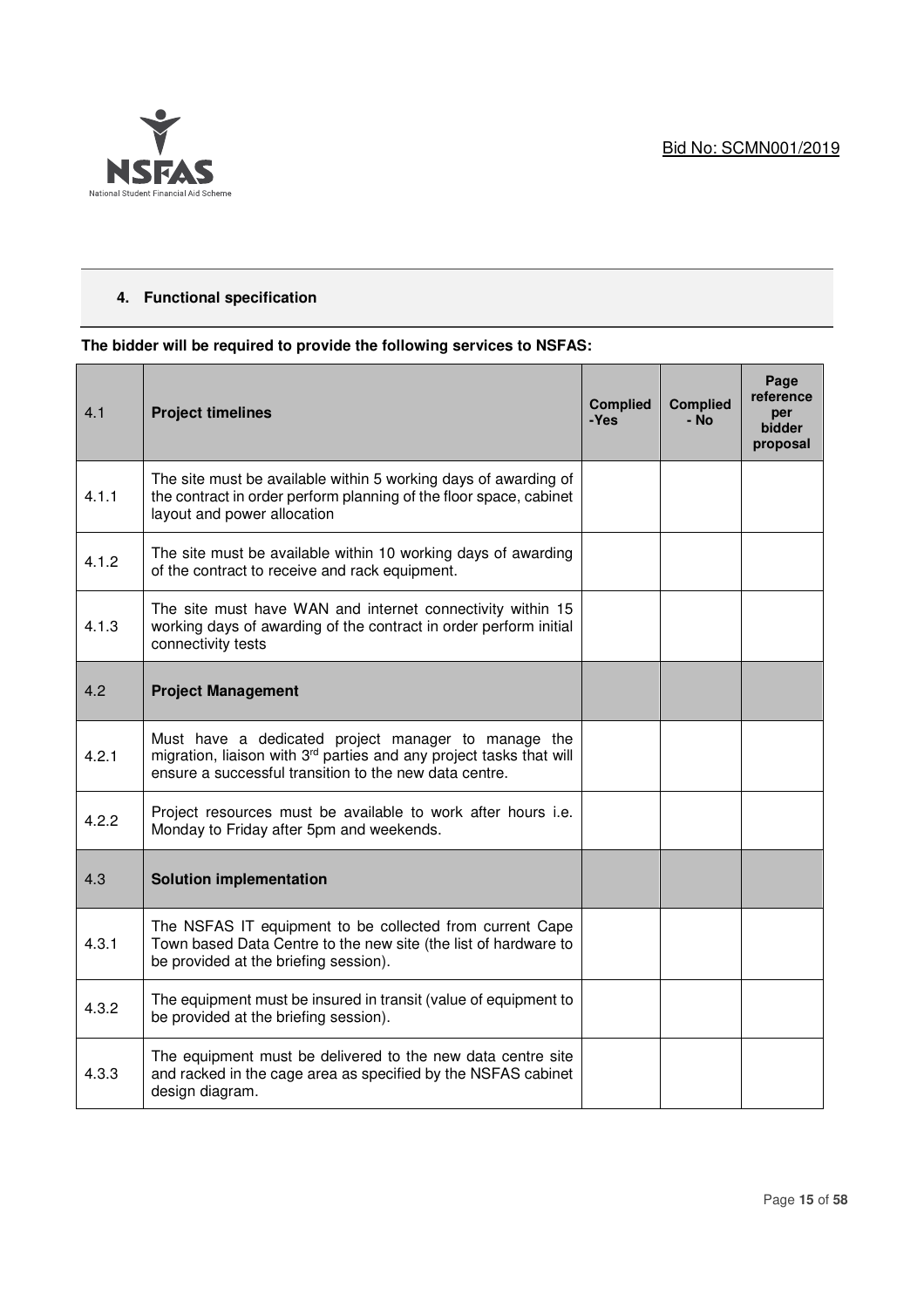

| 4.3.4 | The relevant technical staff need to be available to configure<br>and assist in the testing of the internet and WAN links.                                                                                                                                                           |  |  |
|-------|--------------------------------------------------------------------------------------------------------------------------------------------------------------------------------------------------------------------------------------------------------------------------------------|--|--|
| 4.4   | Solution handover documentation                                                                                                                                                                                                                                                      |  |  |
| 4.4.1 | The call logging procedure and incident escalation process must<br>be provided.                                                                                                                                                                                                      |  |  |
| 4.4.2 | The solution network diagram must be provided.                                                                                                                                                                                                                                       |  |  |
| 4.5   | <b>Availability SLA</b>                                                                                                                                                                                                                                                              |  |  |
| 4.5.1 | Minimum tier three (3) (level 3) as per the Uptime Institute i.e.<br>99.982% rack uptime. It is understood that due to a single<br>electricity provider in the country true tier 3 certification is not<br>possible, but the vendor needs to adhere to all other uptime<br>criteria. |  |  |
| 4.5.2 | No more than 1.6 hours of downtime per year                                                                                                                                                                                                                                          |  |  |
| 4.5.3 | N+1 fault tolerant providing at least 72-hour power outage<br>protection.                                                                                                                                                                                                            |  |  |
| 4.6   | <b>Risk Factors</b>                                                                                                                                                                                                                                                                  |  |  |
| 4.6.1 | No floods in the past 100 years in the vicinity of the data centre<br>site.                                                                                                                                                                                                          |  |  |
| 4.6.2 | The site must be a non-seismic zone.                                                                                                                                                                                                                                                 |  |  |
| 4.6.3 | No nearby physical hazards to the site.                                                                                                                                                                                                                                              |  |  |
| 4.6.4 | The computer rooms must be fully insulated and sealed off<br>against external environmental conditions.                                                                                                                                                                              |  |  |
| 4.7   | <b>Data Centre Space</b>                                                                                                                                                                                                                                                             |  |  |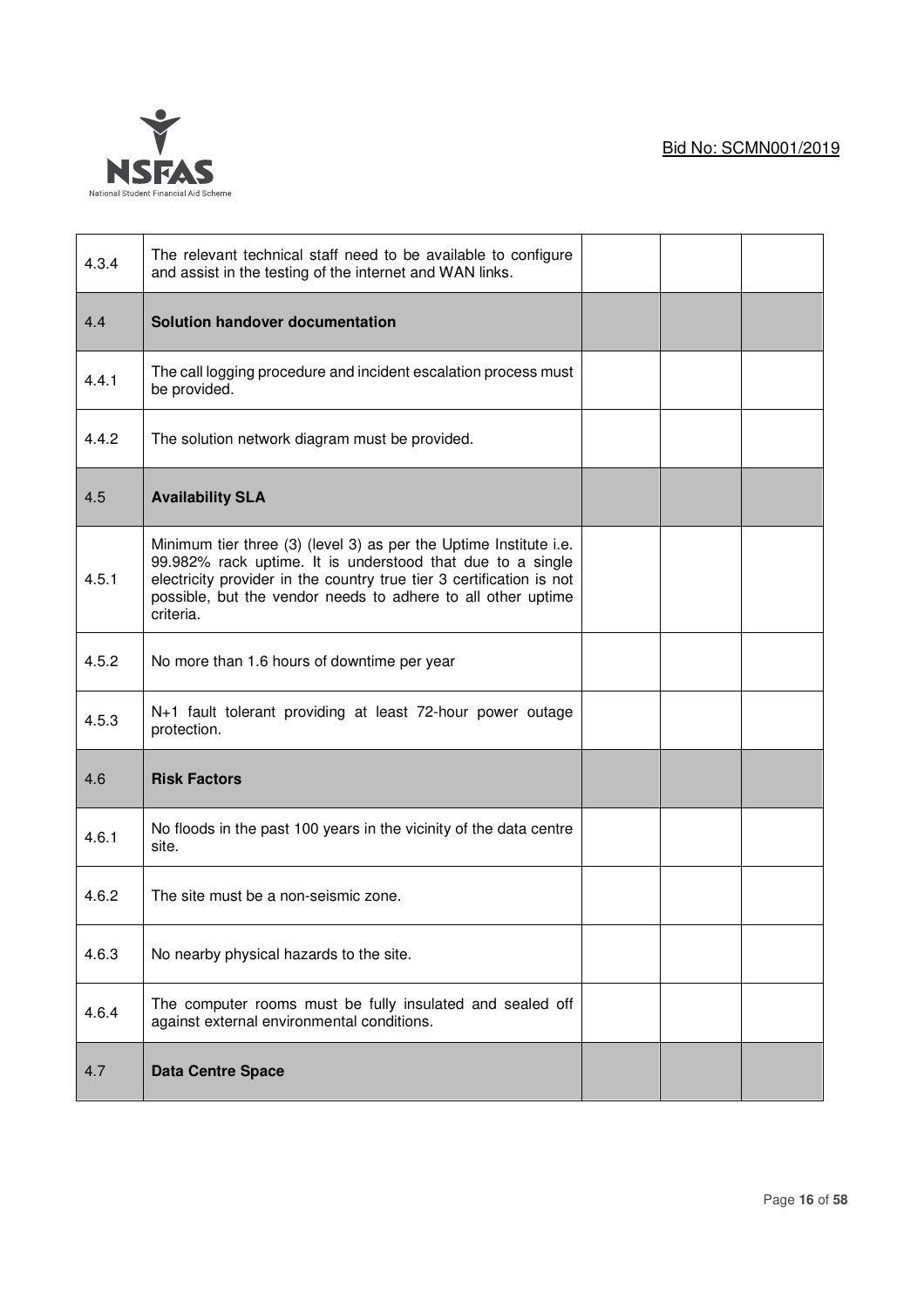

| 4.7.1  | The NSFAS racks should be within a secure and enclosed area<br>(e.g. Cage), separated from other racks and only accessible to<br>designated NSFAS and service provider employees. |  |  |
|--------|-----------------------------------------------------------------------------------------------------------------------------------------------------------------------------------|--|--|
| 4.7.2  | The area must be able to support $6 \times 42U$ racks within 0.6m<br>space at the back and 1.2m space in front of the racks.                                                      |  |  |
| 4.8    | <b>Power and Cooling</b>                                                                                                                                                          |  |  |
| 4.8.1  | The site must have redundant diesel-drive generators and<br>Uninterruptable Power Supplies (UPS's).                                                                               |  |  |
| 4.8.2  | Each rack must have redundant power feeds and support both<br>single phase and 3-phase.                                                                                           |  |  |
| 4.8.3  | Redundant air-conditioning systems providing constant<br>temperate rage of 20 to 24 degrees Celsius and continuously<br>monitored.                                                |  |  |
| 4.8.4  | Humidity range must be tween 40 to 60% and continuously<br>monitored.                                                                                                             |  |  |
|        |                                                                                                                                                                                   |  |  |
| 4.9    | Fire detection and suppression                                                                                                                                                    |  |  |
| 4.9.1  | All areas of the data centre must be protected by a combination<br>of fire detection, prevention and extinction systems.                                                          |  |  |
| 4.9.2  | Redundant VESDA (Very Early Smoke Detection Apparatus)<br>early warning systems must monitor for signs of fire or smoke.                                                          |  |  |
| 4.9.3  | Fire detection and suppression systems are to be inspected,<br>tested and approved by the required authority at least once a<br>year.                                             |  |  |
| 4.10   | <b>Physical Security</b>                                                                                                                                                          |  |  |
| 4.10.1 | Physical security for the primary site perimeter, building and<br>rack cages 24x7x365                                                                                             |  |  |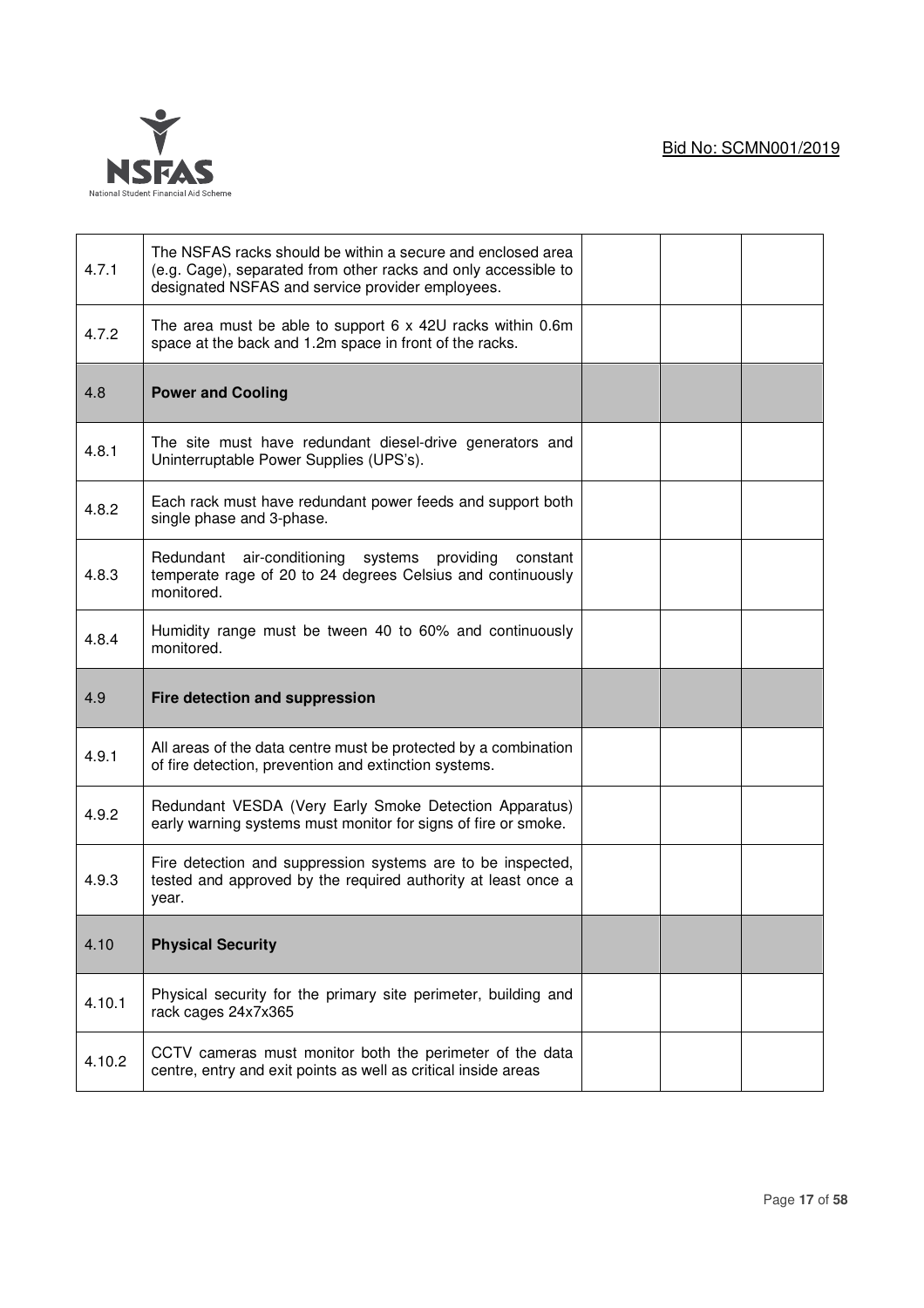

| 4.10.3 | Must have biometric access controls to all computer rooms in<br>order to record access against individuals.                                                                                                                                                                                         |  |  |
|--------|-----------------------------------------------------------------------------------------------------------------------------------------------------------------------------------------------------------------------------------------------------------------------------------------------------|--|--|
| 4.10.4 | Must provide real-time monitoring and recording, via redundant<br>digital video recording units.                                                                                                                                                                                                    |  |  |
| 4.10.5 | Must have physical access management, including electronic<br>logging and verification of all persons entering and leaving<br>NSFAS<br>infrastructure<br>environments,<br>hosted<br>validating<br>permission to enter the environment and maintaining an access<br>control list generated by NSFAS. |  |  |
| 4.11   | Network connectivity, data communications                                                                                                                                                                                                                                                           |  |  |
|        |                                                                                                                                                                                                                                                                                                     |  |  |
| 4.11.1 | 50Mb/s uncapped internet breakout from the data centre with<br>availability of least 99.9%                                                                                                                                                                                                          |  |  |
| 4.11.2 | 1Gb/s WAN fibre link from NSFAS Head Office (Wynberg) to the<br>data centre with availability of least 99.9%.                                                                                                                                                                                       |  |  |
| 4.11.3 | Burstable link for hosted services with a 500GB data cap per<br>month, with out of bundle rates should the bundle be exhausted<br>during the month. Availability of least 99.9%.                                                                                                                    |  |  |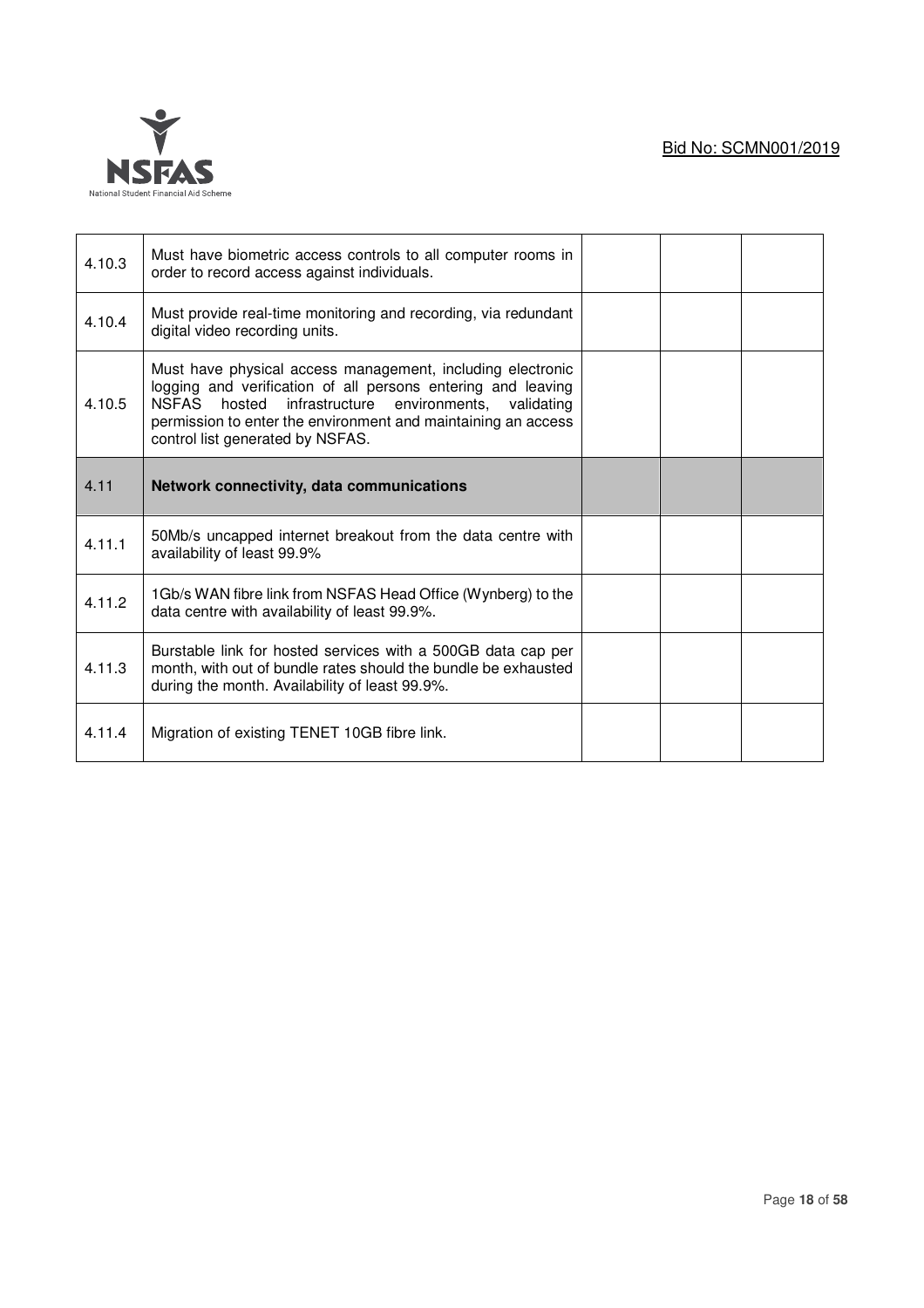

## **5. Contract Period**

The contract will be for a minimum period of 12 months and a maximum period of 36 months. It must be noted that following the first 12 months within the 36-month period, NSFAS reserves the right to terminate the contract, provided a three (3) month notification is given to the appointed service provider.

## **6. Pricing Schedule**

Please consider the inevitable Consumer Price Index (CPI) increases year on year on the pricing upon the duration of the contract period being in excess of a 12-month period. The pricing must be inclusive of all costs including disbursements (travel, accommodation etc) where applicable.

| No.       | Quantity            | <b>Description</b>                                   | <b>Total price (VAT</b><br>excluding) |
|-----------|---------------------|------------------------------------------------------|---------------------------------------|
| 1.        | Implementation -    | All project management, technical, travel and        |                                       |
|           | once off            | associated on-boarding costs (including              |                                       |
|           |                     | after-hours work)                                    |                                       |
| 2.        | Monthly<br>service  | Monthly costs related to the hosting and             |                                       |
|           | costs               | connectivity services                                |                                       |
| 3.        | of<br>bundle<br>Out | Rates per GB for the hosting burstable link          |                                       |
|           | rates               |                                                      |                                       |
| 4.        | Migration costs     | Any costs related to migration of existing           |                                       |
|           |                     | TENET 10GB fibre link                                |                                       |
| Sub-total |                     |                                                      |                                       |
| VAT @ 15% |                     |                                                      |                                       |
|           |                     | Total cost (including VAT and Disbursements and CPI) |                                       |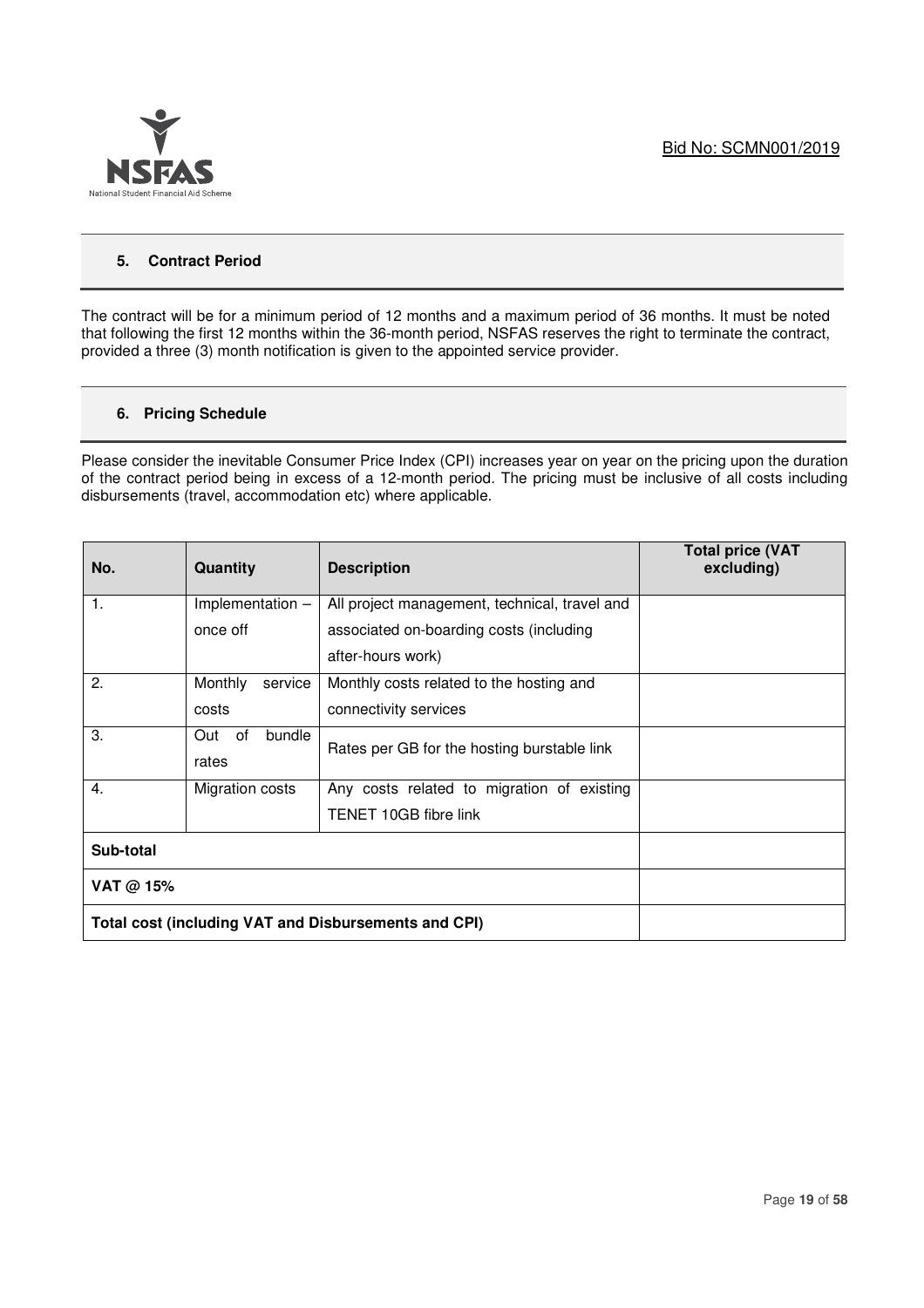

## **7. Evaluation Criteria**

## Technical evaluation criteria element:

The evaluation criteria are split in to two (2) phases.

## **The first phase being the company experience and the second stage being the site visit.**

Bidders are required to achieve the minimum score for company experience in order to progress to be evaluated for the second phase being the site visit.

Only bidders whom passed the mandatory requirements and both evaluation phases will proceed to be evaluated for Price and BBB-EE.

#### **Phase 1: Company experience**

| ---<br>Element        | Weight |
|-----------------------|--------|
| Company<br>Experience | 100%   |
| <b>TOTAL</b>          | 100%   |

#### Criteria and Weighting:

*Bidders need to score a minimum of 70% for company experience. Bidders who score less than 70% minimum for company experience will not be considered for the evaluation of the second phase being the site visit. Bids will be evaluated in accordance with the following technical criteria for company experience:* 

| <b>Company experience</b>                                                                                                                                 | <b>Points available</b>                                                         | <b>Bidder scoring</b> | <b>Points scored</b> |
|-----------------------------------------------------------------------------------------------------------------------------------------------------------|---------------------------------------------------------------------------------|-----------------------|----------------------|
| Provide a minimum of 3<br>reference letters on previous                                                                                                   | No reference letters or less<br>than 2 years' experience= $0$                   |                       |                      |
| client's company letterhead<br>where similar services were<br>rendered, reflecting dates of<br>services rendered. (NSFAS<br>reserves the right to contact | 3 reference letters provided,<br>reflecting $<$ 5 years'<br>$experience = 70$   |                       |                      |
| the company to confirm the<br>details as per the reference<br>letters).                                                                                   | More than 3 reference letters<br>reflecting 5 or more years'<br>experience= 100 |                       |                      |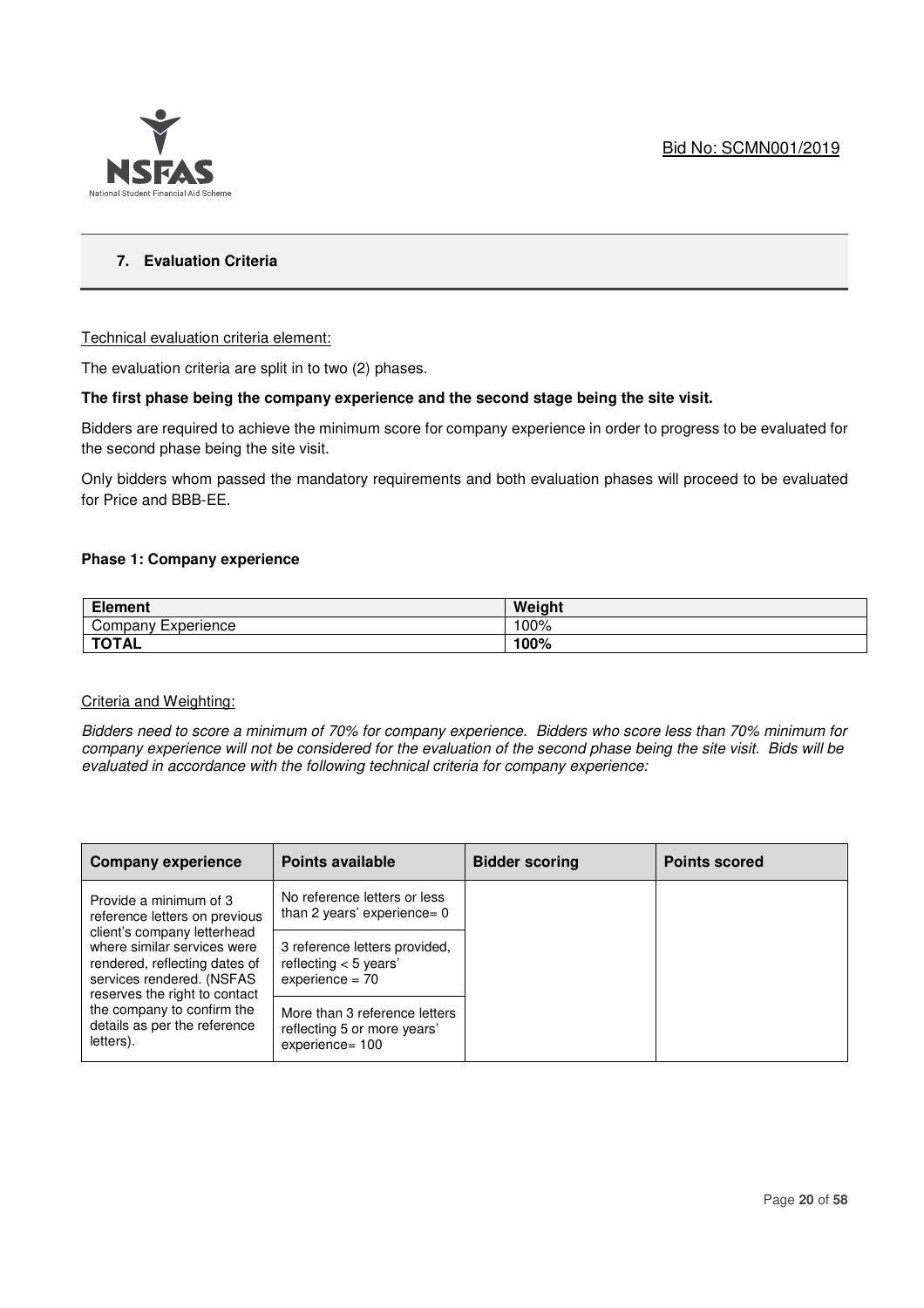## Bid No: SCMN001/2019



| Total points scored by bidder for the evaluation<br>criteria: Company experience |  |
|----------------------------------------------------------------------------------|--|
| Percentage scored by bidder for evaluation<br>criteria: Company experience       |  |

## **Phase 2: Site visit**

| <b>Element</b> | Weight |
|----------------|--------|
| Site visit     | 100%   |
| <b>TOTAL</b>   | 100%   |

## Criteria and Weighting:

*The bidder must make available the appropriate personnel to facilitate a walk-through of the data centre site by the NSFAS bid evaluation committee and provide visual and physical confirmation according to the requirements. If the bidder scores zero for any of the functionality criteria below, they will not be considered for Price and BBB-EEE evaluation (80/20 evaluation).* 

| <b>Site Visit</b>                                            | <b>Scoring</b>                                                                                                    |   | <b>Bidder scoring</b> |
|--------------------------------------------------------------|-------------------------------------------------------------------------------------------------------------------|---|-----------------------|
| 1. Location - The data centre is within 30km                 | Within 30km of NSFAS Head Office                                                                                  | 3 |                       |
| of the NSFAS Head Office (mandatory).                        | Within 10km of NSFAS Head Office                                                                                  | 5 |                       |
| 2. Physical Security – physical access control               | No visible security guards at key<br>entry / exit points                                                          | 0 |                       |
| management                                                   | Visible security guards at key entry /<br>exit points                                                             | 5 |                       |
| 3. Physical Security- access control                         | Vehicle registration and Identification<br>number of the individual not verified<br>against logged access request | 0 |                       |
| management                                                   | Vehicle registration and Identification<br>number of the individual verified<br>against logged access request     | 5 |                       |
| 4. Physical Security – placement of CCTV<br>security cameras | Entrance and exit points of the site<br>are not covered by CCTV cameras                                           | 0 |                       |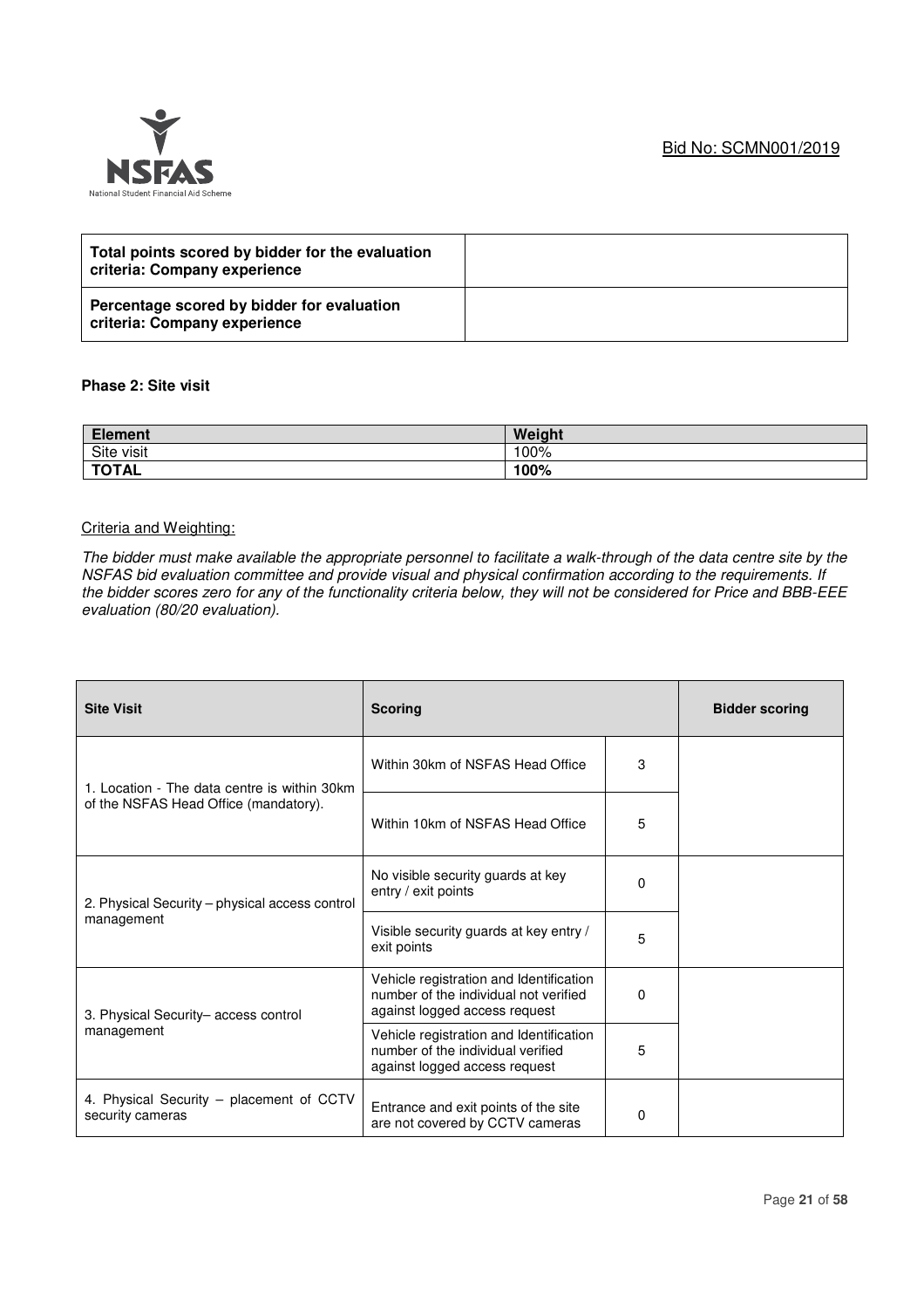

|                                                                                                                                                    | Entrance and exit points of the site<br>fully covered by CCTV cameras                                        | 5 |  |
|----------------------------------------------------------------------------------------------------------------------------------------------------|--------------------------------------------------------------------------------------------------------------|---|--|
| 5. Physical Security - Must have biometric<br>access controls to all computer rooms in                                                             | Access to computer rooms are not<br>controlled via biometric access<br>control (e.g. fingerprint)            | 0 |  |
| order to<br>record<br>access<br>against<br>individuals.                                                                                            | Access to computer rooms are<br>controlled via biometric access<br>control (e.g. fingerprint)                | 5 |  |
|                                                                                                                                                    | Currently the space is not available<br>and no evidence of planned area                                      | 0 |  |
| 6. Data Centre Space - The area must be<br>able to support 6 x 42U racks within 0.6m<br>space at the back and 1.2m space in front of<br>the racks. | Currently the space is not available<br>but sufficient evidence (e.g. floor<br>plan) to show demarcated area | 3 |  |
|                                                                                                                                                    | Designated floor space available                                                                             | 5 |  |
| 7. Cooling systems<br>Redundant air-<br>$\sim$                                                                                                     | Redundant air-conditioning systems<br>visible                                                                | 3 |  |
| conditioning systems providing constant<br>temperate rage of 20 to 24 degrees Celsius<br>and continuously monitored                                | Redundant air-conditioning systems<br>with independent dual power visible                                    | 5 |  |
| 8. Cooling systems - temperate and humidity                                                                                                        | No temperature and humidity<br>monitoring                                                                    | 0 |  |
| monitoring                                                                                                                                         | Temperature and humidity<br>monitoring in place                                                              | 5 |  |
| 9. Power systems - The site must have<br>redundant diesel-drive<br>generators<br>and                                                               | Single diesel-driven generator visible                                                                       | 0 |  |
| Uninterruptable Power Supply (UPS's).                                                                                                              | Redundant diesel-driven generators<br>visible                                                                | 5 |  |
| 10. Power systems - The site must have<br>diesel-drive<br>redundant                                                                                | Single Uninterruptable Power Supply<br>(UPS's).                                                              | 0 |  |
| generators<br>and<br>Uninterruptable Power Supply (UPS's).                                                                                         | Redundant Uninterruptable Power<br>Supplies (UPS's).                                                         | 5 |  |
| 11. Fire Detection and suppression - All areas<br>of the data centre must be protected by a                                                        | Key areas are not visibly covered by<br>fire detection and suppression<br>systems                            | 0 |  |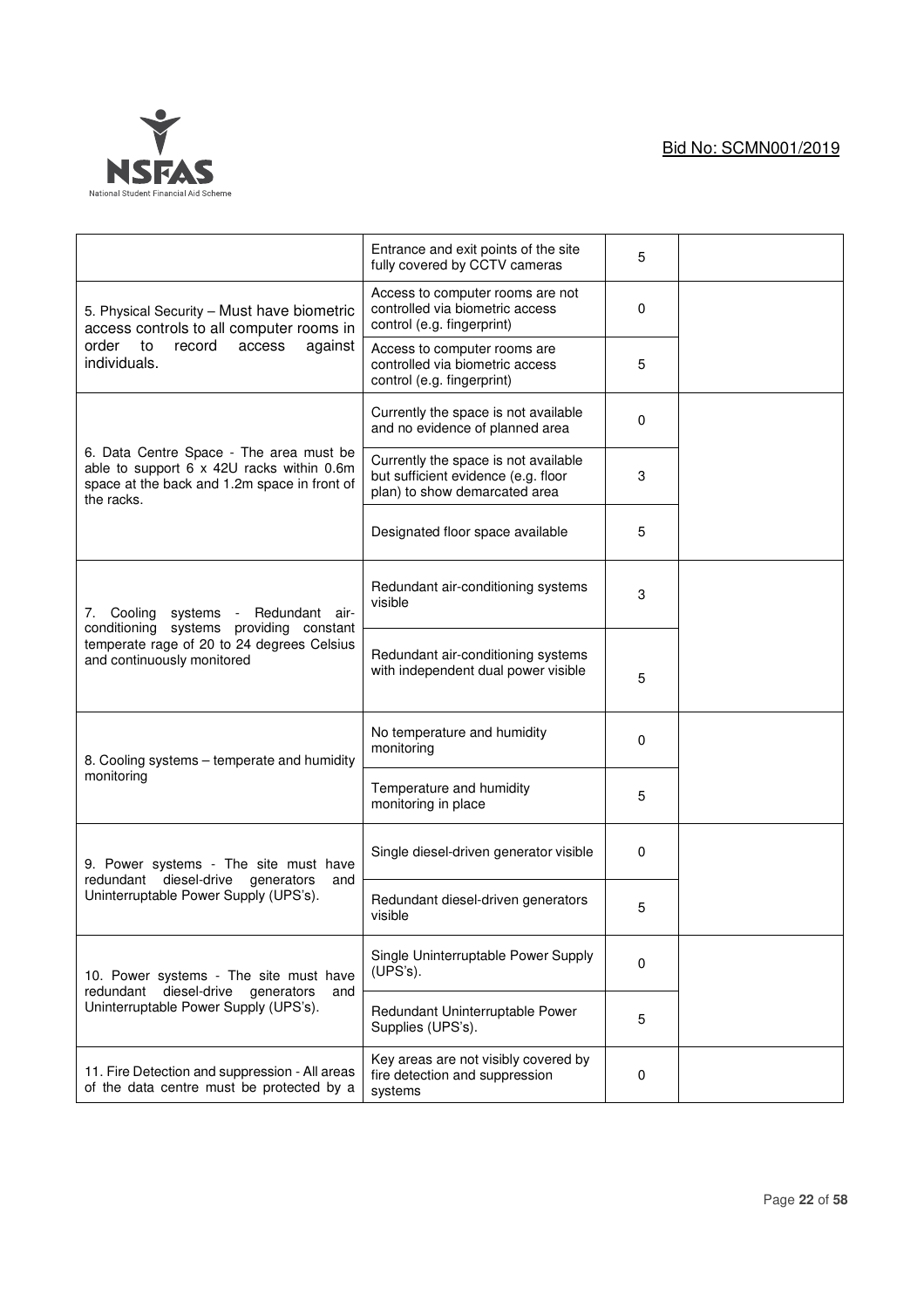| combination of fire detection, prevention and<br>extinction systems                      | Key areas are visibly covered by fire<br>detection and suppression systems | 5 |  |
|------------------------------------------------------------------------------------------|----------------------------------------------------------------------------|---|--|
| 12. Fire Detection and suppression<br>Redundant VESDA (Very Early Smoke                  | Single VESDA system visible                                                |   |  |
| Detection Apparatus) early warning systems<br>must monitor for signs of fire or smoke.   | Redundant VESDA systems visible                                            | 5 |  |
| 13. Fire Detection and suppression - Fire<br>detection and suppression systems are to be | No proof of annual inspection of fire<br>detection and suppression systems | 0 |  |
| inspected, tested and approved by the<br>required authority at least once a year.        | Proof of annual inspection of fire<br>detection and suppression systems    | 5 |  |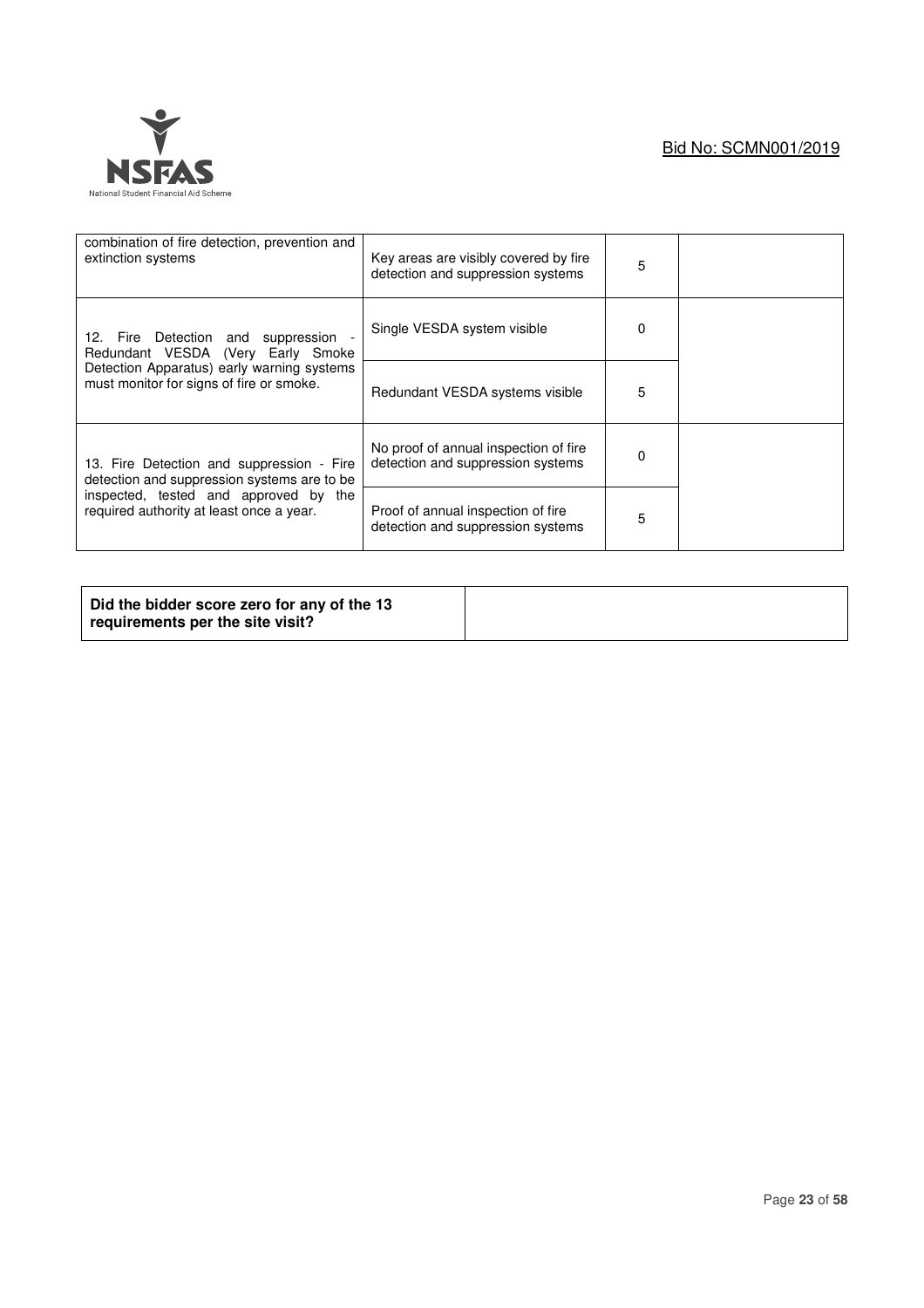

## **SBD4**

## **1. Declaration of Interest**

This declaration will be used by institutions to ensure that when goods and services are being procured, all reasonable steps are taken to combat the abuse of the supply chain management system.

The bid of any bidder may be disregarded if that bidder, or any of its directors have:

- A. abused the NSFAS's supply chain management system;
- B. committed fraud or any other improper conduct in relation to such system; or
- C. failed to perform on any previous contract.
- 2. **In order to give effect to the above, the following questionnaire must be completed and submitted with the bid**.

|     | The following particulars must be furnished:                                                       |
|-----|----------------------------------------------------------------------------------------------------|
| 2.1 | Full Name of bidder or his or her representative:                                                  |
|     |                                                                                                    |
| 2.2 | Identity Number:                                                                                   |
|     |                                                                                                    |
| 2.3 | Position occupied in the Company (director, trustee, shareholder <sup>2</sup> , member):           |
|     |                                                                                                    |
|     |                                                                                                    |
| 2.4 | Registration number of the company, enterprise, close corporation, partnership agreement or trust: |
|     |                                                                                                    |
| 2.5 | Tax Reference Number:                                                                              |
|     |                                                                                                    |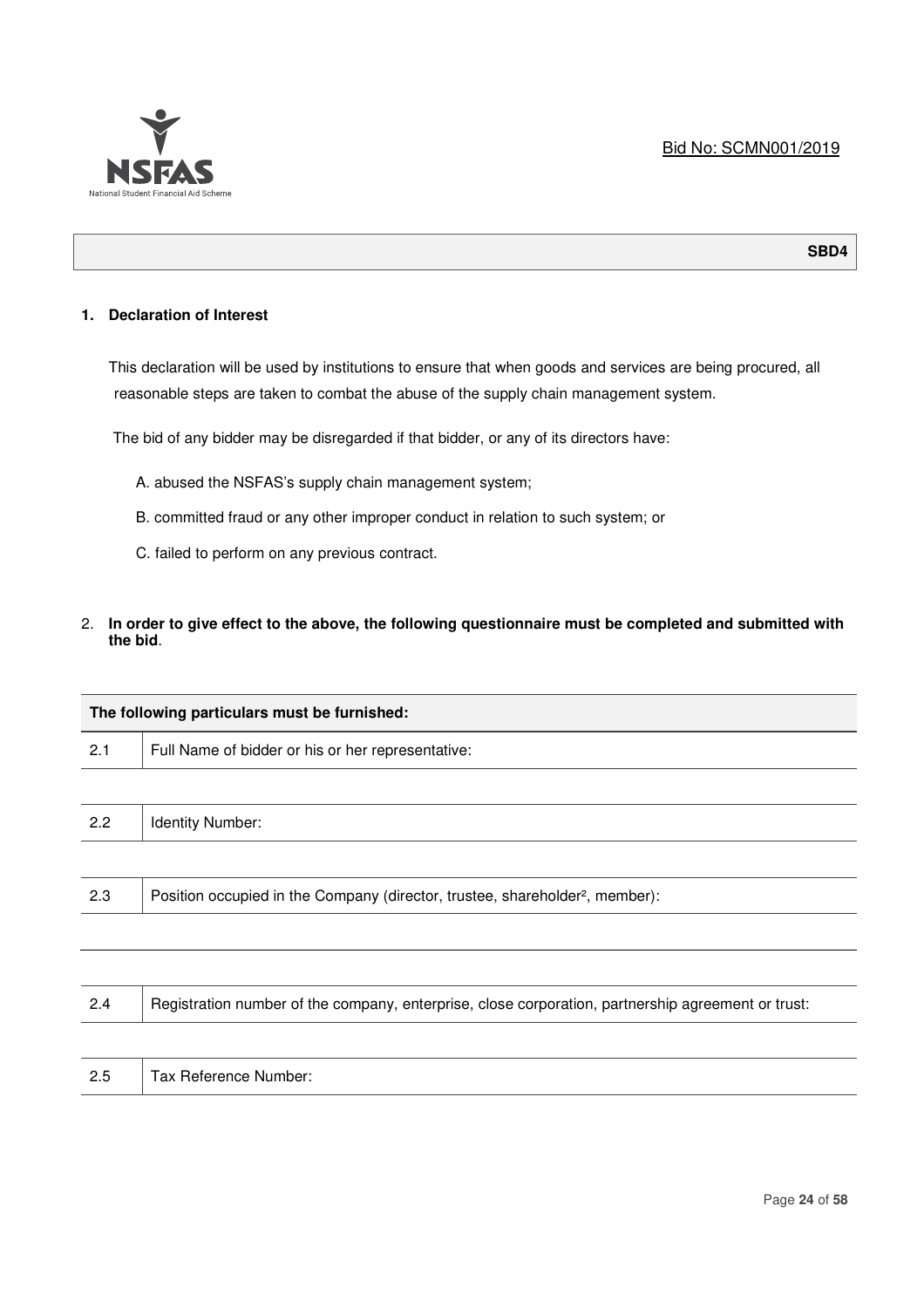

| 2.6   | <b>VAT Registration Number:</b>                                                  |     |                                                                                                                                                                                                           |  |
|-------|----------------------------------------------------------------------------------|-----|-----------------------------------------------------------------------------------------------------------------------------------------------------------------------------------------------------------|--|
|       |                                                                                  |     |                                                                                                                                                                                                           |  |
| 2.6.1 | below.                                                                           |     | The names of all directors / trustees / shareholders / members, their individual identity numbers, tax<br>reference numbers and, if applicable, employee / PESAL numbers must be indicated in paragraph 3 |  |
| 2.7   | Are you or any person connected with the bidder presently employed by the state? |     |                                                                                                                                                                                                           |  |
|       | Yes                                                                              | No. |                                                                                                                                                                                                           |  |
| 2.7.1 | If yes, furnish the following particulars:                                       |     |                                                                                                                                                                                                           |  |
|       | Name of person / director / trustee / shareholder/ member:                       |     |                                                                                                                                                                                                           |  |

| 2.7.2. Name of state institution at which you or the person connected to the bidder is employed: |
|--------------------------------------------------------------------------------------------------|
|--------------------------------------------------------------------------------------------------|

| Position occupied in the state institution:<br>2.7.3. |
|-------------------------------------------------------|
|-------------------------------------------------------|

"State" means

- (a) Any national or provincial department, national or provincial public entity or constitutional institution within the meaning of the Public Finance Management Act, 1999 (Act No 1 of 1999);
- (b) Any municipality or municipal entity;
- (c) Provincial legislature;
- (d) National Assembly or the National Council of Provinces;
- (e) Parliament.

 "Shareholder" means a person who owns shares in the company and is actively involved in the management of the enterprise or business and exercises control over the enterprise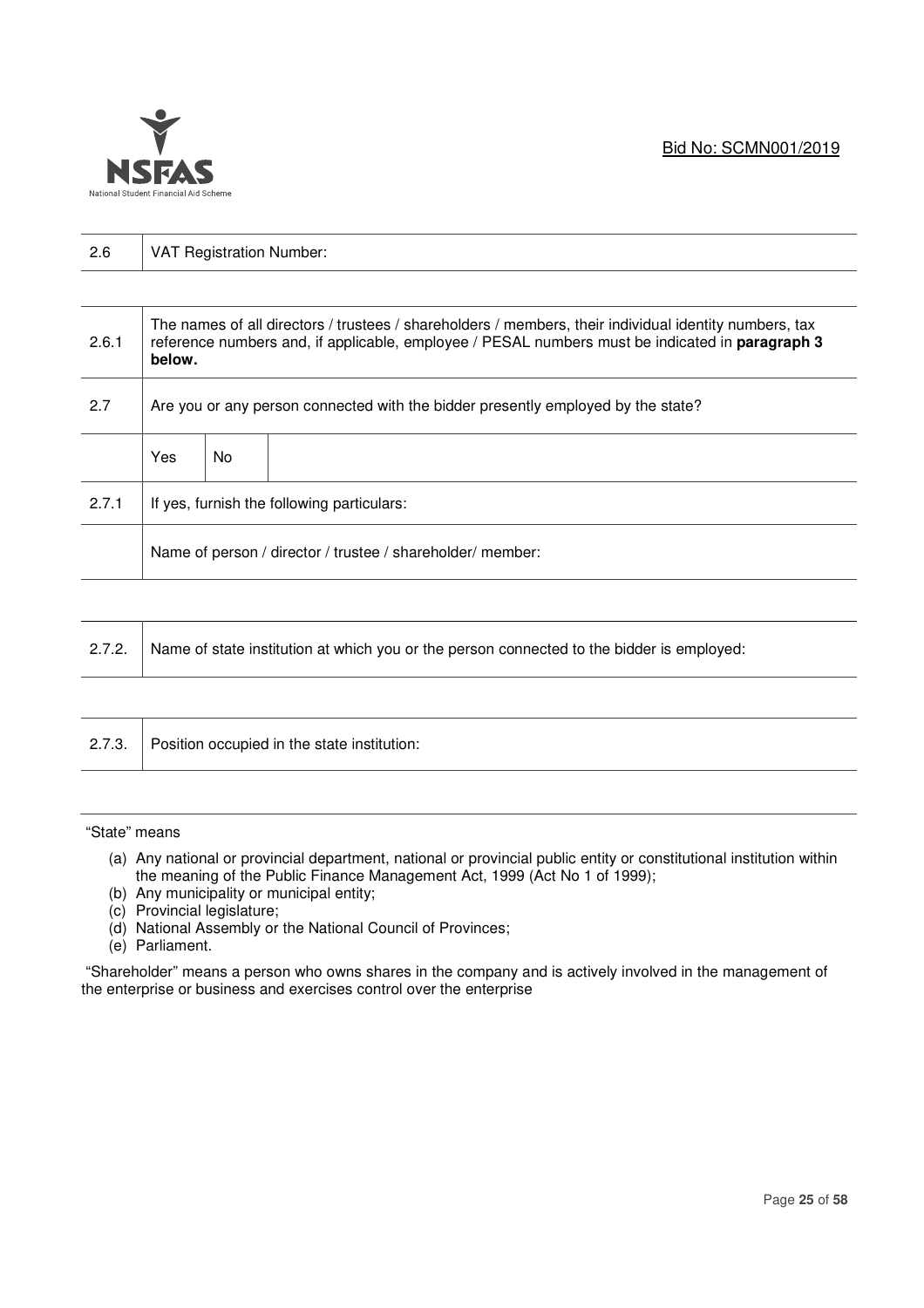

|        | Any other particulars:                                                                                                                                                                                                                           |                             |                                                          |  |  |
|--------|--------------------------------------------------------------------------------------------------------------------------------------------------------------------------------------------------------------------------------------------------|-----------------------------|----------------------------------------------------------|--|--|
| 2.7.4  | If you are presently employed by the state, did you obtain the appropriate authority to undertake<br>remunerative work outside employment in the public sector?                                                                                  |                             |                                                          |  |  |
|        | Yes                                                                                                                                                                                                                                              | No                          |                                                          |  |  |
|        | If yes, did you attach proof of such authority to the bid document?                                                                                                                                                                              |                             |                                                          |  |  |
| 2.7.5. | Note: Failure to submit proof of such authority, where applicable, may result in the disqualification of the<br>bid.                                                                                                                             |                             |                                                          |  |  |
|        | Yes                                                                                                                                                                                                                                              | No                          |                                                          |  |  |
| 2.7.6. |                                                                                                                                                                                                                                                  |                             | If no, furnish reasons for non-submission of such proof: |  |  |
| 2.8    | Did you or your spouse, or any of the company's directors / trustees / shareholders / members or their<br>spouses conduct business with the state in the previous twelve months?                                                                 |                             |                                                          |  |  |
|        | Yes                                                                                                                                                                                                                                              | No                          |                                                          |  |  |
| 2.8.1  | If so, furnish particulars:                                                                                                                                                                                                                      |                             |                                                          |  |  |
| 2.9    | Do you, or any person connected with the bidder, have any relationship (family, friend, other) with a<br>person employed by the state and who may be involved with the evaluation and or adjudication of this<br>bid?                            |                             |                                                          |  |  |
|        | Yes                                                                                                                                                                                                                                              | No                          |                                                          |  |  |
| 2.9.1  | If so, furnish particulars:                                                                                                                                                                                                                      |                             |                                                          |  |  |
| 2.10   | Are you, or any person connected with the bidder, aware of any relationship (family, friend, other)<br>between any other bidder and any person employed by the state who may be involved with the<br>evaluation and or adjudication of this bid? |                             |                                                          |  |  |
|        | Yes                                                                                                                                                                                                                                              | No                          |                                                          |  |  |
| 2.10.1 |                                                                                                                                                                                                                                                  | If so, furnish particulars: |                                                          |  |  |
| 2.11   | Do you or any of the directors / trustees / shareholders / members of the company have any interest in<br>any other related companies whether or not they are bidding for this contract?                                                         |                             |                                                          |  |  |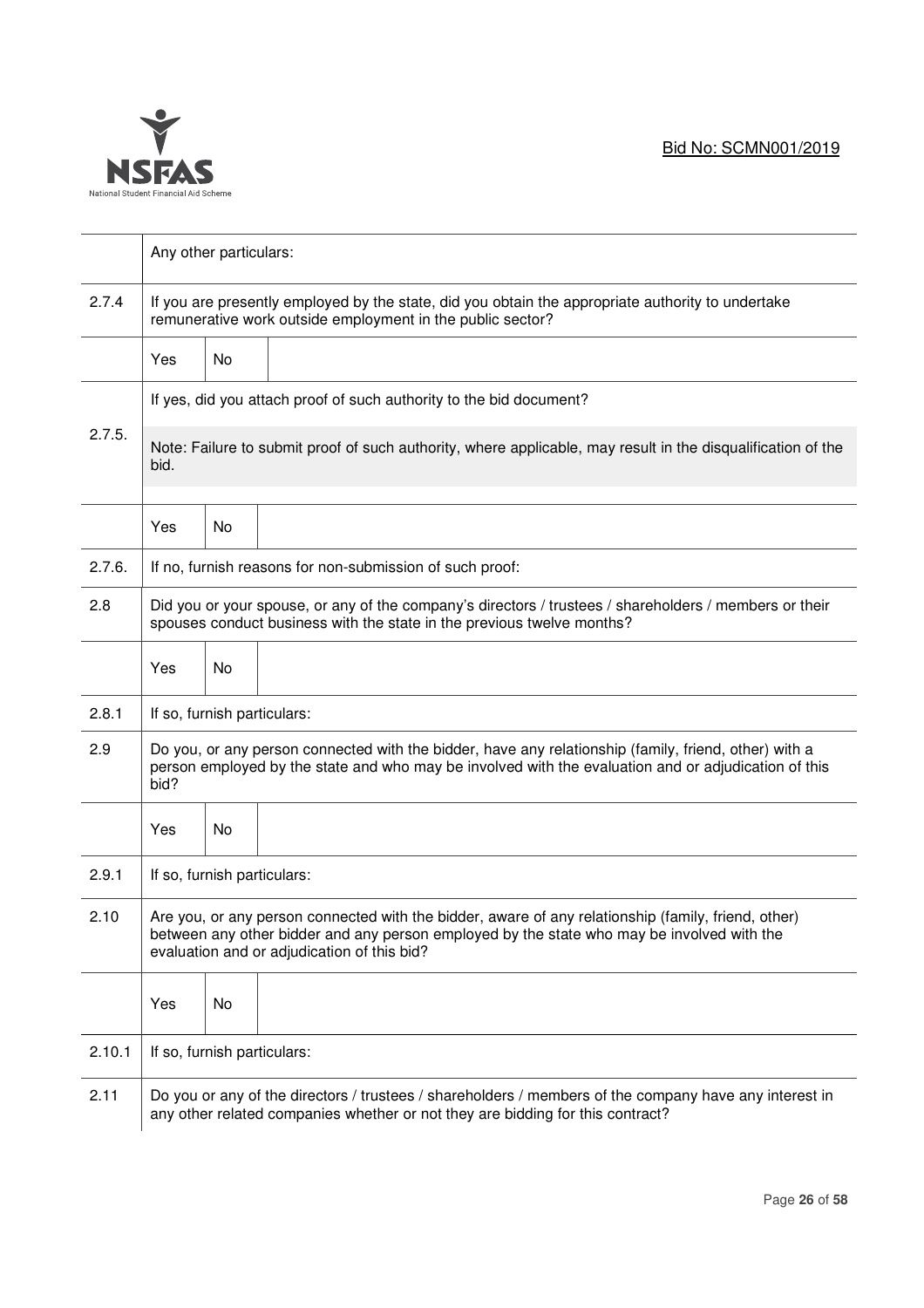

| Yes                                    | No |  |
|----------------------------------------|----|--|
| $2.11.1$   If so, furnish particulars: |    |  |

## **Full details of directors / trustees / members / shareholders**.

| <b>Full Name</b> | <b>Identity Number</b> | Personal Income Tax<br>Reference Number | State Employee Number /<br>PERSEL Number |
|------------------|------------------------|-----------------------------------------|------------------------------------------|
|                  |                        |                                         |                                          |
|                  |                        |                                         |                                          |
|                  |                        |                                         |                                          |
|                  |                        |                                         |                                          |
|                  |                        |                                         |                                          |
|                  |                        |                                         |                                          |
|                  |                        |                                         |                                          |
|                  |                        |                                         |                                          |
|                  |                        |                                         |                                          |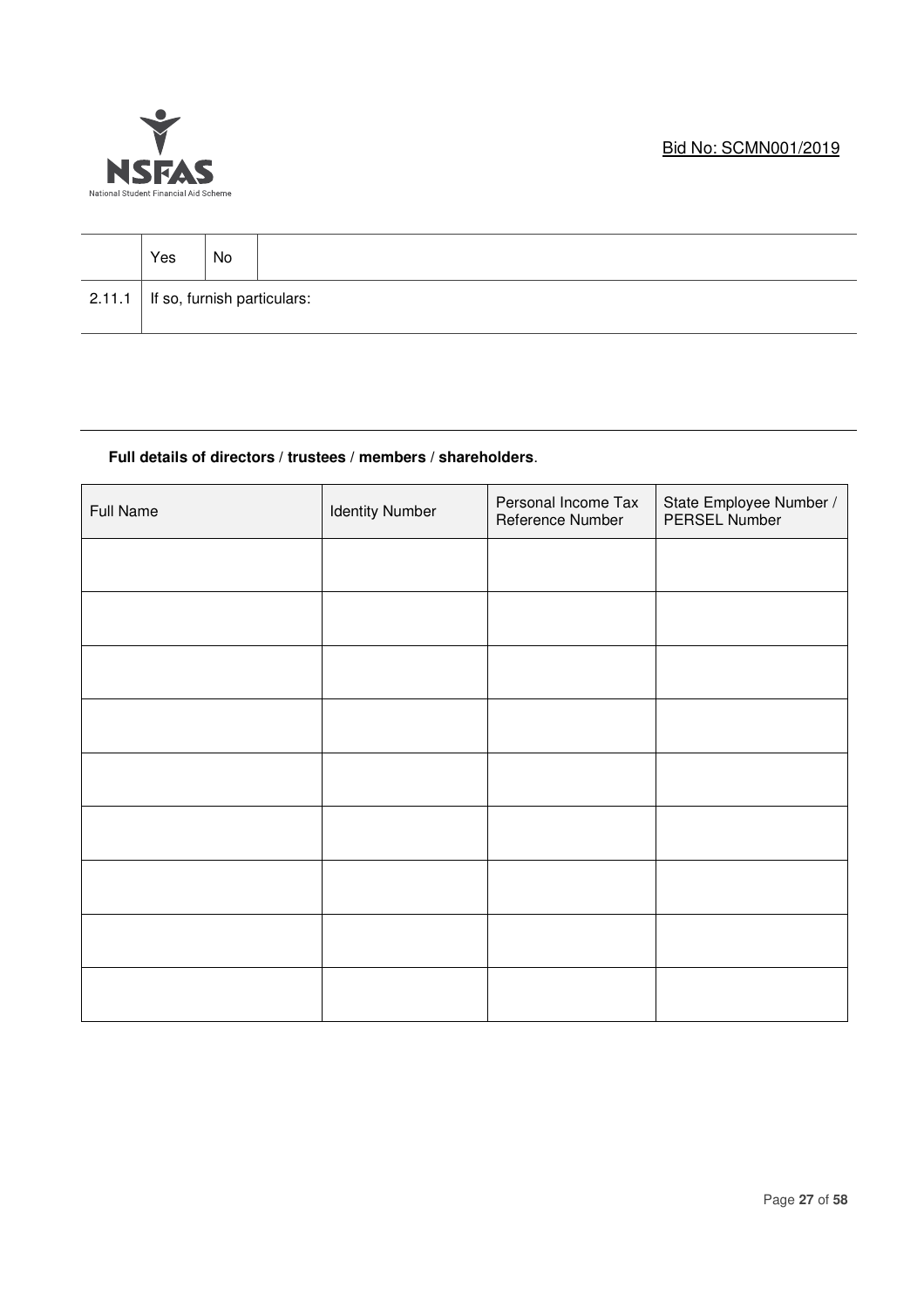# Bid No: SCMN001/2019



# **Declaration**

I, the undersigned (NAME)………………………………………………………………………

Certify that the information furnished in paragraphs 2 and 3 above is correct. I accept that the state may reject the bid or act against me should this declaration prove to be false.

| <b>Signature</b> | <b>Date</b>    |
|------------------|----------------|
|                  |                |
| <b>Position</b>  | Name of bidder |
|                  |                |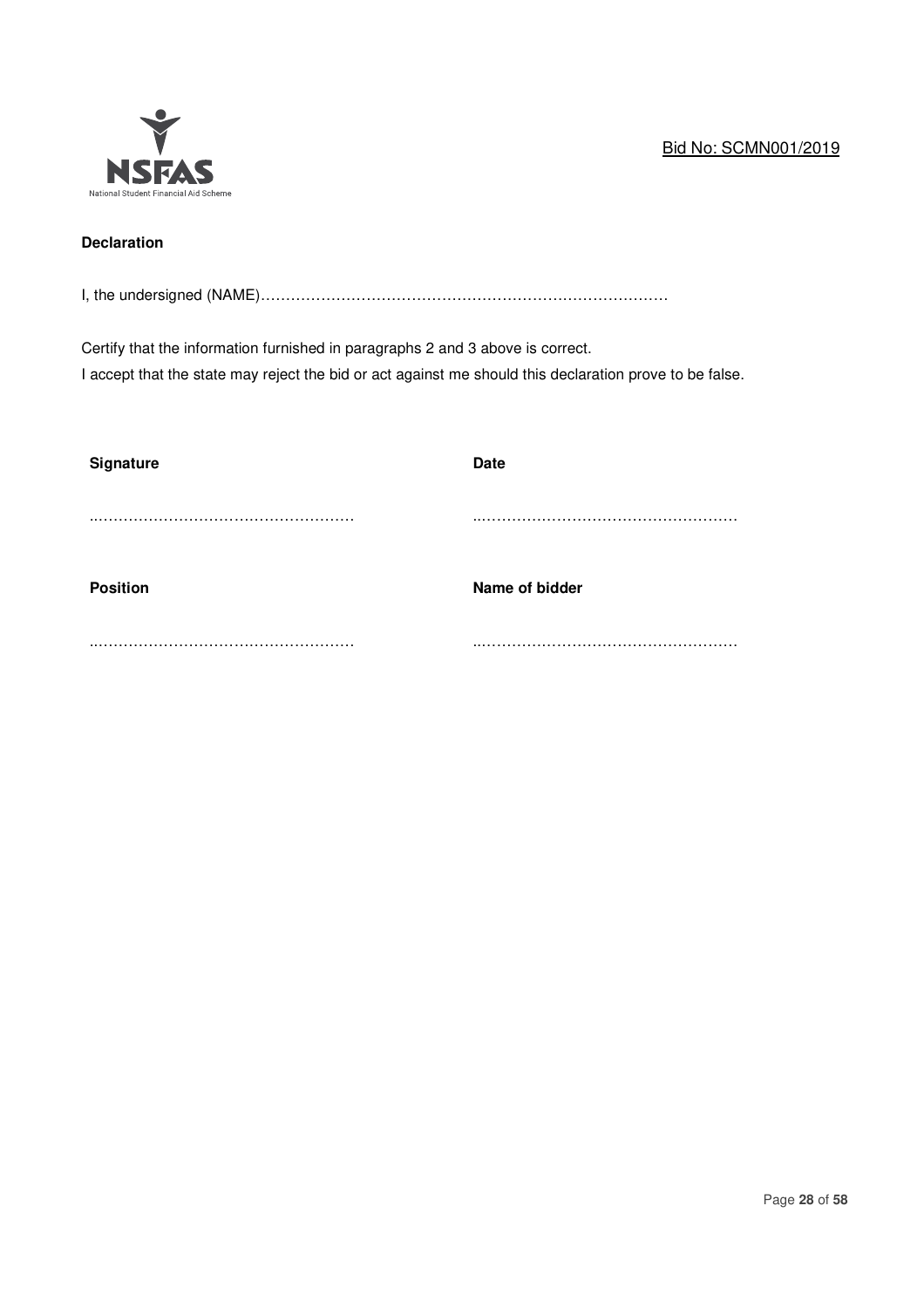

## **Declaration of bidder's past Supply Chain Management practices**

**SBD 8** 

1. This declaration will be used by institutions to ensure that when goods and services are being procured, all reasonable steps are taken to combat the abuse of the supply chain management system.

The bid of any bidder may be disregarded if that bidder, or any of its directors have -

- (a) abused the institution's supply chain management system;
- (b) committed fraud or any other improper conduct in relation to such system; or
- (c) failed to perform on any previous contract.
- 2. In order to give effect to the above, **the following questionnaire must be completed and submitted with the bid.**

**The following particulars must be furnished:** 

|      | Is the bidder or any of its directors listed on the National Treasury's Database of Restricted Suppliers as<br>companies or persons prohibited from doing business with the public sector?                                                                                                                                                                                                                                                          |     |  |  |  |
|------|-----------------------------------------------------------------------------------------------------------------------------------------------------------------------------------------------------------------------------------------------------------------------------------------------------------------------------------------------------------------------------------------------------------------------------------------------------|-----|--|--|--|
| 2.1. | (Companies or persons who are listed on this Database were informed in writing of this restriction by the<br>Accounting Officer/Authority of the institution that imposed the restriction after the audi alteram partem<br>rule was applied).<br>Database of Restricted Suppliers now resides on the National Treasury's website<br>The<br>(http://www.treasury.gov.za) and can be accessed by clicking on its link at the bottom of the home page. |     |  |  |  |
|      | Yes                                                                                                                                                                                                                                                                                                                                                                                                                                                 | No  |  |  |  |
| 2.2. | If so, furnish particulars:                                                                                                                                                                                                                                                                                                                                                                                                                         |     |  |  |  |
| 2.3. | Is the bidder or any of its directors listed on the Register for Tender Defaulters in terms of section 29 of<br>Prevention<br>Corrupt<br>Activities<br>(No<br>the<br>and<br>Combating<br>of<br>Act<br>12<br>$2004$ ?<br>0f<br>Register for Tender Defaulters can be accessed on the National Treasury's website<br>The<br>(http://www.treasury.gov.za) by clicking on its link at the bottom of the home page.                                      |     |  |  |  |
|      | Yes                                                                                                                                                                                                                                                                                                                                                                                                                                                 | No. |  |  |  |
| 2.4. | If so, furnish particulars:                                                                                                                                                                                                                                                                                                                                                                                                                         |     |  |  |  |
| 2.5. | Was the bidder or any of its directors convicted by a court of law (including a court outside of the<br>Republic of South Africa) for fraud or corruption during the past five years?                                                                                                                                                                                                                                                               |     |  |  |  |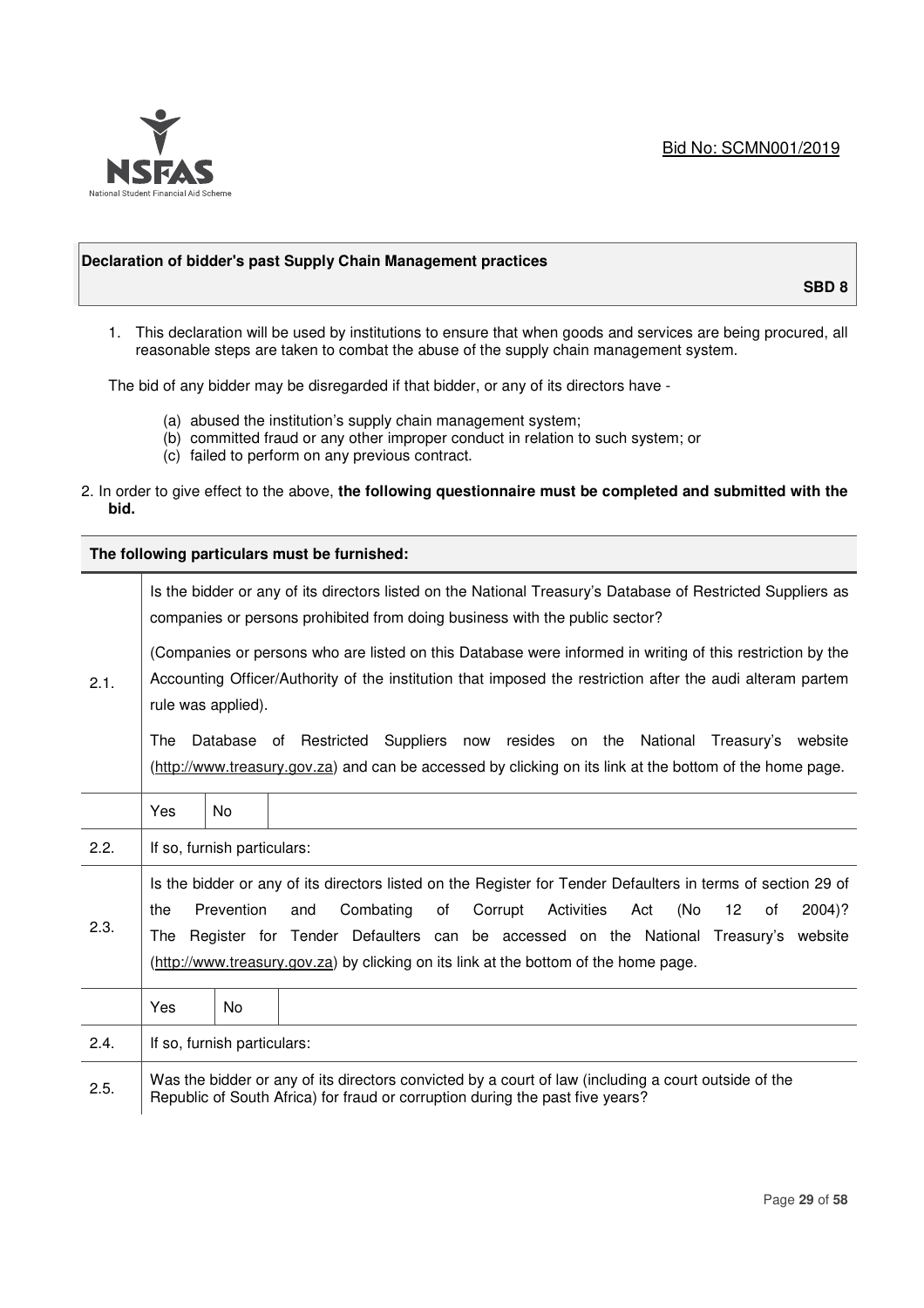

|      | Yes                                                                                                                                                                  | No                          |  |  |  |
|------|----------------------------------------------------------------------------------------------------------------------------------------------------------------------|-----------------------------|--|--|--|
| 2.6. |                                                                                                                                                                      | If so, furnish particulars: |  |  |  |
| 2.7. | Was any contract between the bidder and any organ of state terminated during the past five years on<br>account of failure to perform on or comply with the contract? |                             |  |  |  |
|      | Yes                                                                                                                                                                  | No                          |  |  |  |
| 2.8. | If so, furnish particulars:                                                                                                                                          |                             |  |  |  |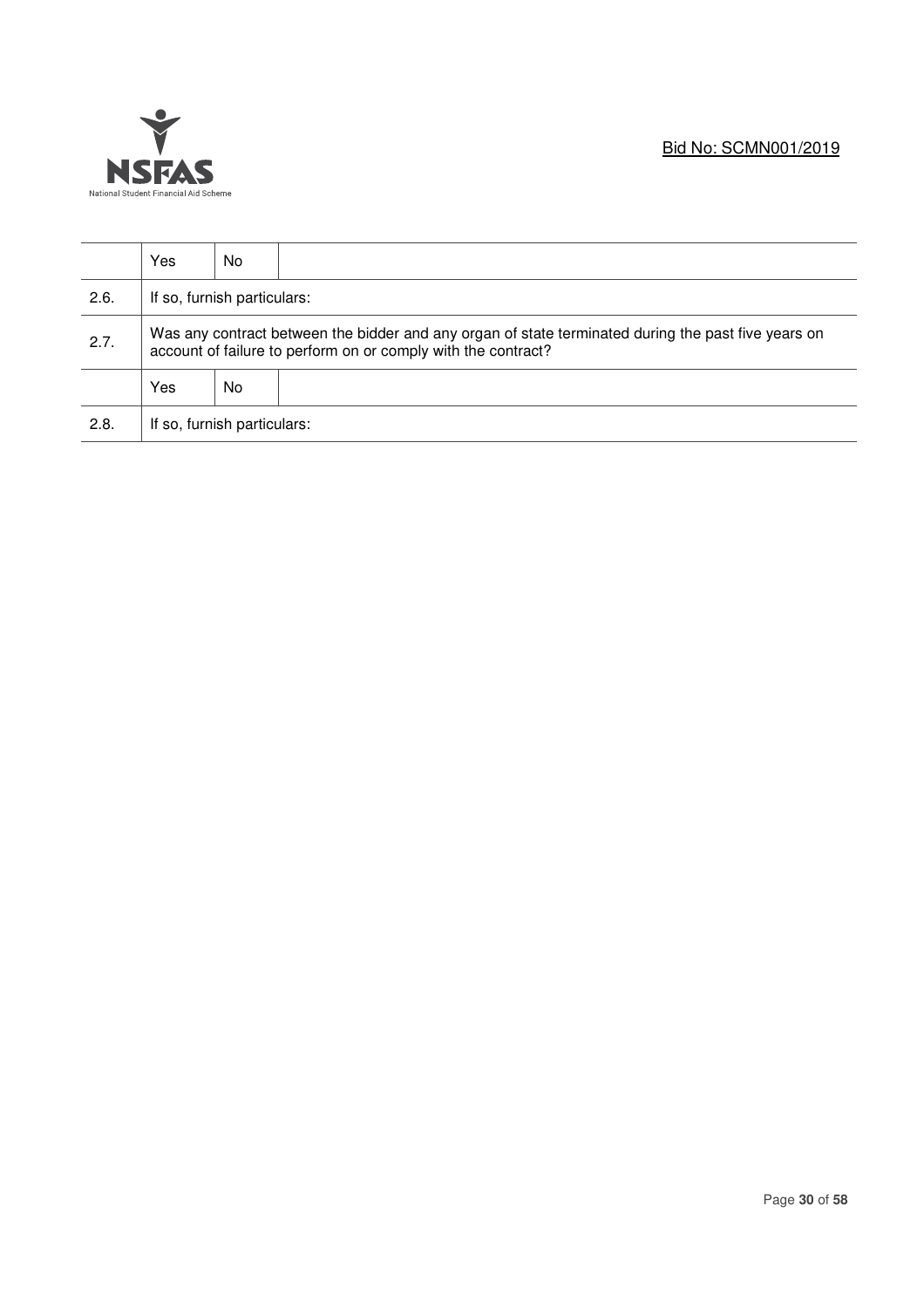# Bid No: SCMN001/2019



# **Declaration**

I, the undersigned (NAME)………………………………………………………………………

Certify that the information furnished on the declaration from is true and correct.

I accept that, in addition to cancellation of a contract, action may be taken against me should this declaration provide to be false.

| <b>Signature</b> | <b>Date</b>    |
|------------------|----------------|
|                  |                |
| <b>Position</b>  | Name of bidder |
|                  |                |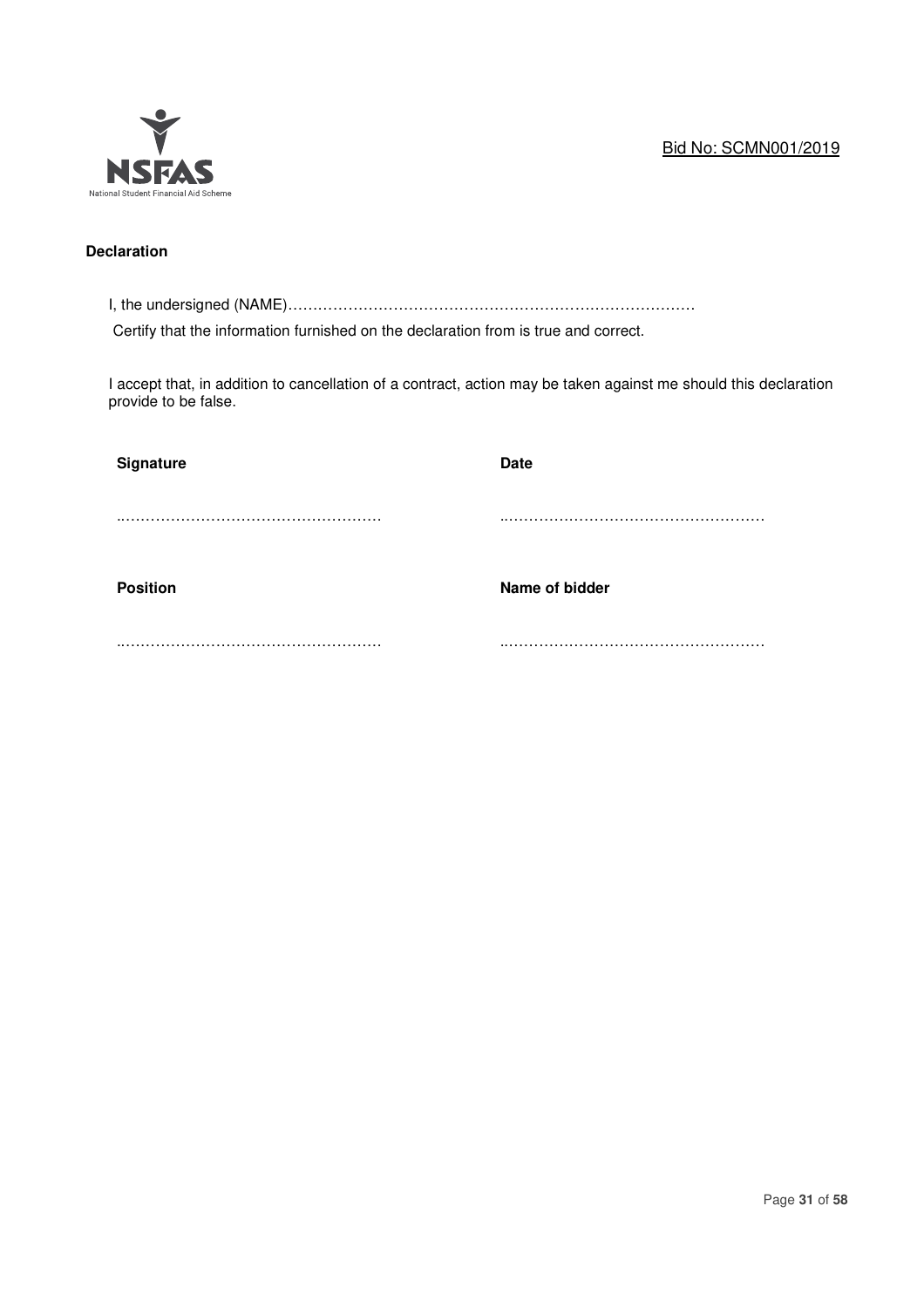

#### **SBD 9**

## **CERTIFICATE OF INDEPENDENT BID DETERMINATION**

I, the undersigned, in submitting the accompanying bid in response to the invitation for the bid made by: National Student Financial Aid Scheme (NSFAS)

(Name of Institution)

Do hereby make the following statements that I certify to be true and complete in every respect:

| I certify, on behalf of: | that: |
|--------------------------|-------|
| (Name of Bidder)         |       |

- 1. I have read, and I understand the contents of this Certificate;
- 1.1. understand that the accompanying bid will be disqualified if this Certificate is found not to be true and complete in every respect;
- 1.2. am authorized by the bidder to sign this Certificate, and to submit the accompanying bid, on behalf of the bidder;
- 1.3. Each person whose signature appears on the accompanying bid has been authorized by the bidder to determine the terms of, and to sign the bid, on behalf of the bidder;
- 1.4. For the purposes of this Certificate and the accompanying bid, I understand that the word "competitor" shall include any individual or organization, other than the bidder, whether or not affiliated with the bidder, who:
- 1.4.1. has been requested to submit a bid in response to this bid invitation;
- 1.4.2. could potentially submit a bid in response to this bid invitation, based on their qualifications, Abilities or experience;
- 1.5. Provides the same goods and services as the bidder and/or is in the same line of business as the bidder.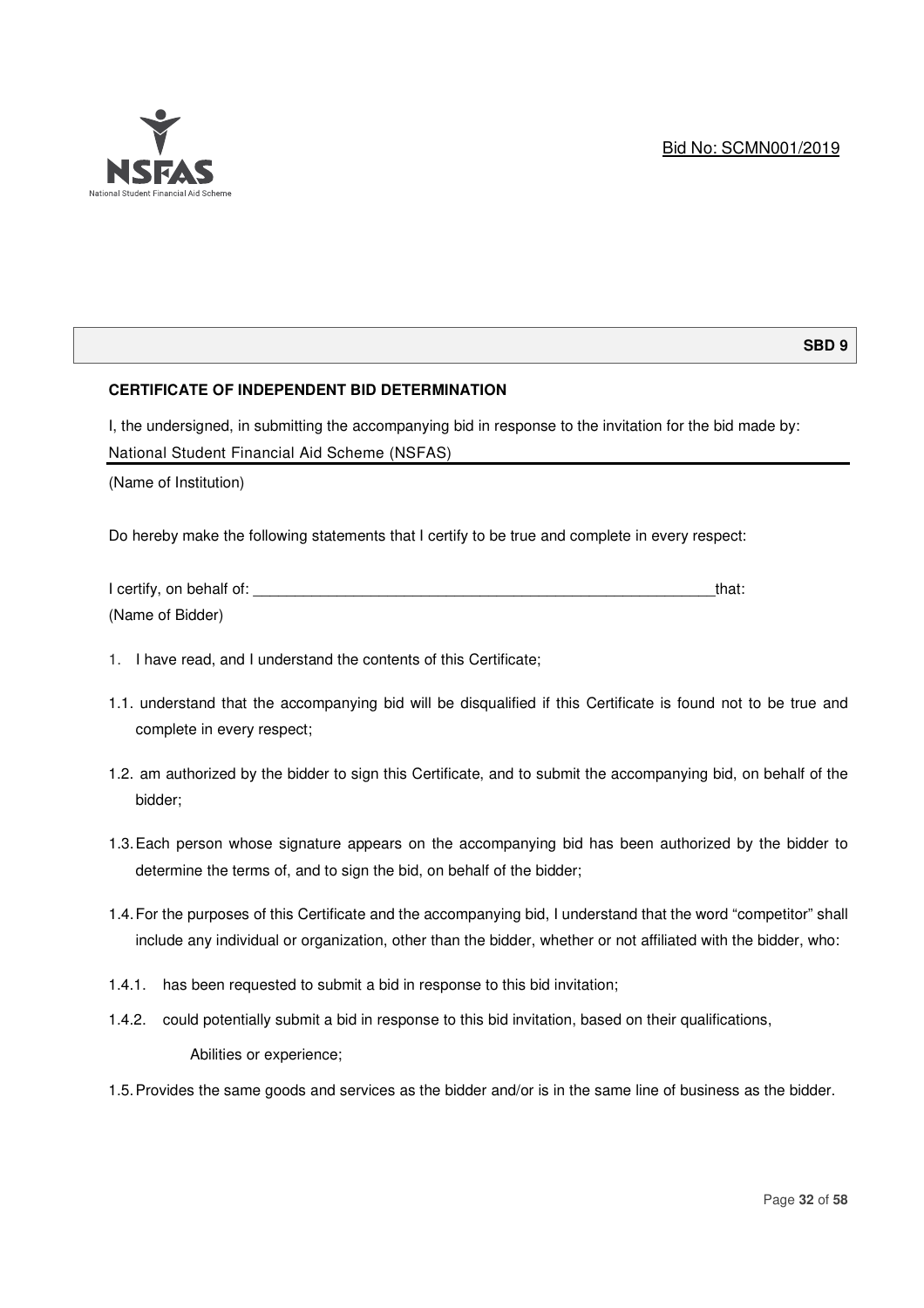

1.6. The bidder has arrived at the accompanying bid independently from, and without consultation, communication, agreement or arrangement with any competitor. However, communication between partners in a joint venture or consortium<sup>3</sup> will not be construed as collusive bidding.

<sup>3</sup> Joint venture or Consortium means an association of persons for the purpose of combining their expertise, property, capital, efforts, skill and knowledge in an activity for the execution of a contract.

- 1.7. In particular, without limiting the generality of paragraphs 6 above, there has been no consultation, communication, agreement or arrangement with any competitor regarding:
	- (a) prices
	- (b) geographical area where product or service will be rendered (market allocation)
	- (c) methods, factors or formulas used to calculate prices;
	- (d) the intention or decision to submit or not to submit, a bid;
	- (e) the submission of a bid which does not meet the specifications and conditions of the bid; or
	- (f) bidding with the intention not to win the bid.
- 1.8. In addition, there have been no consultations, communications, agreements or arrangements with any competitor regarding the quality, quantity, specifications and conditions or delivery particulars of the products or services to which this bid invitation relates.
- 1.9. The terms of the accompanying bid have not been, and will not be, disclosed by the bidder, directly or indirectly, to any competitor, prior to the date and time of the official bid opening or of the awarding of the contract.
- 1.10. I am aware that, in addition and without prejudice to any other remedy provided to combat any restrictive practices related to bids and contracts, bids that are suspicious will be reported to the Competition Commission for investigation and possible imposition of administrative penalties in terms of section 59 of the Competition Act No 89 of 1998 and or may be reported to the National Prosecuting Authority (NPA) for criminal investigation and or may be restricted from conducting business with the public sector for a period not exceeding ten (10) years in terms of the Prevention and Combating of Corrupt Activities Act No 12 of 2004 or any other applicable legislation.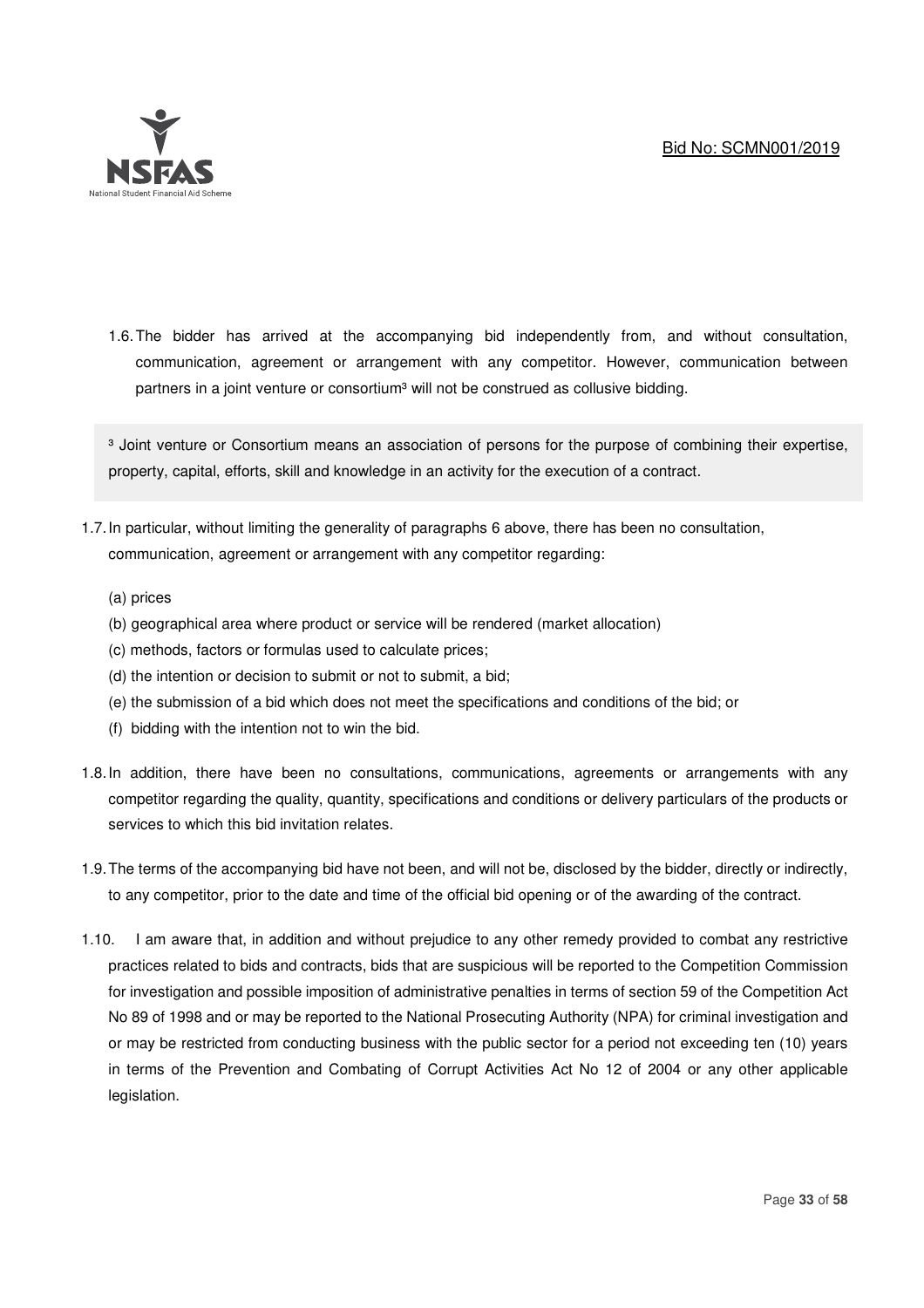

# Bid No: SCMN001/2019

| Signature | Date           |
|-----------|----------------|
|           |                |
| Position  | Name of bidder |
|           |                |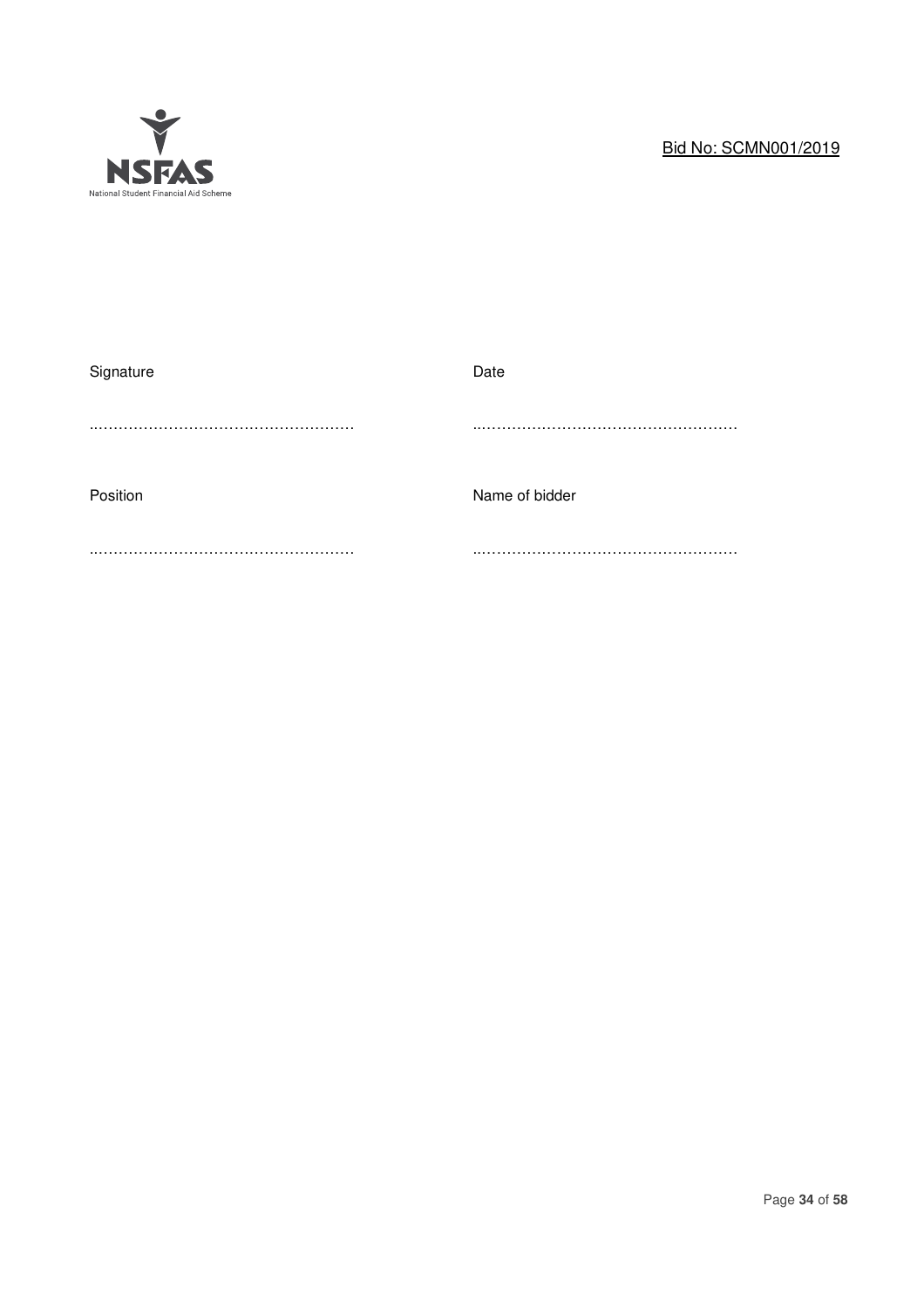#### **1. PREFERENCE POINTS CLAIM FORM IN TERMS OF THE PREFERENTIAL PROCUREMENT REGULATIONS 2017**

This preference form must form part of all bids invited. It contains general information and serves as a claim form for preference points for Broad-Based Black Economic Empowerment (B-BBEE) Status Level of Contribution

#### **NB: BEFORE COMPLETING THIS FORM, BIDDERS MUST STUDY THE GENERAL CONDITIONS, DEFINITIONS AND DIRECTIVES APPLICABLE IN RESPECT OF B-BBEE, AS PRESCRIBED IN THE PREFERENTIAL PROCUREMENT REGULATIONS, 2017.**

# **1. GENERAL CONDITIONS**<br>**1.1** The following preference **p**

- The following preference point systems are applicable to all bid:
	- the 80/20 system for requirements with a Rand value of up to R50 000 000 (all applicable taxes included); and

1.2

- a) The value of this bid is estimated not to exceed R50 000 000 (all applicable taxes included) and therefore the 80/20 Preference point system shall be applicable; or
- b) The 80/20 preference point system will be applicable to this tender

#### 1.3 Points for this bid shall be awarded for:

- (a) Price; and
- (b) B-BBEE Status Level of Contributor.
- 1.4 The maximum points for this bid are allocated as follows:

|                                                   | <b>POINTS</b> |
|---------------------------------------------------|---------------|
| <b>PRICE</b>                                      | 80            |
| <b>B-BBEE STATUS LEVEL OF CONTRIBUTOR</b>         | 20            |
| Total points for Price and B-BBEE must not exceed | 100           |

Page **35** of **58**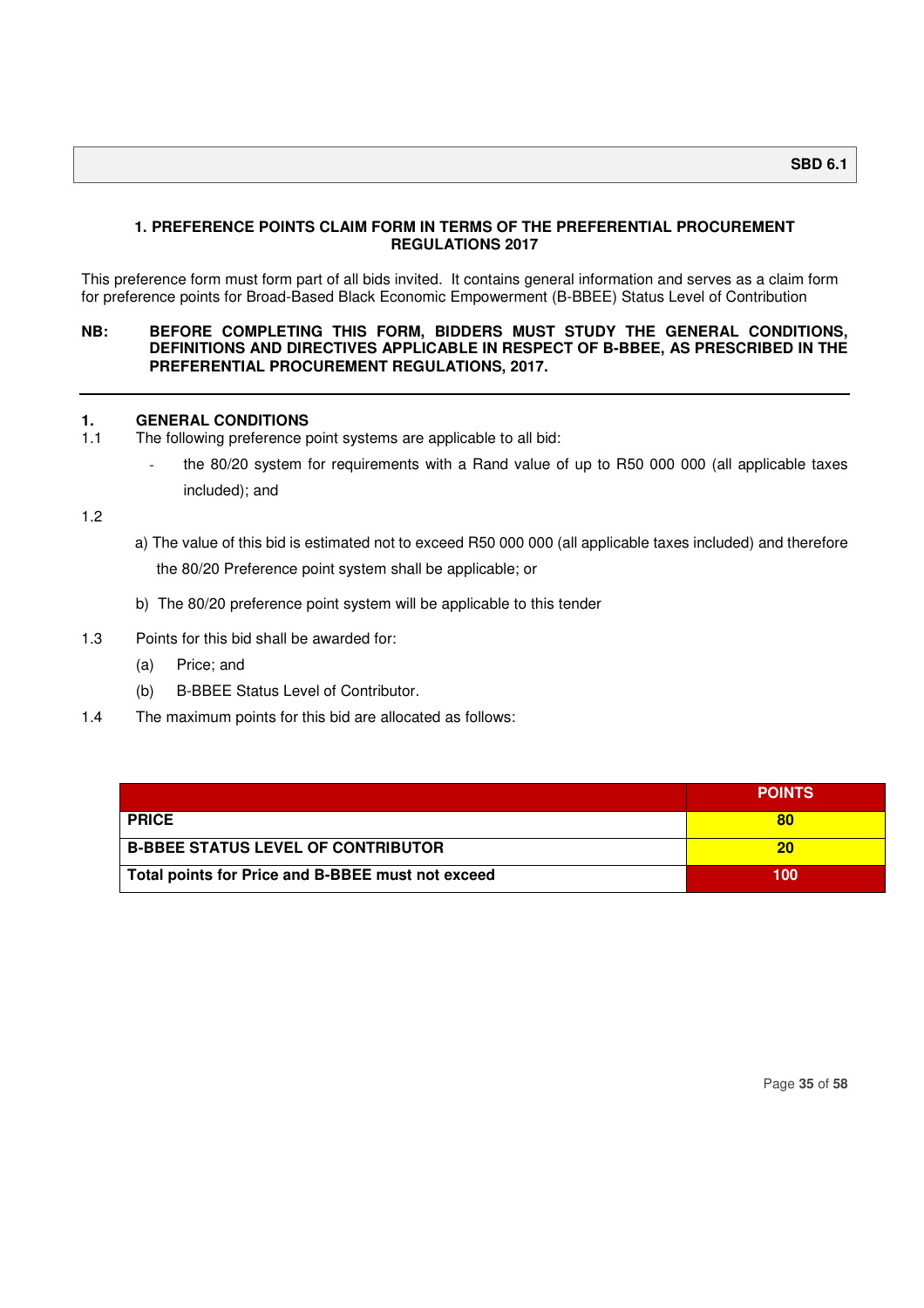

- 1.5 Failure on the part of a bidder to submit proof of B-BBEE Status level of contributor together with the bid, will be interpreted to mean that preference points for B-BBEE status level of contribution are not claimed.
- 1.6 The purchaser reserves the right to require of a bidder, either before a bid is adjudicated or at any time subsequently, to substantiate any claim in regard to preferences, in any manner required by the purchaser.

## **2. DEFINITIONS**

- (a) **"B-BBEE"** means broad-based black economic empowerment as defined in section 1 of the Broad-Based Black Economic Empowerment Act;
- (b) "**B-BBEE status level of contributor"** means the B-BBEE status of an entity in terms of a code of good practice on black economic empowerment, issued in terms of section 9(1) of the Broad-Based Black Economic Empowerment Act;
- (c) **"bid"** means a written offer in a prescribed or stipulated form in response to an invitation by an organ of state for the provision of goods or services, through price quotations, advertised competitive bidding processes or proposals;
- (d) **"Broad-Based Black Economic Empowerment Act"** means the Broad-Based Black Economic Empowerment Act, 2003 (Act No. 53 of 2003);
- **(e) "EME"** means an Exempted Micro Enterprise in terms of a code of good practice on black economic empowerment issued in terms of section 9 (1) of the Broad-Based Black Economic Empowerment Act;
- (f) **"functionality"** means the ability of a tenderer to provide goods or services in accordance with specifications as set out in the tender documents.
- (g) **"prices"** includes all applicable taxes less all unconditional discounts;
- (h) **"proof of B-BBEE status level of contributor"** means:
	- **1)** B-BBEE Status level certificate issued by an authorized body or person;
	- **2)** A sworn affidavit as prescribed by the B-BBEE Codes of Good Practice;
	- **3)** Any other requirement prescribed in terms of the B-BBEE Act;
- (i) **"QSE"** means a qualifying small business enterprise in terms of a code of good practice on black economic empowerment issued in terms of section 9 (1) of the Broad-Based Black Economic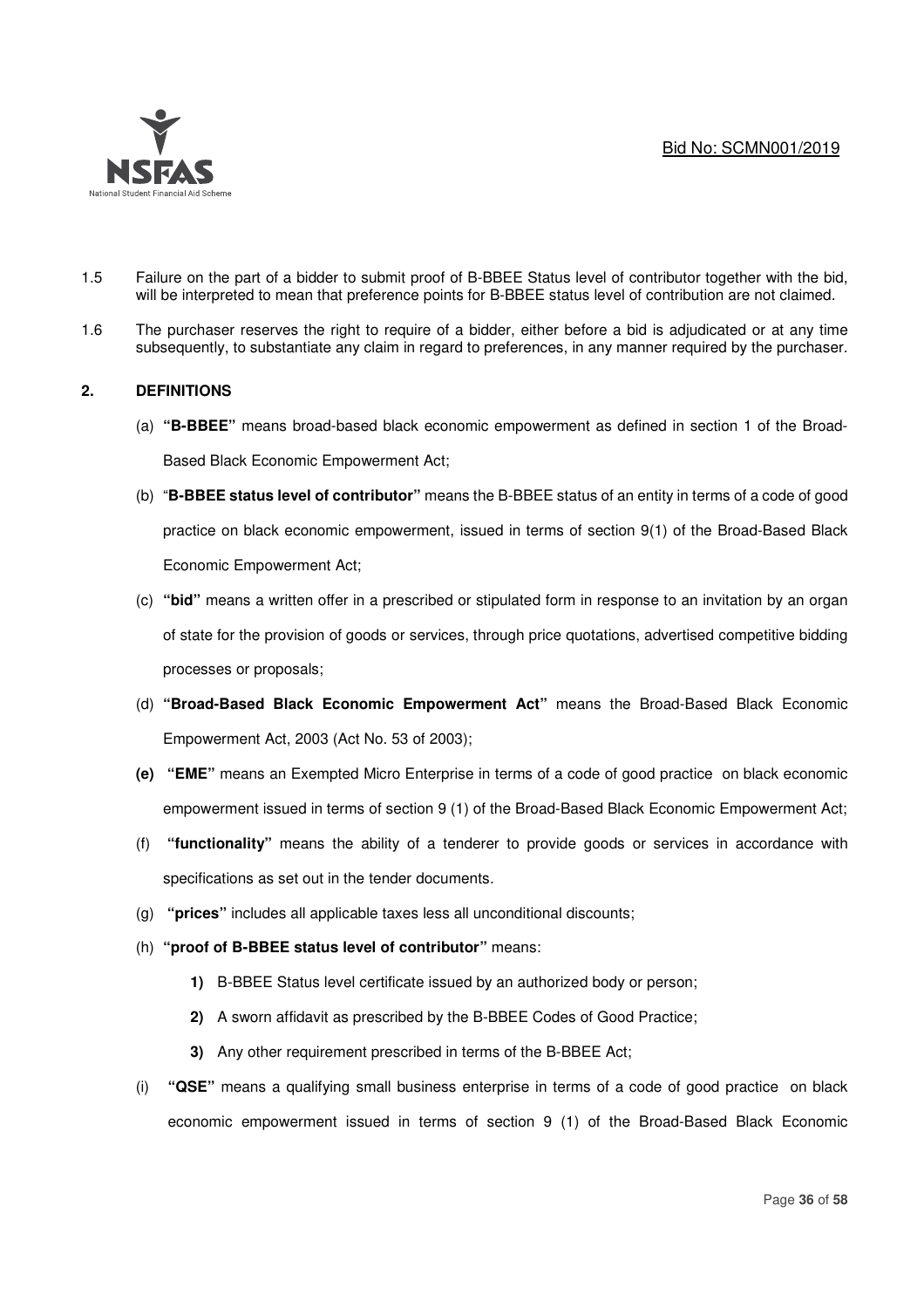

Empowerment Act;

*(j)* **"rand value"** means the total estimated value of a contract in Rand, calculated at the time of bid invitation, and includes all applicable taxes;

## **3. POINTS AWARDED FOR PRICE**

## 3.1 **THE 80/20 PREFERENCE POINT SYSTEMS**

A maximum of 80 points is allocated for price on the following basis:

 **80/20** 

$$
Ps = 80 \left( 1 - \frac{Pt - P \min}{P \min} \right)
$$

**Where** 

Ps = Points scored for price of bid under consideration

Pt = Price of bid under consideration

Pmin = Price of lowest acceptable bid

## **4. POINTS AWARDED FOR B-BBEE STATUS LEVEL OF CONTRIBUTOR**

4.1 In terms of Regulation 6 (2) and 7 (2) of the Preferential Procurement Regulations, preference points must be awarded to a bidder for attaining the B-BBEE status level of contribution in accordance with the table below: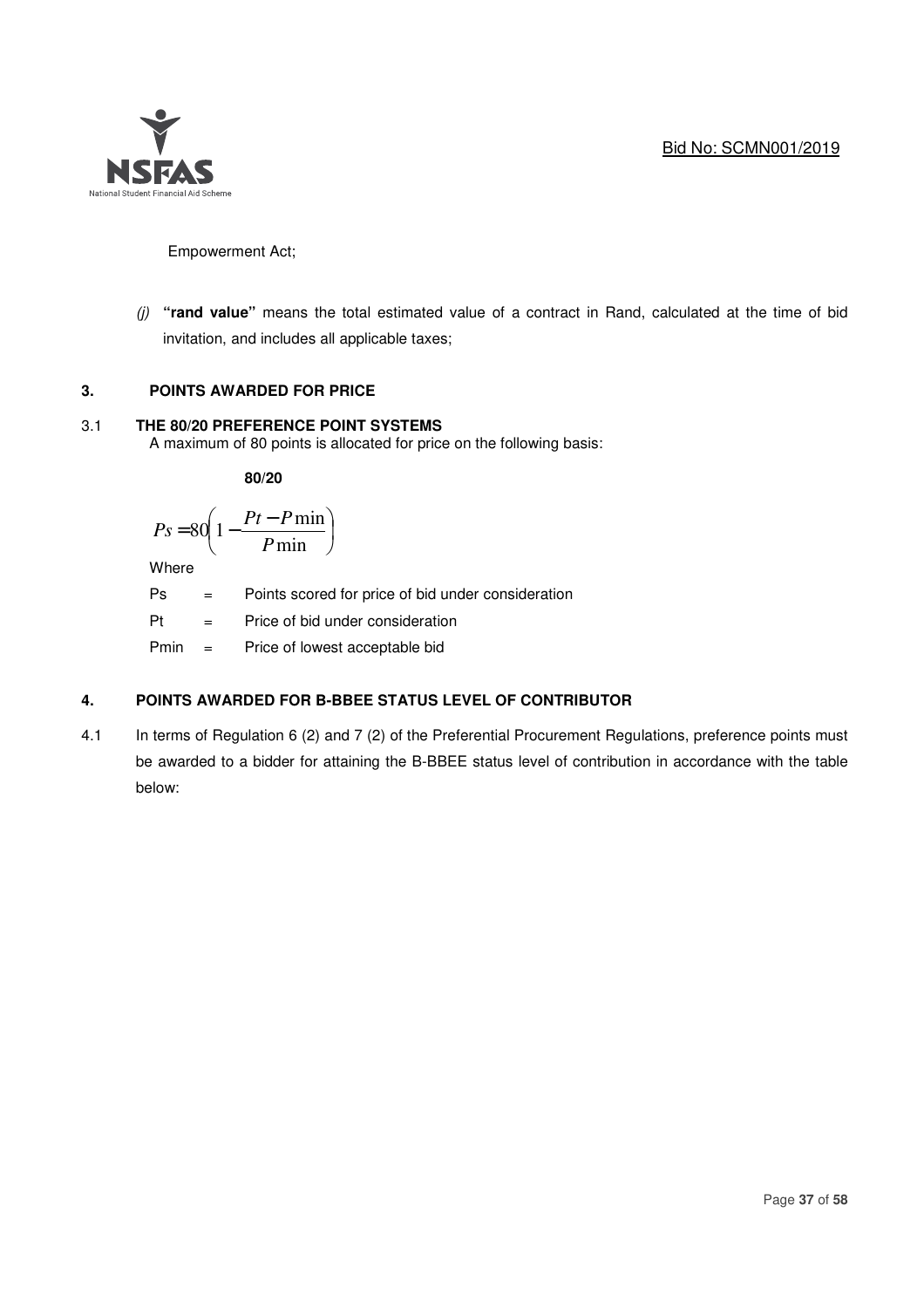

| <b>B-BBEE Status Level of</b><br><b>Contributor</b> | <b>Number of points</b><br>$(90/10$ system) | <b>Number of points</b><br>(80/20 system) |
|-----------------------------------------------------|---------------------------------------------|-------------------------------------------|
|                                                     | 10                                          | 20                                        |
| 2                                                   | 9                                           | 18                                        |
| 3                                                   | 6                                           | 14                                        |
|                                                     | 5                                           | 12                                        |
| 5                                                   |                                             | 8                                         |
| 6                                                   | 3                                           | 6                                         |
|                                                     |                                             |                                           |
| 8                                                   |                                             |                                           |
| Non-compliant contributor                           |                                             |                                           |

# **5. BID DECLARATION**

5.1 Bidders who claim points in respect of B-BBEE Status Level of Contribution must complete the following:

# **6. B-BBEE STATUS LEVEL OF CONTRIBUTOR CLAIMED IN TERMS OF PARAGRAPHS 1.4 AND 4.1**

6.1 B-BBEE Status Level of Contributor: = ……… (maximum of 20 points)

(Points claimed in respect of paragraph 7.1 must be in accordance with the table reflected in paragraph

4.1 and must be substantiated by relevant proof of B-BBEE status level of contributor.

## **7. SUB-CONTRACTING**

7.1 Will any portion of the contract be sub-contracted?

#### (**Tick applicable box**)



- 7.1.1 If yes, indicate:
	- i) What percentage of the contract will be subcontracted...................................%
	- ii) The name of the sub-contractor…………………………………………………………...
	- iii) The B-BBEE status level of the sub-contractor......................................……………...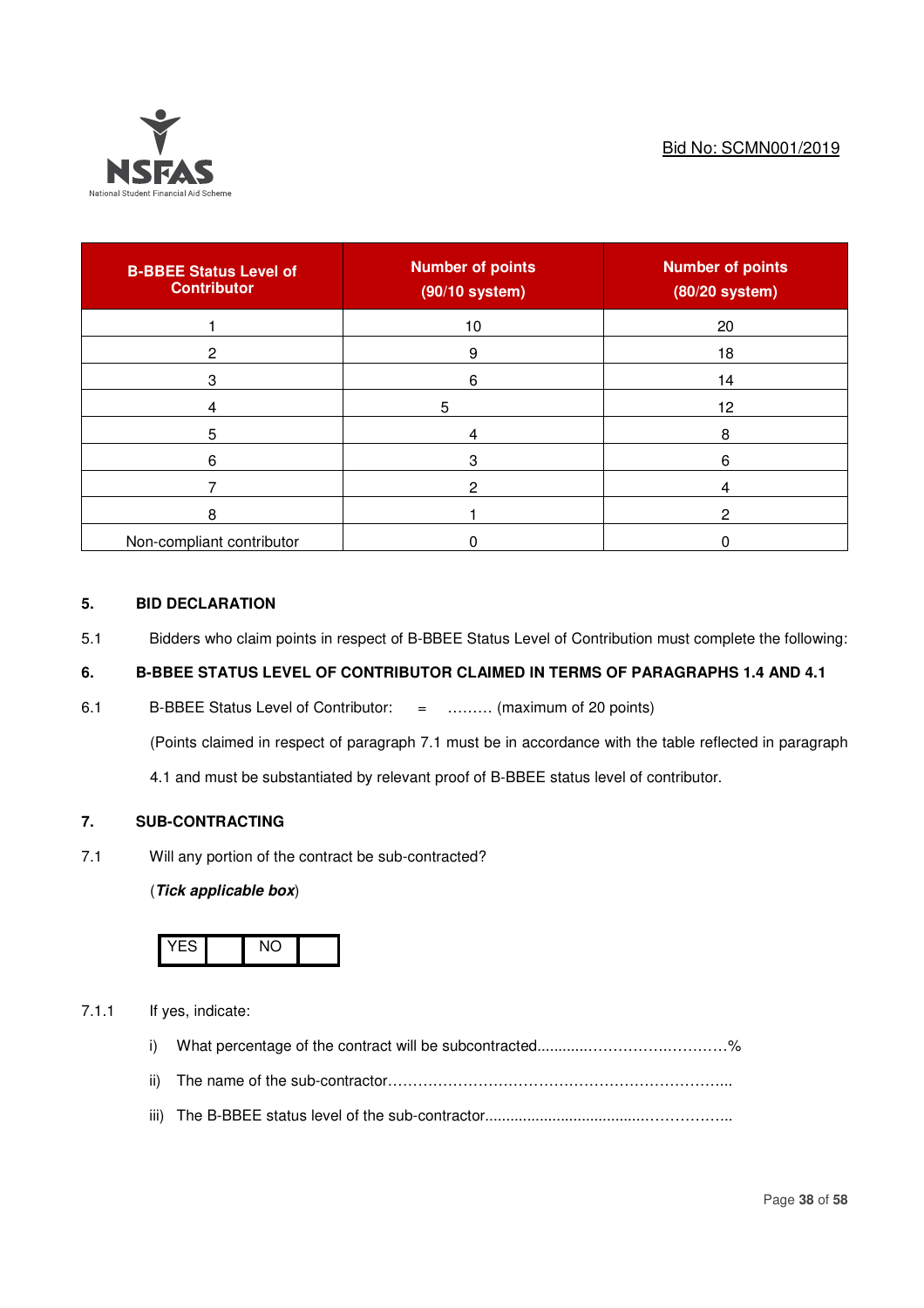

# iv) Whether the sub-contractor is an EME or QSE

## **(Tick applicable box**)



v) Specify, by ticking the appropriate box, if subcontracting with an enterprise in terms of Preferential

Procurement Regulations,2017:

| Designated Group: An EME or QSE which is at last 51% owned by:    |   | <b>QSE</b> |  |
|-------------------------------------------------------------------|---|------------|--|
|                                                                   | V | V          |  |
| <b>Black people</b>                                               |   |            |  |
| Black people who are youth                                        |   |            |  |
| Black people who are women                                        |   |            |  |
| Black people with disabilities                                    |   |            |  |
| Black people living in rural or underdeveloped areas or townships |   |            |  |
| Cooperative owned by black people                                 |   |            |  |
| Black people who are military veterans                            |   |            |  |
| <b>OR</b>                                                         |   |            |  |
| Any EME                                                           |   |            |  |
| Any QSE                                                           |   |            |  |

## 8. **DECLARATION WITH REGARD TO COMPANY/FIRM**

- 8.1 Name of company/firm………………………………………………………………………….
- 8.2 VAT registration number…………………………………….…………………………………
- 8.3 Company registration number…………….……………………….…………………………….

## 8.4 TYPE OF COMPANY/ FIRM

- Partnership/Joint Venture / Consortium
- One-person business/sole propriety
- Close corporation
- Company
- (Pty) Limited

[TICK APPLICABLE BOX]

# 8.5 DESCRIBE PRINCIPAL BUSINESS ACTIVITIES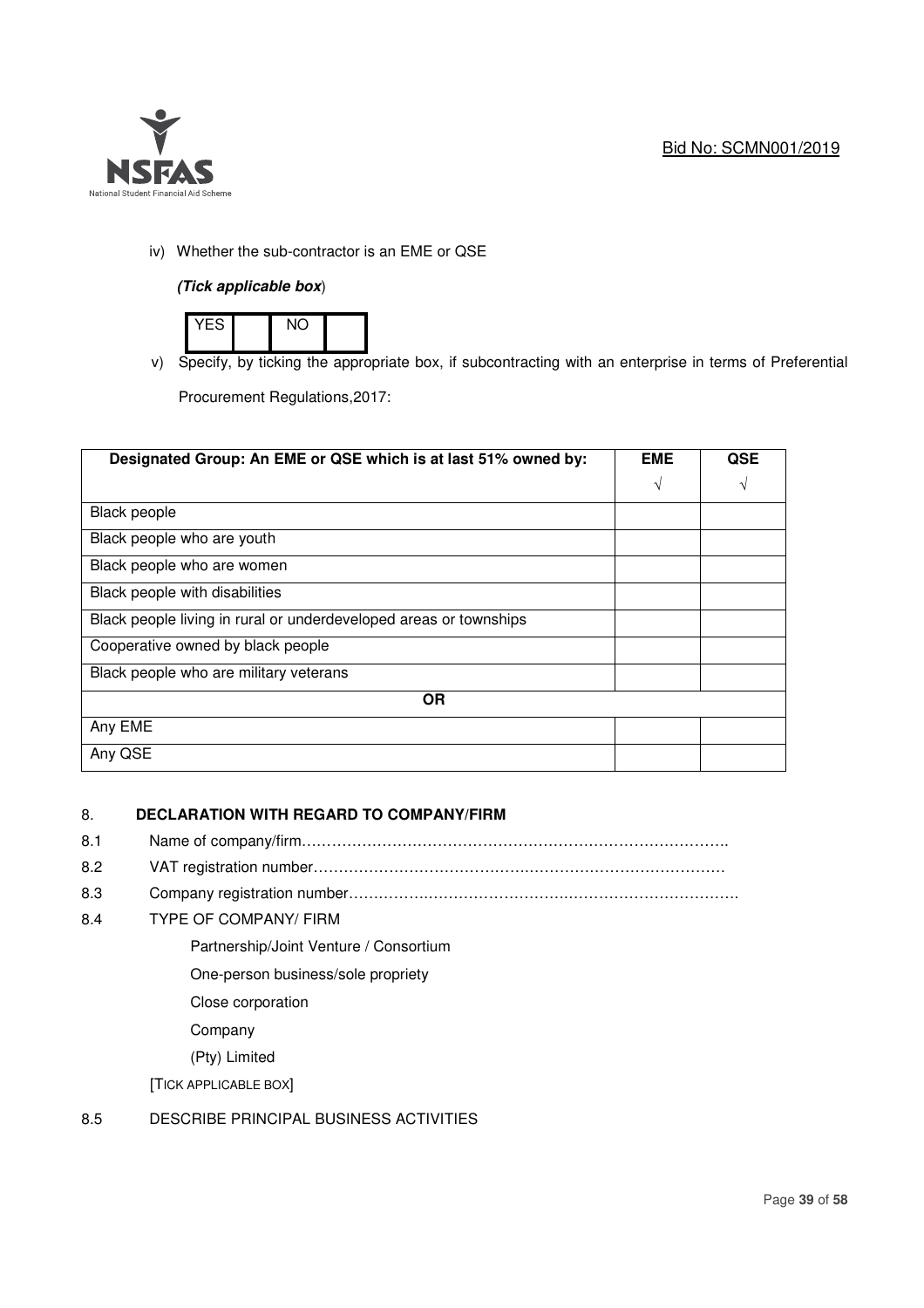# Bid No: SCMN001/2019



| 8.6 |                                                                                                        | <b>COMPANY CLASSIFICATION</b>                                                                                |  |
|-----|--------------------------------------------------------------------------------------------------------|--------------------------------------------------------------------------------------------------------------|--|
|     |                                                                                                        | Manufacturer                                                                                                 |  |
|     |                                                                                                        | Supplier                                                                                                     |  |
|     |                                                                                                        | Professional service provider                                                                                |  |
|     |                                                                                                        | Other service providers, e.g. transporter, etc.                                                              |  |
|     |                                                                                                        | [TICK APPLICABLE BOX]                                                                                        |  |
| 8.7 |                                                                                                        |                                                                                                              |  |
| 8.8 |                                                                                                        | I/we, the undersigned, who is / are duly authorised to do so on behalf of the company/firm, certify that the |  |
|     |                                                                                                        | points claimed, based on the B-BBE status level of contributor indicated in paragraphs 1.4 and 6.1 of the    |  |
|     | foregoing certificates, qualifies the company/ firm for the preference(s) shown and I / we acknowledge |                                                                                                              |  |
|     | that:                                                                                                  |                                                                                                              |  |
|     | i)                                                                                                     | The information furnished is true and correct;                                                               |  |
|     | ii)                                                                                                    | The preference points claimed are in accordance with the General Conditions as indicated in                  |  |
|     |                                                                                                        | paragraph 1 of this form;                                                                                    |  |
|     | iii)                                                                                                   | In the event of a contract being awarded as a result of points claimed as shown in paragraphs 1.4 and        |  |
|     |                                                                                                        | 6.1, the contractor may be required to furnish documentary proof to the satisfaction of the purchaser        |  |
|     |                                                                                                        | that the claims are correct;                                                                                 |  |
|     |                                                                                                        |                                                                                                              |  |

- iv) If the B-BBEE status level of contributor has been claimed or obtained on a fraudulent basis or any of the conditions of contract have not been fulfilled, the purchaser may, in addition to any other remedy it may have –
	- (a) disqualify the person from the bidding process;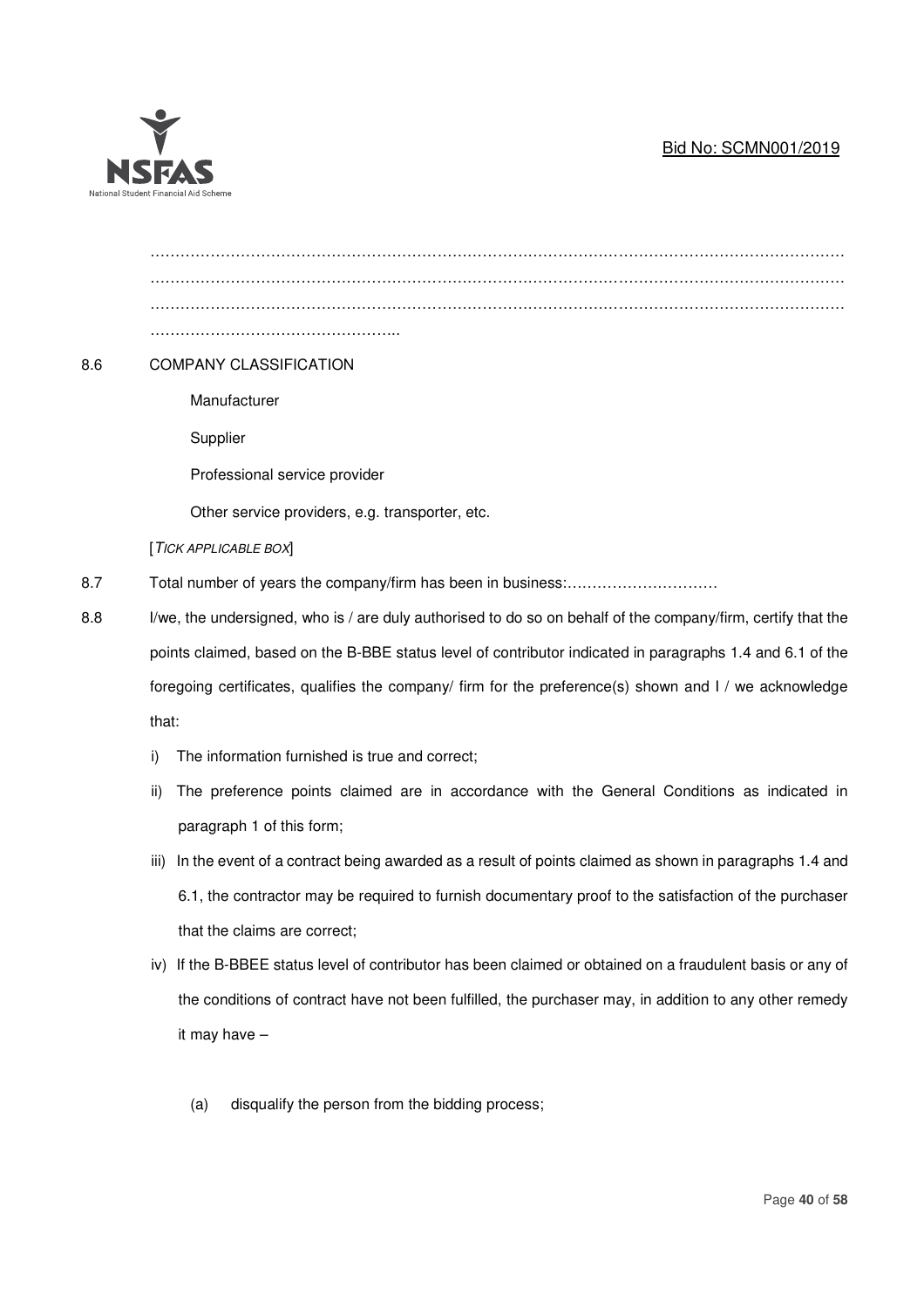## Bid No: SCMN001/2019



- (b) recover costs, losses or damages it has incurred or suffered as a result of that person's conduct;
- (c) cancel the contract and claim any damages which it has suffered as a result of having to make less favourable arrangements due to such cancellation;
- (d) recommend that the bidder or contractor, its shareholders and directors, or only the shareholders and directors who acted on a fraudulent basis, be restricted by the National Treasury from obtaining business from any organ of state for a period not exceeding 10 years, after the *audi alteram partem* (hear the other side) rule has been applied; and
- (e) forward the matter for criminal prosecution.

| <b>WITNESSES</b> |                            |  |
|------------------|----------------------------|--|
|                  | SIGNATURE(S) OF BIDDERS(S) |  |
| ⌒                | DATE:<br><b>ADDRESS</b>    |  |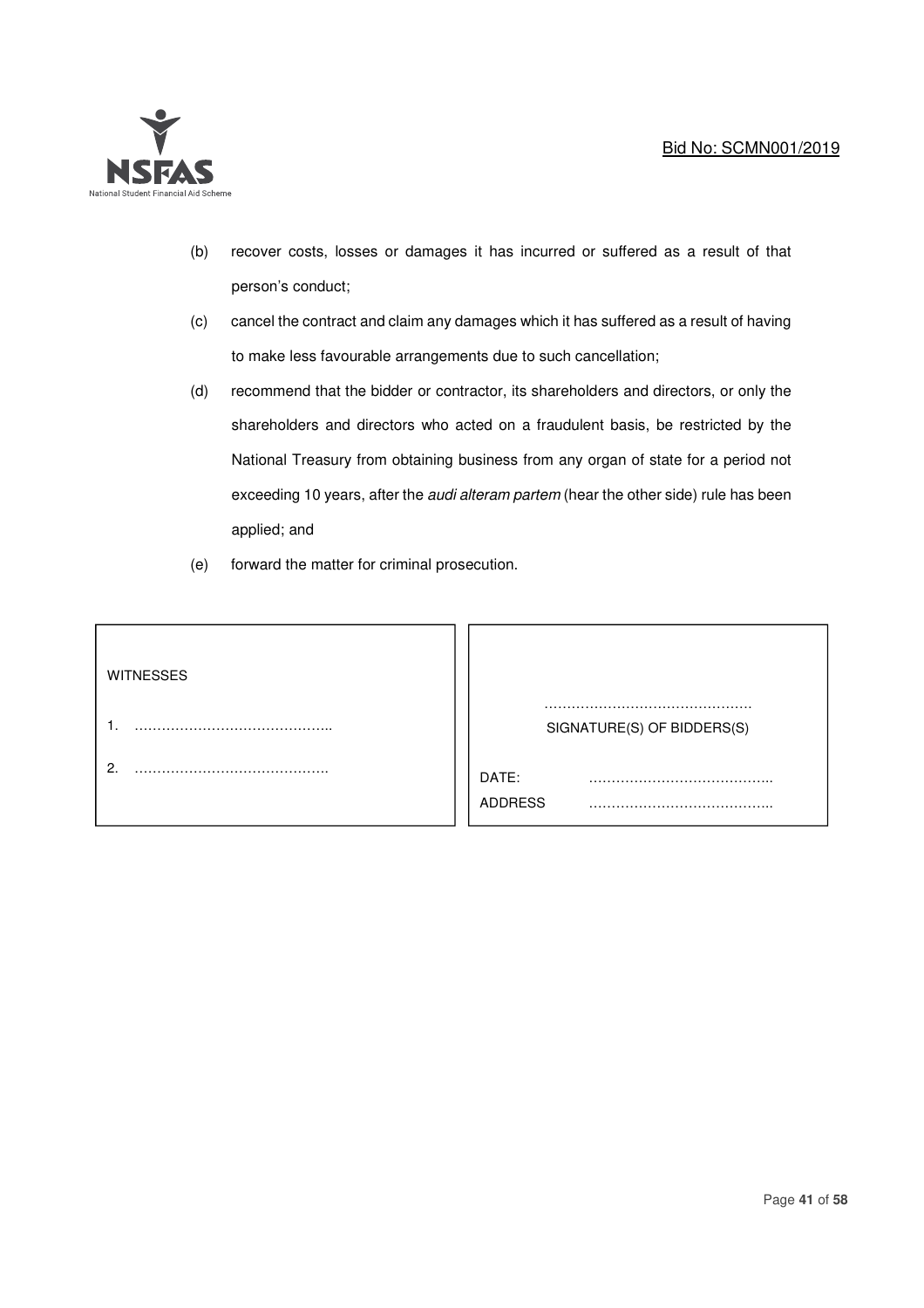

# GOVERNMENT PROCUREMENT

## **GENERAL CONDITIONS OF CONTRACT July 2010**

## **NOTES**

The purpose of this document is to:

|     | Draw special attention to certain general conditions applicable to government bids, contracts and orders; |
|-----|-----------------------------------------------------------------------------------------------------------|
| and |                                                                                                           |

(ii) To ensure that clients be familiar with regard to the rights and obligations of all parties involved in doing business with government.

In this document words in the singular also mean in the plural and vice versa and words in the masculine also mean in the feminine and neuter.

• The General Conditions of Contract will form part of all bid documents and may not be amended.

Special Conditions of Contract (SCC) relevant to a specific bid, should be compiled separately for every bid (if applicable) and will supplement the General Conditions of Contract. Whenever there is a conflict, the provisions in the SCC shall prevail.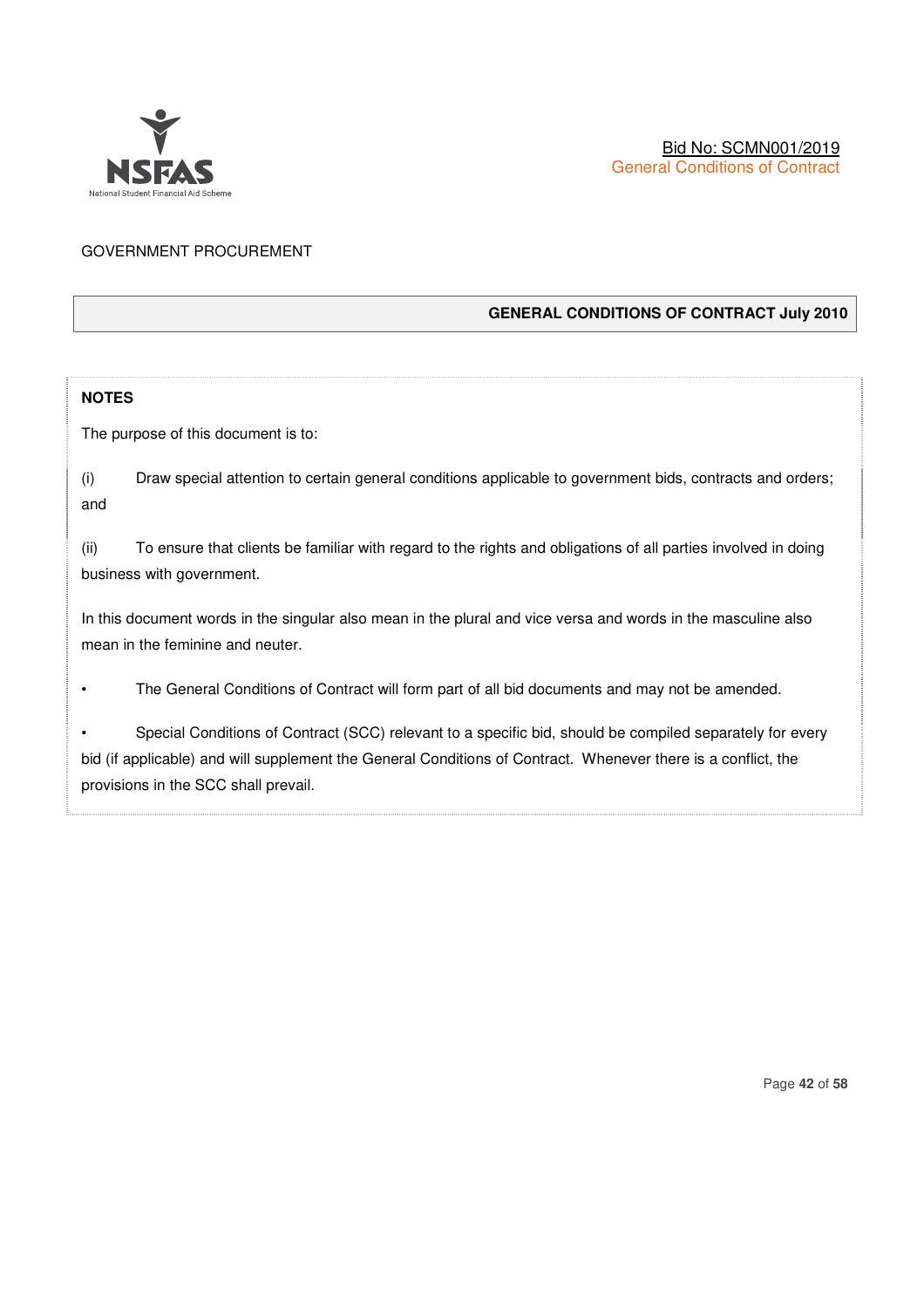

# TABLE OF CLAUSES

- 1. Definitions
- 2. Application
- 3. General
- 4. Standards
- 5. Use of contract documents and information; inspection
- 6. Patent rights
- 7. Performance security
- 8. Inspections, tests and analysis
- 9. Packing
- 10. Delivery and documents
- 11. Insurance
- 12. Transportation
- 13. Incidental services
- 14. Spare parts
- 15. Warranty
- 16. Payment
- 17. Prices
- 18. Contract amendments
- 19. Assignment
- 20. Subcontracts
- 21. Delays in the supplier's performance
- 22. Penalties
- 23. Termination for default
- 24. Dumping and countervailing duties
- 25. Force Majeure
- 26. Termination for insolvency
- 27. Settlement of disputes
- 28. Limitation of liability
- 29. Governing language
- 30. Applicable law
- 31. Notices
- 32. Taxes and duties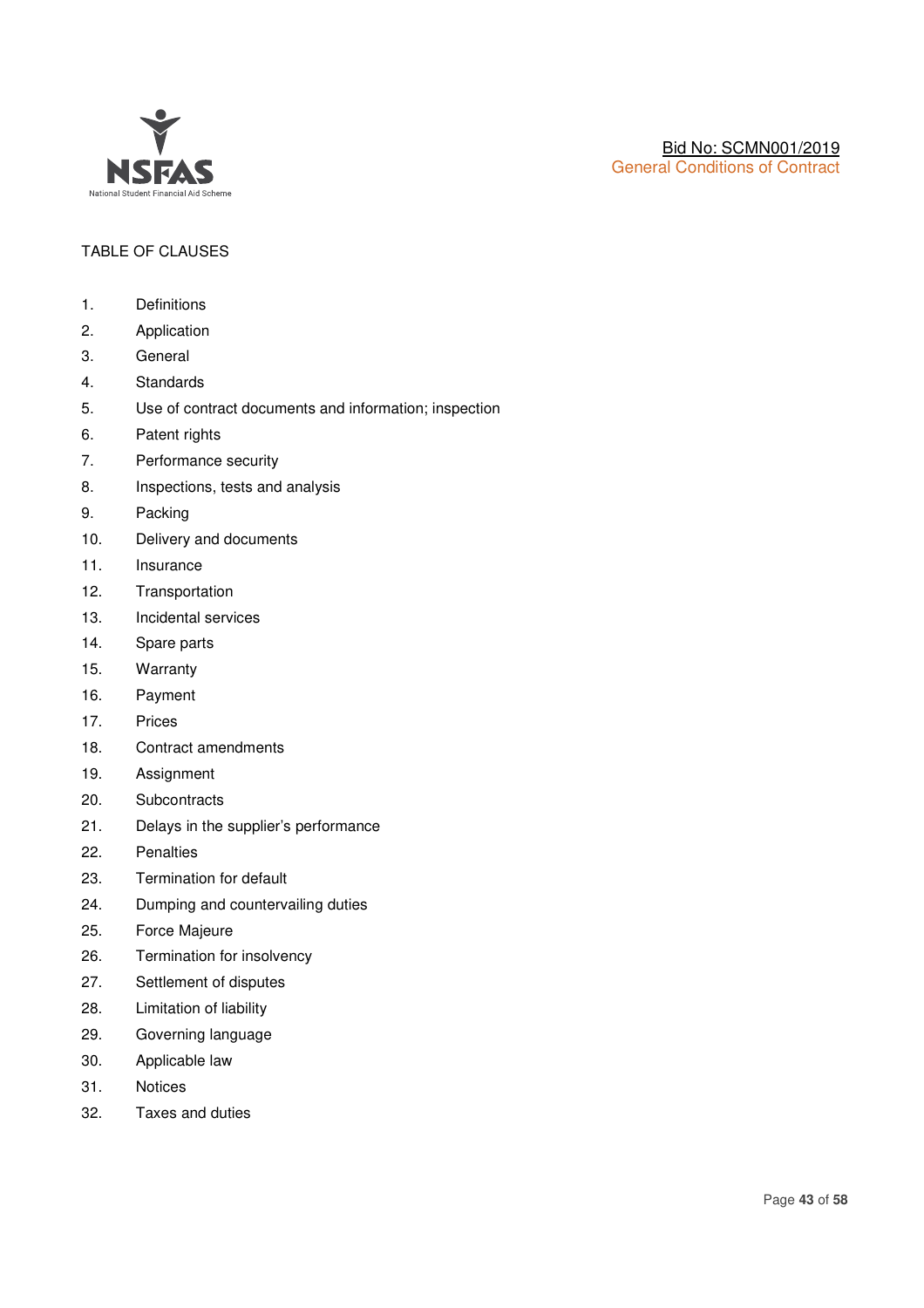

- 33. National Industrial Participation Programme (NIPP)
- 34. Prohibition of restrictive practices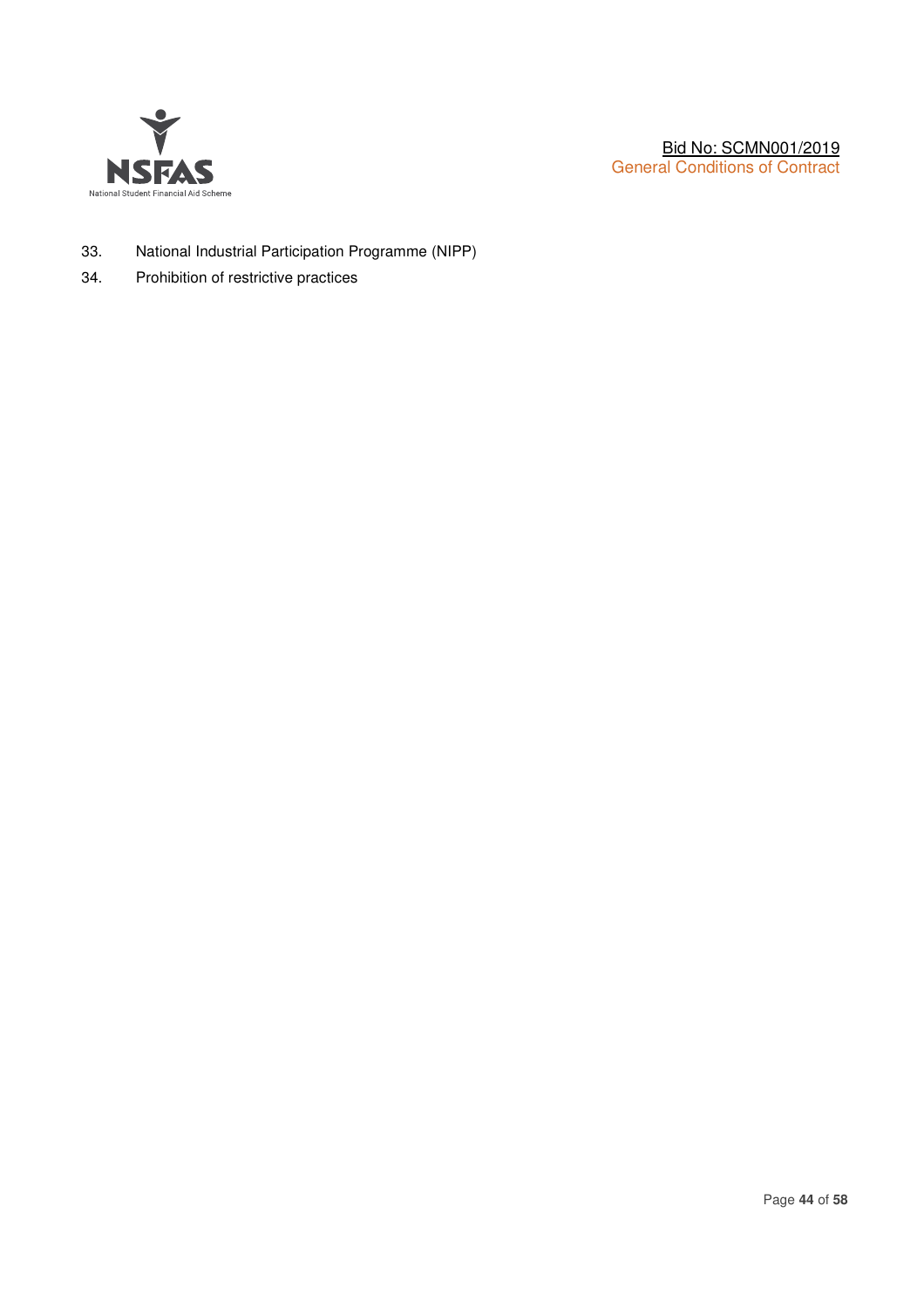

## **General Conditions of Contract**

#### **1. Definitions**

- 1. The following terms shall be interpreted as indicated:
- 1.1 "Closing time" means the date and hour specified in the bidding documents for the receipt of bids.
- 1.2 "Contract" means the written agreement entered into between the purchaser and the supplier, as recorded in the contract form signed by the parties, including all attachments and appendices thereto and all documents incorporated by reference therein.
- 1.3 "Contract price" means the price payable to the supplier under the contract for the full and proper performance of his contractual obligations.
- 1.4 "Corrupt practice" means the offering, giving, receiving, or soliciting of anything of value to influence the action of a public official in the procurement process or in contract execution.
- 1.5 "Countervailing duties" are imposed in cases where an enterprise abroad is subsidized by its government and encouraged to market its products internationally.
- 1.6 "Country of origin" means the place where the goods were mined, grown or produced or from which the services are supplied. Goods are produced when, through manufacturing, processing or substantial and major assembly of components, a commercially recognized new product results that is substantially different in basic characteristics or in purpose or utility from its components.
- 1.7 "Day" means calendar day.
- 1.8 "Delivery" means delivery in compliance of the conditions of the contract or order.
- 1.9 "Delivery ex stock" means immediate delivery directly from stock actually on hand.
- 1.10 "Delivery into consignees store or to his site" means delivered and unloaded in the specified store or depot or on the specified site in compliance with the conditions of the contract or order, the supplier bearing all risks and charges involved until the supplies are so delivered and a valid receipt is obtained.
- 1.11 "Dumping" occurs when a private enterprise abroad market its goods on own initiative in the RSA at lower prices than that of the country of origin and which have the potential to harm the local industries in the RSA.
- 1.12 " Force majeure" means an event beyond the control of the supplier and not involving the supplier's fault or negligence and not foreseeable. Such events may include, but is not restricted to, acts of the purchaser in its sovereign capacity, wars or revolutions, fires, floods, epidemics, quarantine restrictions and freight embargoes.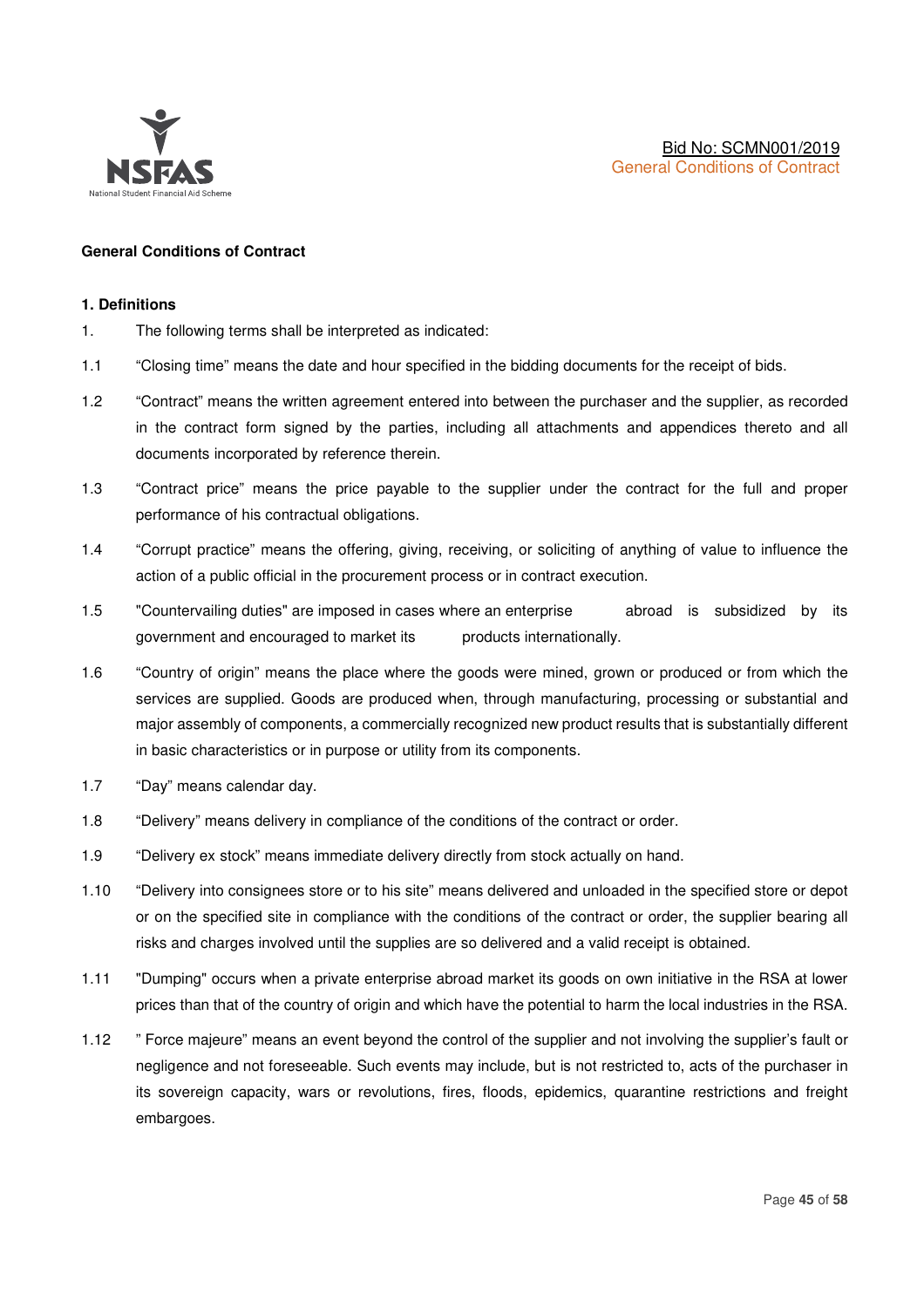

- 1.13 "Fraudulent practice" means a misrepresentation of facts in order to influence a procurement process or the execution of a contract to the detriment of any bidder and includes collusive practice among bidders (prior to or after bid submission) designed to establish bid prices at artificial non-competitive levels and to deprive the bidder of the benefits of free and open competition.
- 1.14 "GCC" means the General Conditions of Contract.
- 1.15 "Goods" means all of the equipment, machinery, and/or other materials that the supplier is required to supply to the purchaser under the contract.
- 1.16 "Imported content" means that portion of the bidding price represented by the cost of components, parts or materials which have been or are still to be imported (whether by the supplier or his subcontractors) and which costs are inclusive of the costs abroad, plus freight and other direct importation costs such as landing costs, dock dues, import duty, sales duty or other similar tax or duty at the South African place of entry as well as transportation and handling charges to the factory in the Republic where the supplies covered by the bid will be manufactured.
- 1.17 "Local content" means that portion of the bidding price which is not included in the imported content provided that local manufacture does take place.
- 1.18 "Manufacture" means the production of products in a factory using labour, materials, components and machinery and includes other related value-adding activities.
- 1.19 "Order" means an official written order issued for the supply of goods or works or the rendering of a service.
- 1.20 "Project site," where applicable, means the place indicated in bidding documents.
- 1.21 "Purchaser" means the organization purchasing the goods.
- 1.22 "Republic" means the Republic of South Africa.
- 1.23 "SCC" means the Special Conditions of Contract.
- 1.24 "Services" means those functional services ancillaries to the supply of the goods, such as transportation and any other incidental services, such as installation, commissioning, provision of technical assistance, training, catering, gardening, security, maintenance and other such obligations of the supplier covered under the contract.
- 1.25 "Written" or "in writing" means handwritten in ink or any form of electronic or mechanical writing.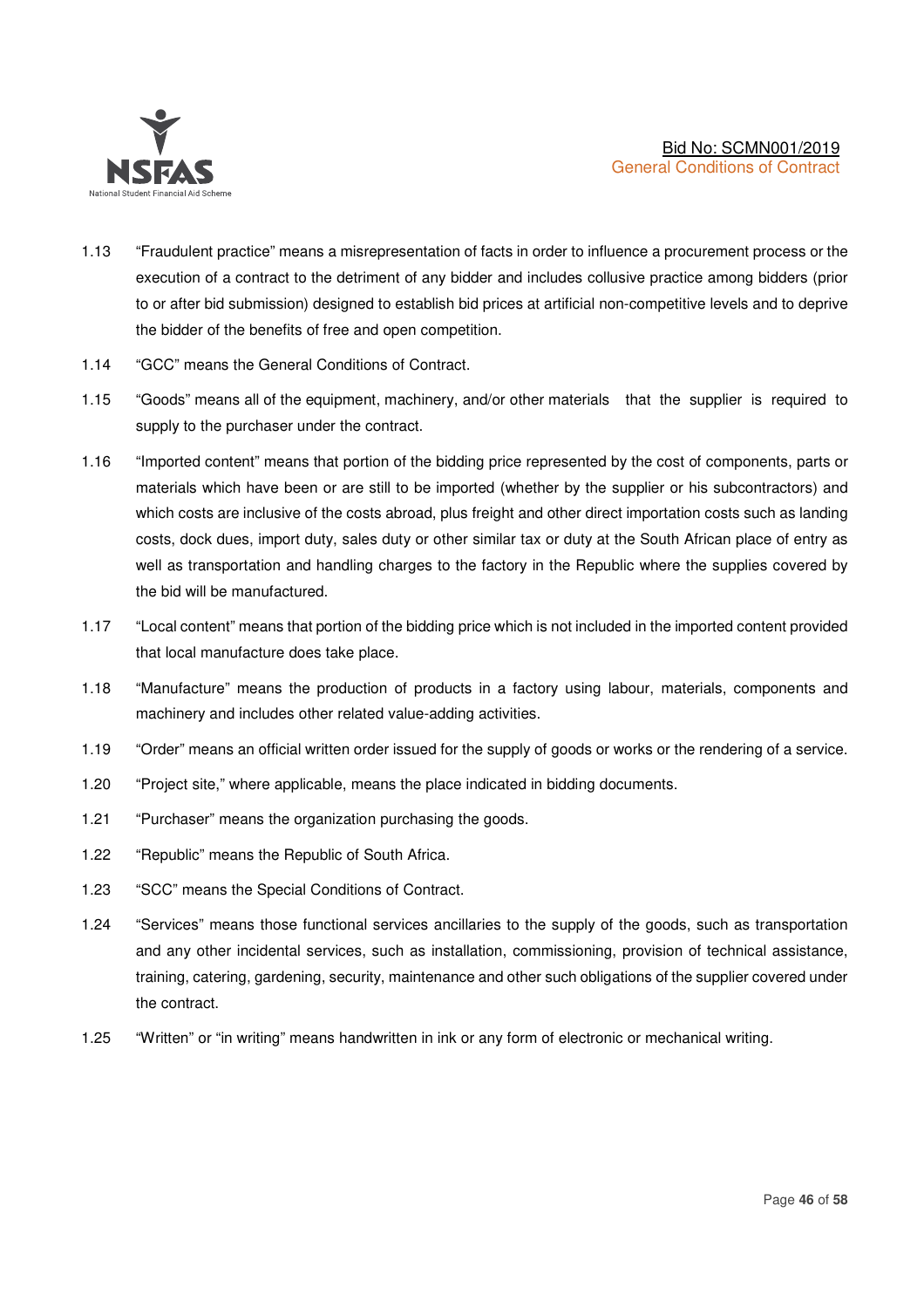

## **2. Application**

- 2.1 These general conditions are applicable to all bids, contracts and orders including bids for functional and professional services, sales, hiring, letting and the granting or acquiring of rights, but excluding immovable property, unless otherwise indicated in the bidding documents.
- 2.2 Where applicable, special conditions of contract are also laid down to cover specific supplies, services or works.
- 2.3 Where such special conditions of contract are in conflict with these general conditions, the special conditions shall apply.

#### **3 General**

- 3.1 Unless otherwise indicated in the bidding documents, the purchaser shall not be liable for any expense incurred in the preparation and submission of a bid. Where applicable a non-refundable fee for documents may be charged.
- 3.2 With certain exceptions, invitations to bid are only published in the Government Tender Bulletin. The Government Tender Bulletin may be obtained directly from the Government Printer, Private Bag X85, Pretoria 0001, or accessed electronically from www.treasury.gov.za

## **4. Standards**

4.1 The goods supplied shall conform to the standards mentioned in the bidding documents and specifications.

#### **5. Use of contract documents and information; inspection**.

- 5.1 The supplier shall not, without the purchaser's prior written consent, disclose the contract, or any provision thereof, or any specification, plan, drawing, pattern, sample, or information furnished by or on behalf of the purchaser in connection therewith, to any person other than a person employed by the supplier in the performance of the contract. Disclosure to any such employed person shall be made in confidence and shall extend only so far as may be necessary for purposes of such performance.
- 5.2 The supplier shall not, without the purchaser's prior written consent, make use of any document or information mentioned in GCC clause 5.1 except for purposes of performing the contract.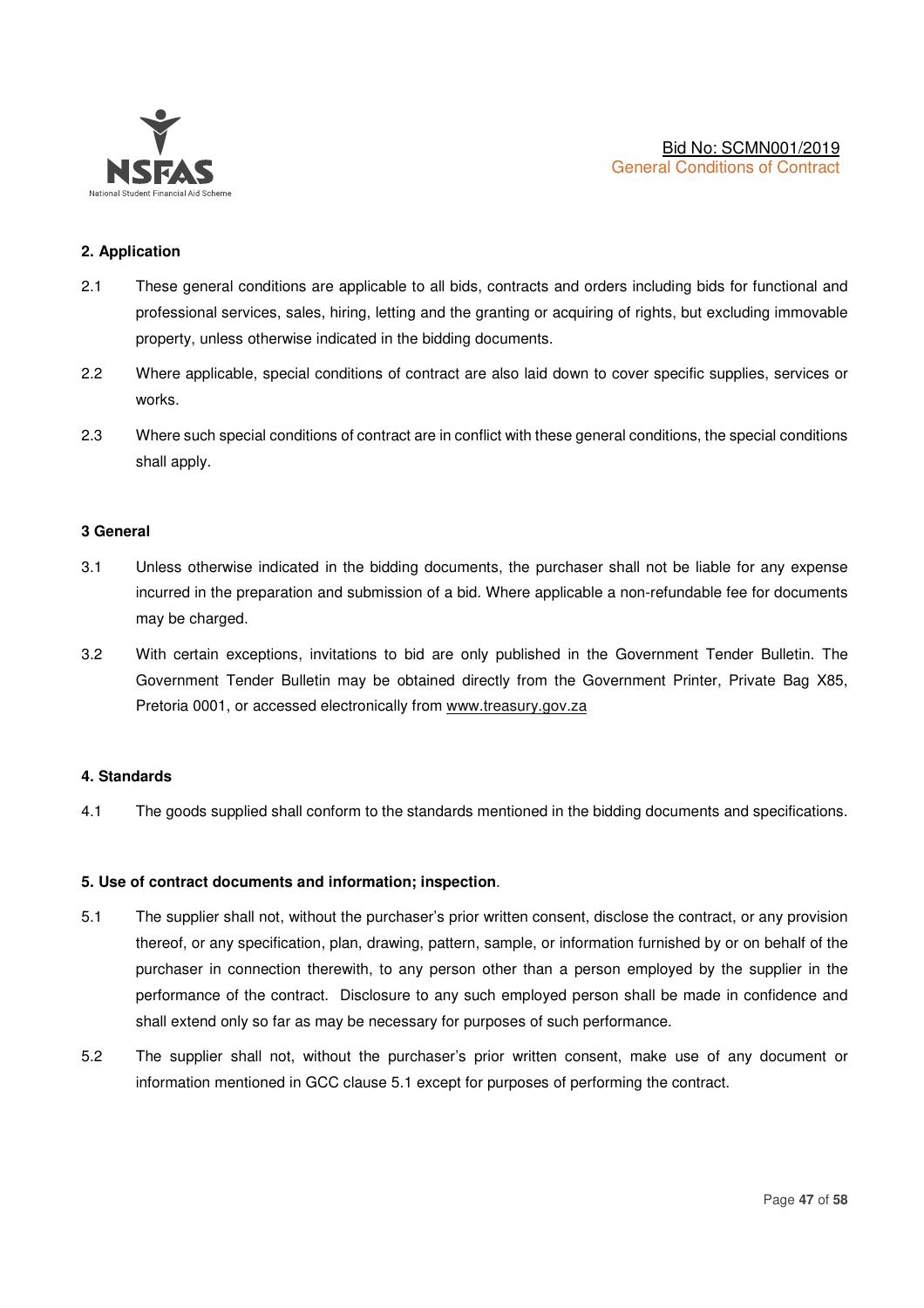

- 5.3 Any document, other than the contract itself mentioned in GCC clause 5.1 shall remain the property of the purchaser and shall be returned (all copies) to the purchaser on completion of the supplier's performance under the contract if so, required by the purchaser.
- 5.4 The supplier shall permit the purchaser to inspect the supplier's records relating to the performance of the supplier and to have them audited by auditors appointed by the purchaser, if so, required by the purchaser.

## **6. Patent rights**

6.1 The supplier shall indemnify the purchaser against all third-party claims of infringement of patent, trademark, or industrial design rights arising from use of the goods or any part thereof by the purchaser.

## **7. Performance security**

- 7.1 Within thirty (30) days of receipt of the notification of contract award, the successful bidder shall furnish to the purchaser the performance security of the amount specified in SCC.
- 7.2 The proceeds of the performance security shall be payable to the purchaser as compensation for any loss resulting from the supplier's failure to complete his obligations under the contract.
- 7.3 The performance security shall be denominated in the currency of the contract, or in a freely convertible currency acceptable to the purchaser and shall be in one of the following forms:
	- (a) a bank guarantee or an irrevocable letter of credit issued by a reputable bank located in the purchaser's country or abroad, acceptable to the purchaser, in the form provided in the bidding documents or another form acceptable to the purchaser; or
	- (b) a cashier's or certified cheque
- 7.4 The performance security will be discharged by the purchaser and returned to the supplier not later than thirty (30) days following the date of completion of the supplier's performance obligations under the contract, including any warranty obligations, unless otherwise specified in SCC.

#### **8. Inspections, tests and analyses**

- 8.1 All pre-bidding testing will be for the account of the bidder.
- 8.2 If it is a bid condition that supplies to be produced or services to be rendered should at any stage during production or execution or on completion be subject to inspection, the premises of the bidder or contractor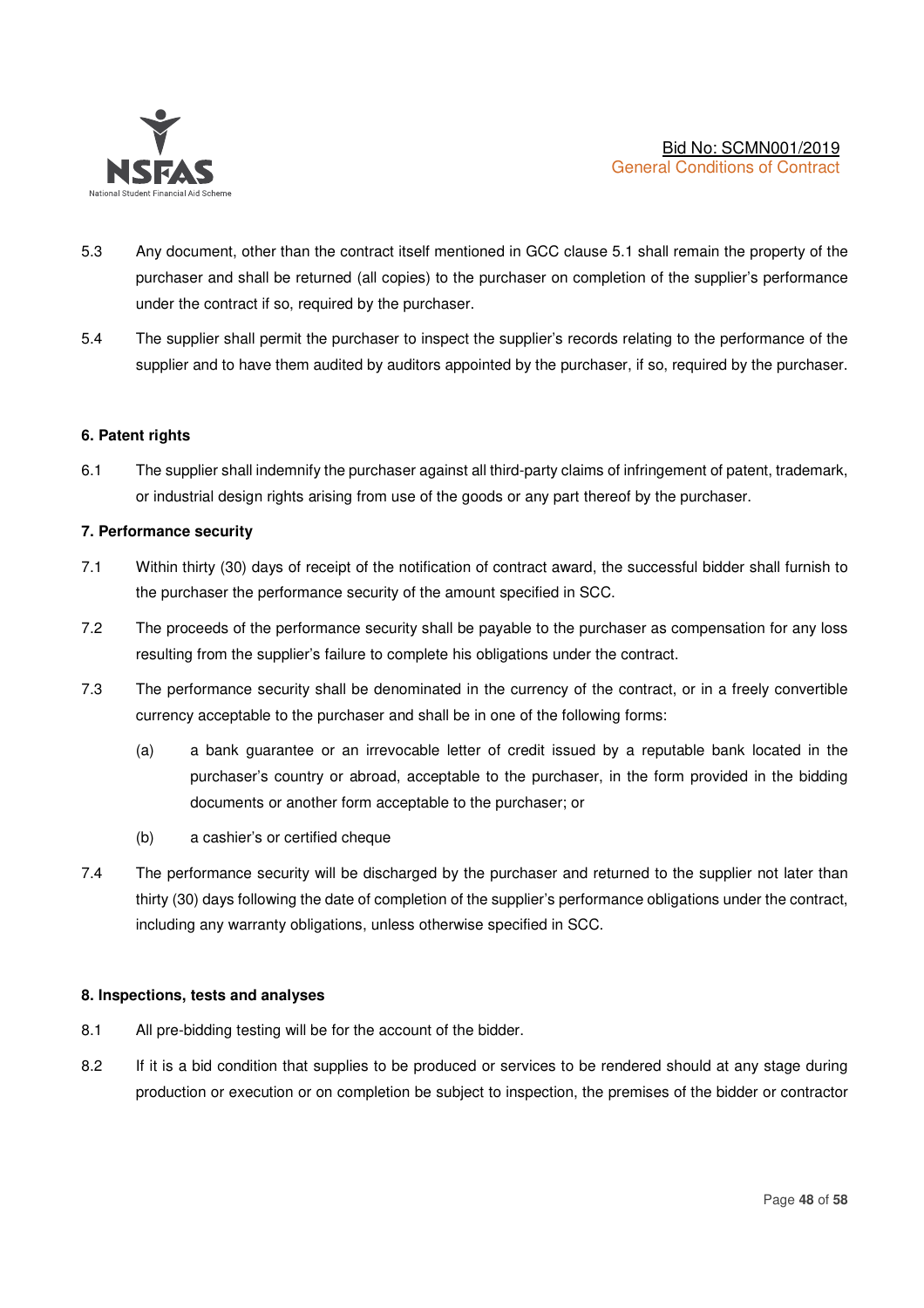

shall be open, at all reasonable hours, for inspection by a representative of the Department or an organization acting on behalf of the Department.

- 8.3 If there are no inspection requirements indicated in the bidding documents and no mention is made in the contract, but during the contract period it is decided that inspections shall be carried out, the purchaser shall itself make the necessary arrangements, including payment arrangements with the testing authority concerned.
- 8.4 If the inspections, tests and analyses referred to in clauses 8.2 and 8.3 show the supplies to be in accordance with the contract requirements, the cost of the inspections, tests and analyses shall be defrayed by the purchaser.
- 8.5 Where the supplies or services referred to in clauses 8.2 and 8.3 do not comply with the contract requirements, irrespective of whether such supplies or services are accepted or not, the cost in connection with these inspections, tests or analyses shall be defrayed by the supplier.
- 8.6 Supplies and services which are referred to in clauses 8.2 and 8.3 and which do not comply with the contract requirements may be rejected.
- 8.7 Any contract supplies may on or after delivery be inspected, tested or analysed and may be rejected if found not to comply with the requirements of the contract. Such rejected supplies shall be held at the cost and risk of the supplier who shall, when called upon, remove them immediately at his own cost and forthwith substitute them with supplies which do comply with the requirements of the contract. Failing such removal, the rejected supplies shall be returned at the supplier's cost and risk. Should the supplier fail to provide the substitute supplies forthwith, the purchaser may, without giving the supplier further opportunity to substitute the rejected supplies, purchase such supplies as may be necessary at the expense of the supplier.
- 8.8 The provisions of clauses 8.4 to 8.7 shall not prejudice the right of the purchaser to cancel the contract on account of a breach of the conditions thereof, or to act in terms of Clause 23 of GCC.

## **9. Packing**

9.1 The supplier shall provide such packing of the goods as is required to prevent their damage or deterioration during transit to their final destination, as indicated in the contract. The packing shall be sufficient to withstand, without limitation, rough handling during transit and exposure to extreme temperatures, salt and precipitation during transit, and open storage. Packing, case size and weights shall take into consideration, where appropriate, the remoteness of the goods' final destination and the absence of heavy handling facilities at all points in transit.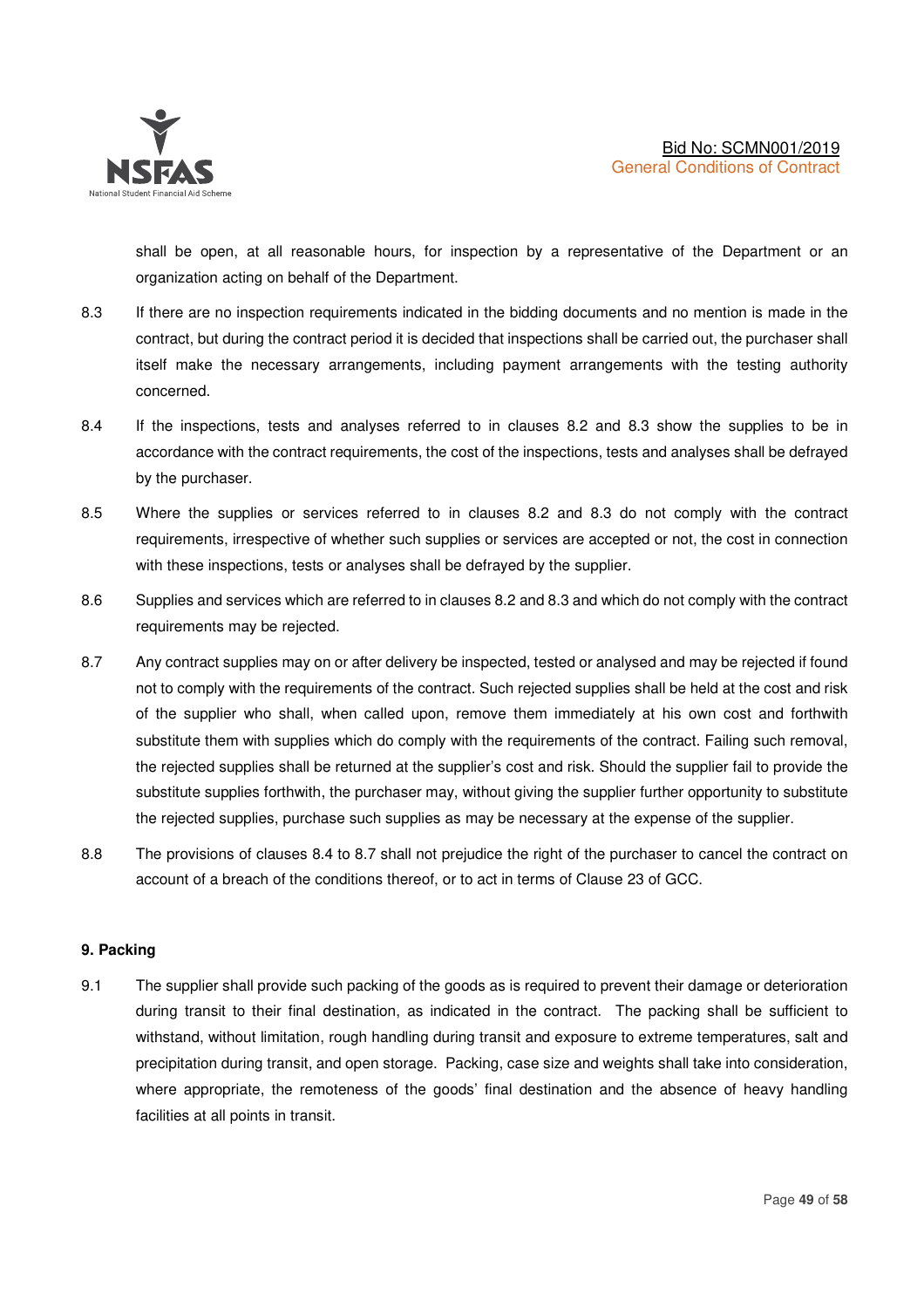

9.2 The packing, marking, and documentation within and outside the packages shall comply strictly with such special requirements as shall be expressly provided for in the contract, including additional requirements, if any, specified in SCC, and in any subsequent instructions ordered by the purchaser.

## **10. Delivery and documents**

- 10.1 Delivery of the goods shall be made by the supplier in accordance with the terms specified in the contract. The details of shipping and/or other documents to be furnished by the supplier are specified in SCC.
- 10.2 Documents to be submitted by the supplier are specified in SCC.

#### **11. Insurance**

11.1 The goods supplied under the contract shall be fully insured in a freely convertible currency against loss or damage incidental to manufacture or acquisition, transportation, storage and delivery in the manner specified in the SCC.

#### **12. Transportation**

12.1 Should a price other than an all-inclusive delivered price be required, this shall be specified in the SCC.

## **13. Incidental services**

13.1 The supplier may be required to provide any or all of the following services, including additional services, if any, specified in SCC:

 (a) performance or supervision of on-site assembly and/or commissioning of the supplied ` goods;

- (b) furnishing of tools required for assembly and/or maintenance of the supplied goods;
- (c) furnishing of a detailed operations and maintenance manual for each appropriate unit of the supplied goods;
- (d) performance or supervision or maintenance and/or repair of the supplied goods, for a period of time agreed by the parties, provided that this service shall not relieve the supplier of any warranty obligations under this contract; and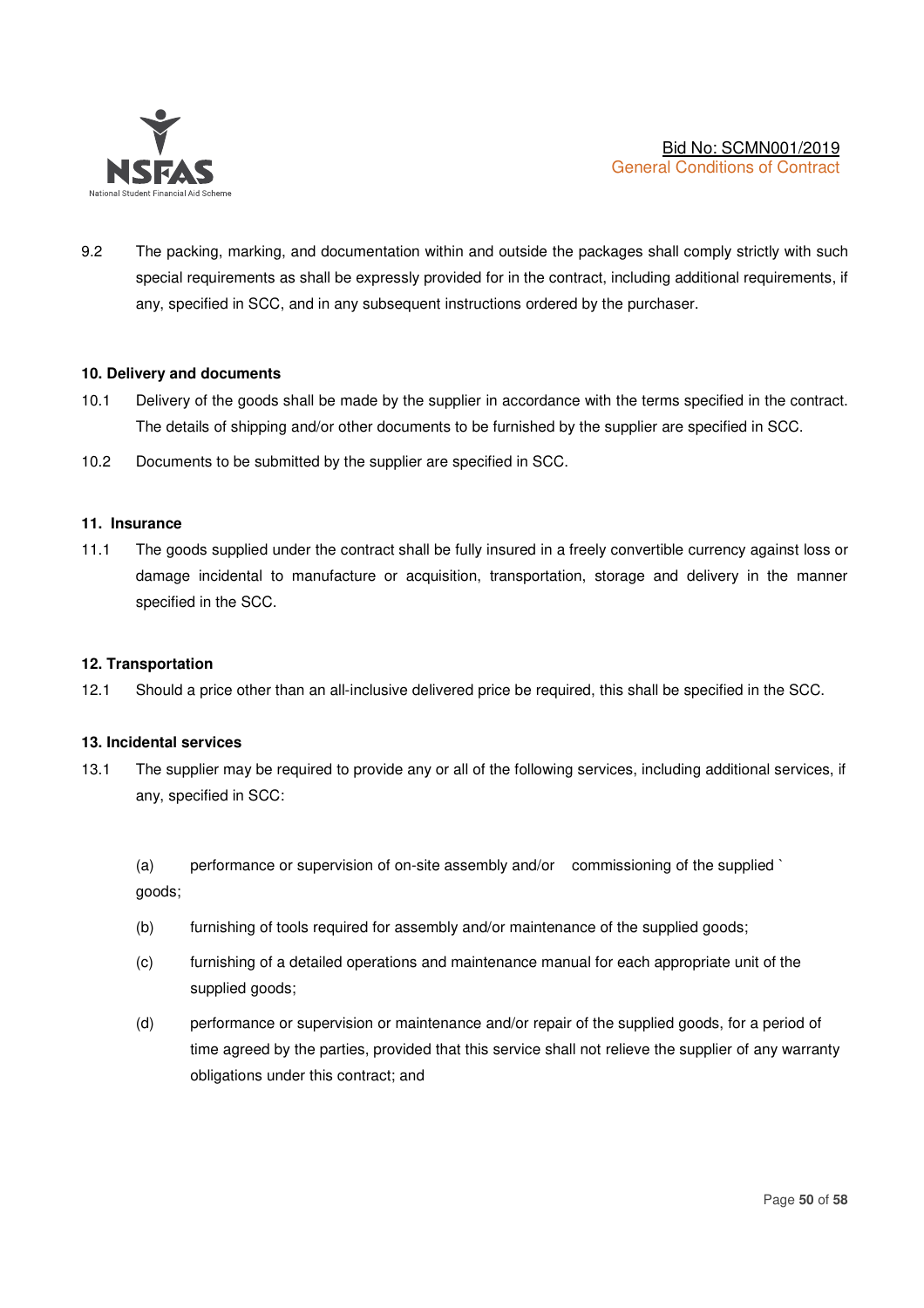

- (e) training of the purchaser's personnel, at the supplier's plant and/or on-site, in assembly, start-up, operation, maintenance, and/or repair of the supplied goods.
- 13.2 Prices charged by the supplier for incidental services, if not included in the contract price for the goods, shall be agreed upon in advance by the parties and shall not exceed the prevailing rates charged to other parties by the supplier for similar services.

## **14. Spare parts**

- 14.1 As specified in SCC, the supplier may be required to provide any or all of the following materials, notifications, and information pertaining to spare parts manufactured or distributed by the supplier:
	- (a) such spare parts as the purchaser may elect to purchase from the supplier, provided that this election shall not relieve the supplier of any warranty obligations under the contract; and
	- (b) in the event of termination of production of the spare parts:

(i) Advance notification to the purchaser of the pending termination, in sufficient time to permit the purchaser to procure needed requirements; and

(ii) following such termination, furnishing at no cost to the purchaser, the blueprints, drawings, and specifications of the spare parts, if requested.

#### **15. Warranty**

- 15.1 The supplier warrants that the goods supplied under the contract are new, unused, of the most recent or current models, and that they incorporate all recent improvements in design and materials unless provided otherwise in the contract. The supplier further warrants that all goods supplied under this contract shall have no defect, arising from design, materials, or workmanship (except when the design and/or material is required by the purchaser's specifications) or from any act or omission of the supplier, that may develop under normal use of the supplied goods in the conditions prevailing in the country of final destination.
- 15.2 This warranty shall remain valid for twelve (12) months after the goods, or any portion thereof as the case may be, have been delivered to and accepted at the final destination indicated in the contract, or for eighteen (18) months after the date of shipment from the port or place of loading in the source country, whichever period concludes earlier, unless specified otherwise in SCC.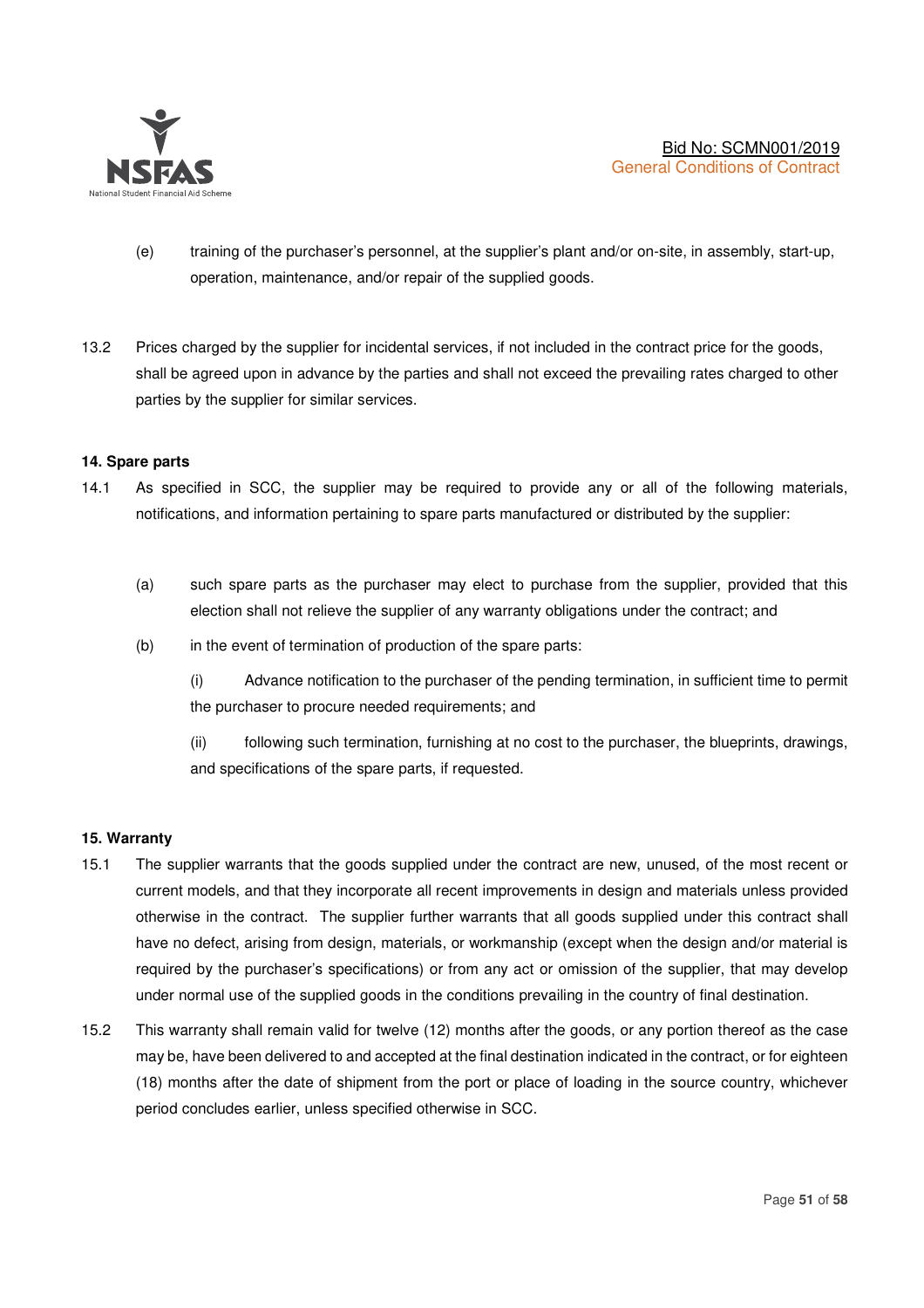

- 15.3 The purchaser shall promptly notify the supplier in writing of any claims arising under this warranty.
- 15.4 Upon receipt of such notice, the supplier shall, within the period specified in SCC and with all reasonable speed, repair or replace the defective goods or parts thereof, without costs to the purchaser.
- 15.5 If the supplier, having been notified, fails to remedy the defect(s) within the period specified in SCC, the purchaser may proceed to take such remedial action as may be necessary, at the supplier's risk and expense and without prejudice to any other rights which the purchaser may have against the supplier under the contract.

#### **16. Payment**

- 16.1 The method and conditions of payment to be made to the supplier under this contract shall be specified in SCC.
- 16.2 The supplier shall furnish the purchaser with an invoice accompanied by a copy of the delivery note and upon fulfilment of other obligations stipulated in the contract.
- 16.3 Payments shall be made promptly by the purchaser, but in no case later than thirty (30) days after submission of an invoice or claim by the supplier.
- 16.4 Payment will be made in Rand unless otherwise stipulated in SCC.

#### **17. Prices**

17.1 Prices charged by the supplier for goods delivered and services performed under the contract shall not vary from the prices quoted by the supplier in his bid, with the exception of any price adjustments authorized in SCC or in the purchaser's request for bid validity extension, as the case may be.

## **18. Contract amendments**

18.1 No variation in or modification of the terms of the contract shall be made except by written amendment signed by the parties concerned.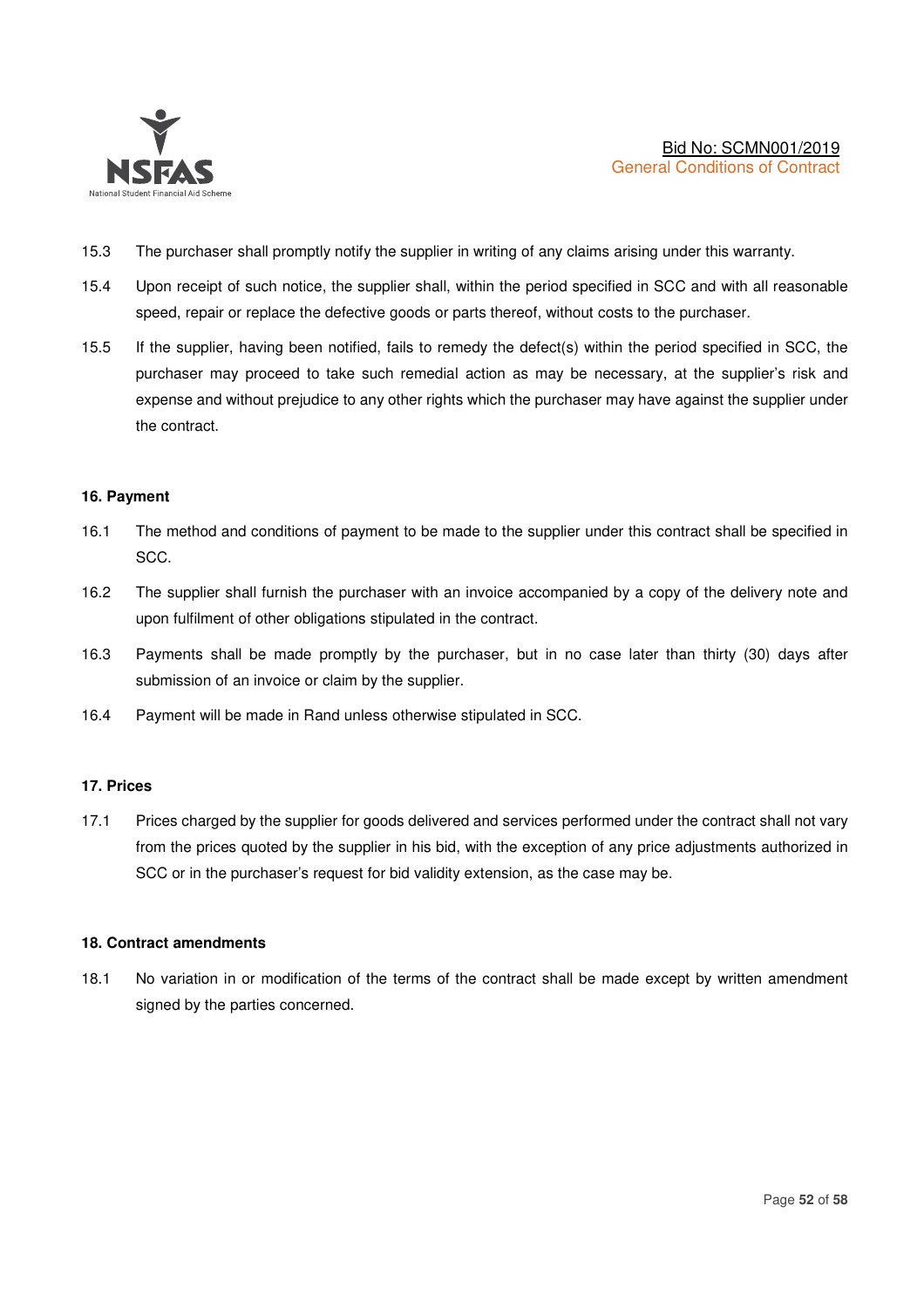

## **19. Assignment**

19.1 The supplier shall not assign, in whole or in part, its obligations to perform under the contract, except with the purchaser's prior written consent.

#### **20. Subcontracts**

20.1 The supplier shall notify the purchaser in writing of all subcontracts awarded under this contract if not already specified in the bid. Such notification, in the original bid or later, shall not relieve the supplier from any liability or obligation under the contract.

#### **21. Delays in the supplier's performance**

- 21.1 Delivery of the goods and performance of services shall be made by the supplier in accordance with the time schedule prescribed by the purchaser in the contract.
- 21.2 If at any time during performance of the contract, the supplier or its subcontractor(s) should encounter conditions impeding timely delivery of the goods and performance of services, the supplier shall promptly notify the purchaser in writing of the fact of the delay, its likely duration and its cause(s). As soon as practicable after receipt of the supplier's notice, the purchaser shall evaluate the situation and may at his discretion extend the supplier's time for performance, with or without the imposition of penalties, in which case the extension shall be ratified by the parties by amendment of contract.
- 21.3 No provision in a contract shall be deemed to prohibit the obtaining of supplies or services from a national department, provincial department, or a local authority.
- 21.4 The right is reserved to procure outside of the contract small quantities or to have minor essential services executed if an emergency arises, the supplier's point of supply is not situated at or near the place where the supplies are required, or the supplier's services are not readily available.
- 21.5 Except as provided under GCC Clause 25, a delay by the supplier in the performance of its delivery obligations shall render the supplier liable to the imposition of penalties, pursuant to GCC Clause 22, unless an extension of time is agreed upon pursuant to GCC Clause 21.2 without the application of penalties.
- 21.6 Upon any delay beyond the delivery period in the case of a supplies contract, the purchaser shall, without cancelling the contract, be entitled to purchase supplies of a similar quality and up to the same quantity in substitution of the goods not supplied in conformity with the contract and to return any goods delivered later at the supplier's expense and risk, or to cancel the contract and buy such goods as may be required to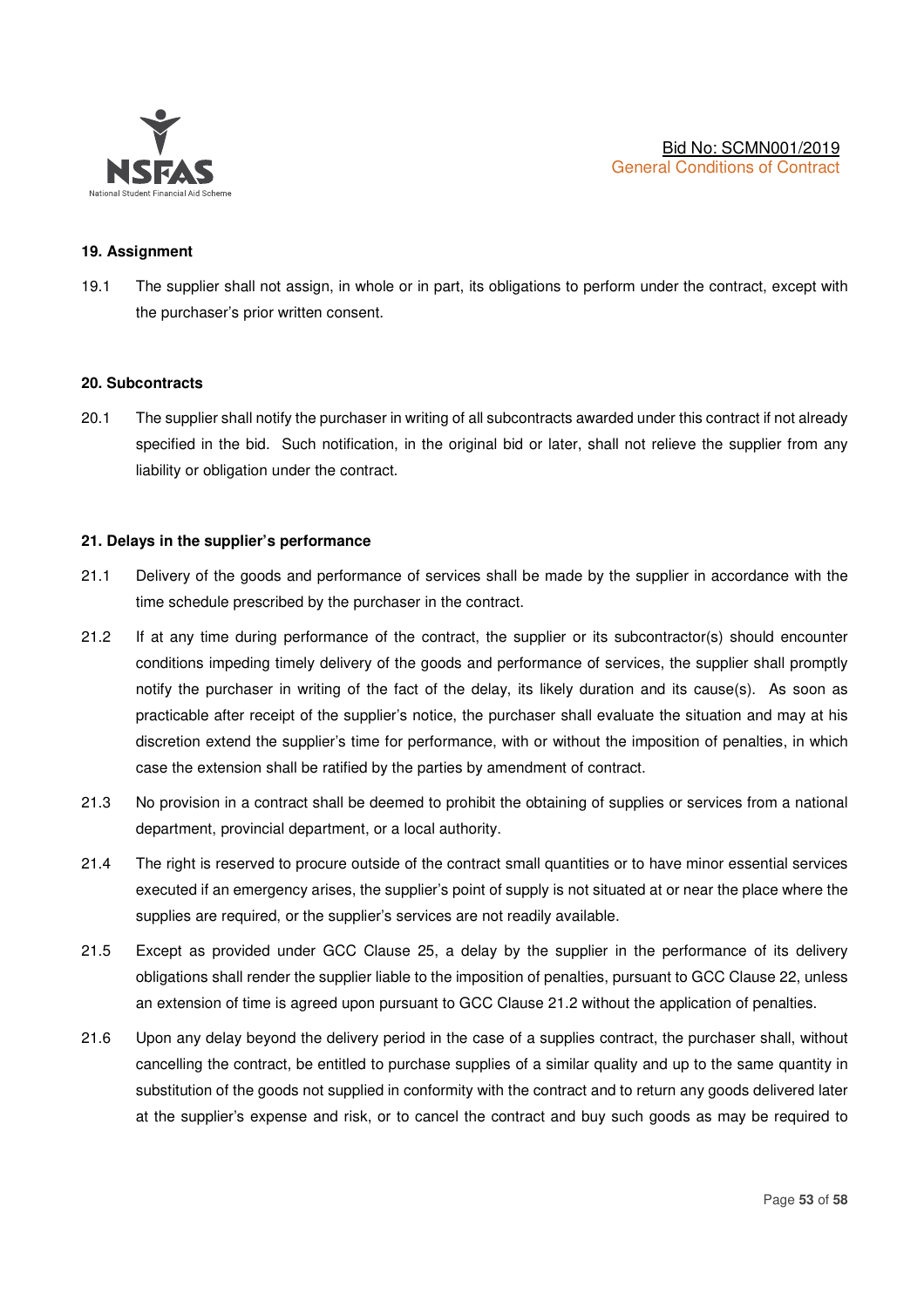

complete the contract and without prejudice to his other rights, be entitled to claim damages from the supplier.

## **22. Penalties**

22.1 Subject to GCC Clause 25, if the supplier fails to deliver any or all of the goods or to perform the services within the period(s) specified in the contract, the purchaser shall, without prejudice to its other remedies under the contract, deduct from the contract price, as a penalty, a sum calculated on the delivered price of the delayed goods or unperformed services using the current prime interest rate calculated for each day of the delay until actual delivery or performance. The purchaser may also consider termination of the contract pursuant to GCC Clause 23.

#### **23. Termination for default**

- 23.1 The purchaser, without prejudice to any other remedy for breach of contract, by written notice of default sent to the supplier, may terminate this contract in whole or in part:
	- (a) if the supplier fails to deliver any or all of the goods within the period(s) specified in the contract, or within any extension thereof granted by the purchaser pursuant to GCC Clause 21.2;
	- (b) if the Supplier fails to perform any other obligation(s) under the contract; or
	- (c) if the supplier, in the judgment of the purchaser, has engaged in corrupt or fraudulent practices in competing for or in executing the contract.
- 23.2 In the event the purchaser terminates the contract in whole or in part, the purchaser may procure, upon such terms and in such manner as it deems appropriate, goods, works or services similar to those undelivered, and the supplier shall be liable to the purchaser for any excess costs for such similar goods, works or services. However, the supplier shall continue performance of the contract to the extent not terminated.
- 23.3 Where the purchaser terminates the contract in whole or in part, the purchaser may decide to impose a restriction penalty on the supplier by prohibiting such supplier from doing business with the public sector for a period not exceeding 10 years.
- 23.4 If a purchaser intends imposing a restriction on a supplier or any person associated with the supplier, the supplier will be allowed a time period of not more than fourteen (14) days to provide reasons why the envisaged restriction should not be imposed. Should the supplier fail to respond within the stipulated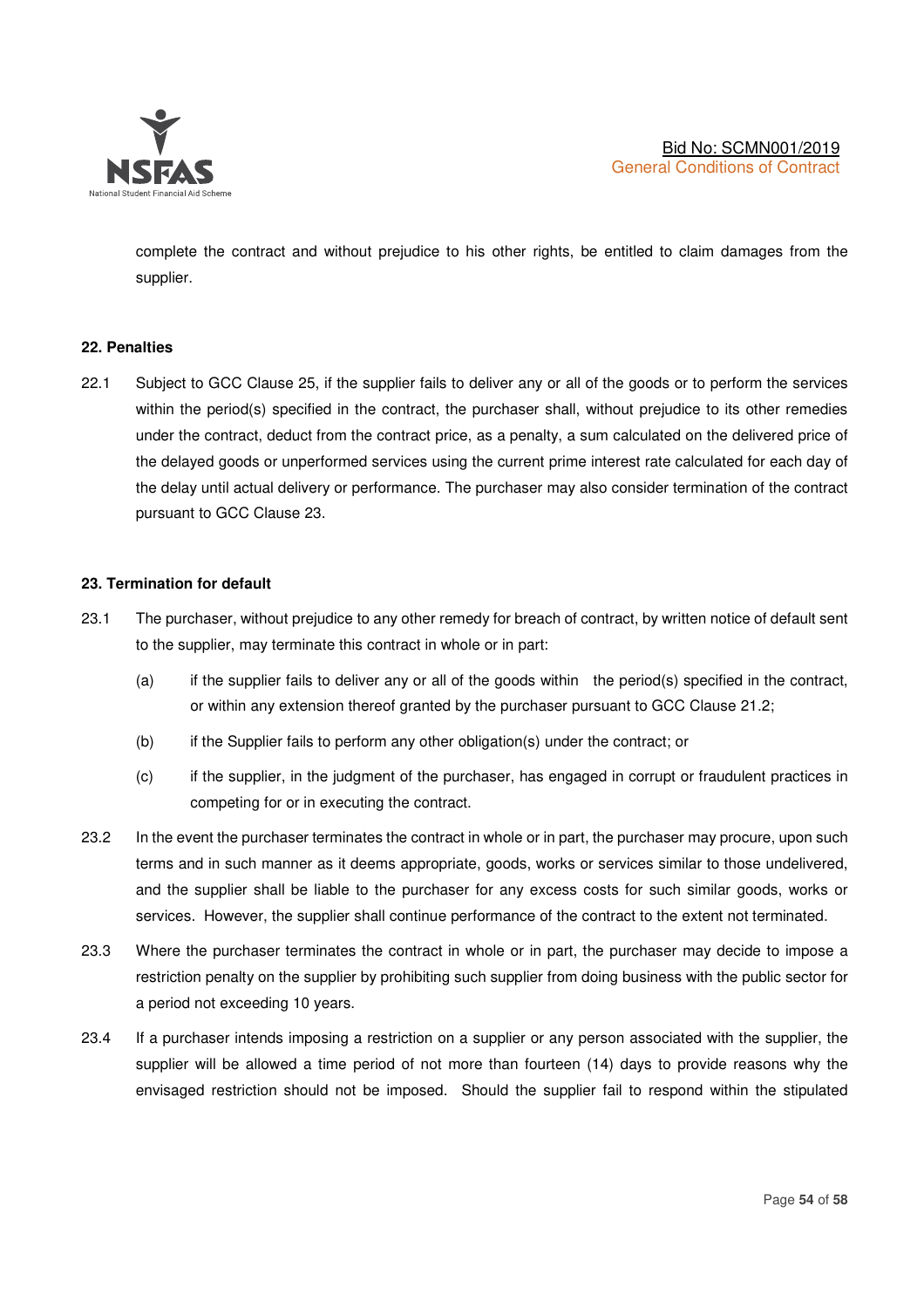

fourteen (14) days the purchaser may regard the intended penalty as not objected against and may impose it on the supplier.

- 23.5 Any restriction imposed on any person by the Accounting Officer / Authority will, at the discretion of the Accounting Officer / Authority, also be applicable to any other enterprise or any partner, manager, director or other person who wholly or partly exercises or exercised or may exercise control over the enterprise of the first-mentioned person, and with which enterprise or person the first-mentioned person, is or was in the opinion of the Accounting Officer / Authority actively associated.
- 23.6 If a restriction is imposed, the purchaser must, within five (5) working days of such imposition, furnish the National Treasury, with the following information:
	- (i) the name and address of the supplier and / or person restricted by the purchaser;
	- (ii) the date of commencement of the restriction
	- (iii) the period of restriction; and
	- (iv) the reasons for the restriction.

These details will be loaded in the National Treasury's central database of suppliers or persons prohibited from doing business with the public sector.

23.7 If a court of law convicts a person of an offence as contemplated in sections 12 or 13 of the Prevention and Combating of Corrupt Activities Act, No. 12 of 2004, the court may also rule that such person's name be endorsed on the Register for Tender Defaulters. When a person's name has been endorsed on the Register, the person will be prohibited from doing business with the public sector for a period not less than five years and not more than 10 years. The National Treasury is empowered to determine the period of restriction and each case will be dealt with on its own merits. According to section 32 of the Act the Register must be open to the public. The Register can be perused on the National Treasury website.

## **24. Anti- dumping and countervailing duties and rights**

24.1 When, after the date of bid, provisional payments are required, or anti-dumping or countervailing duties are imposed, or the amount of a provisional payment or anti-dumping or countervailing right is increased in respect of any dumped or subsidized import, the State is not liable for any amount so required or imposed, or for the amount of any such increase. When, after the said date, such a provisional payment is no longer required or any such anti-dumping or countervailing right is abolished, or where the amount of such provisional payment or any such right is reduced, any such favourable difference shall on demand be paid forthwith by the contractor to the State or the State may deduct such amounts from moneys (if any) which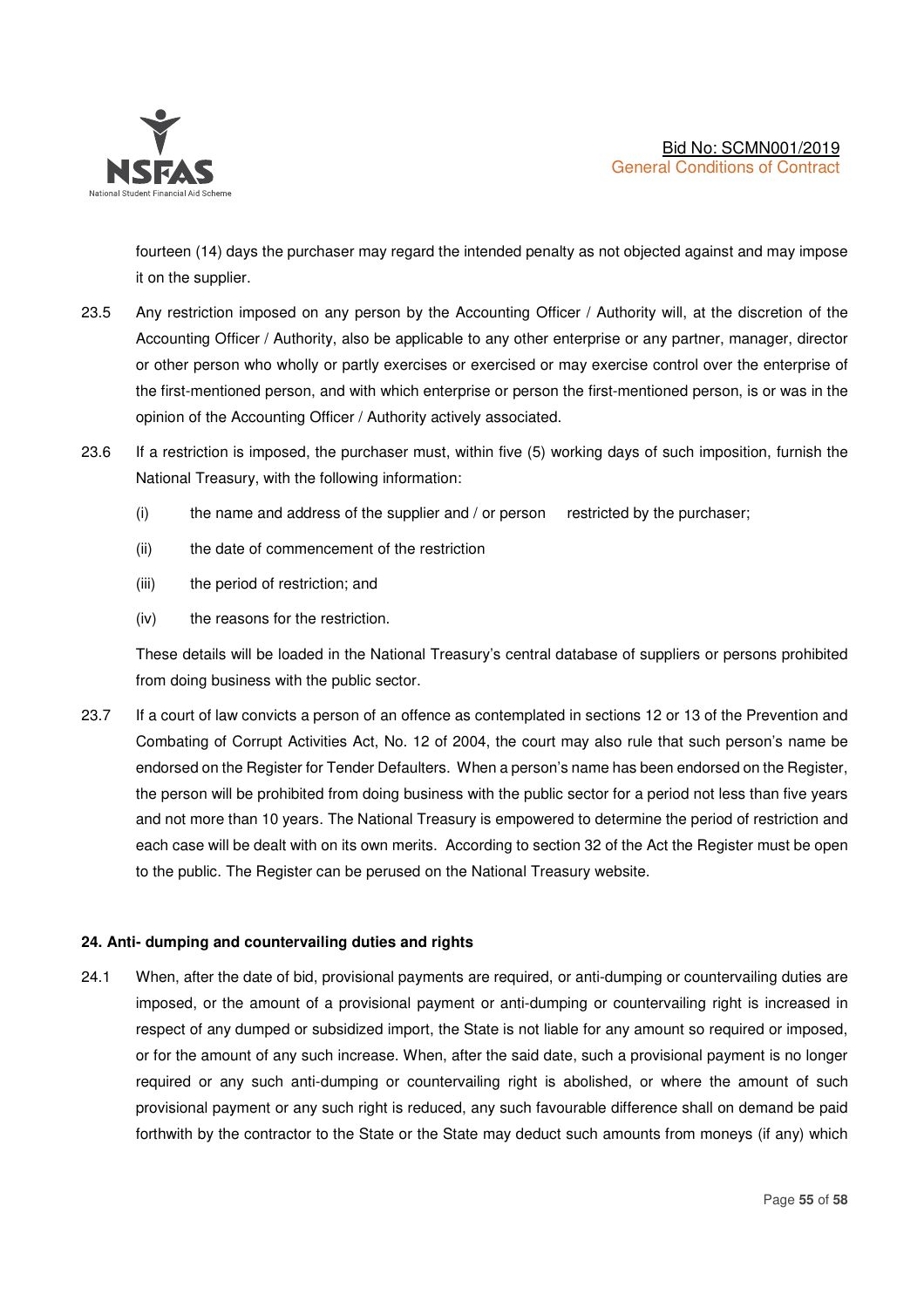

may otherwise be due to the contractor in regard to supplies or services which he delivered or rendered, or is to deliver or render in terms of the contract or any other contract or any other amount which may be due to him

## **25. Force Majeure**

- 25.1 Notwithstanding the provisions of GCC Clauses 22 and 23, the supplier shall not be liable for forfeiture of its performance security, damages, or termination for default if and to the extent that his delay in performance or other failure to perform his obligations under the contract is the result of an event of force majeure.
- 25.2 If a force majeure situation arises, the supplier shall promptly notify the purchaser in writing of such condition and the cause thereof. Unless otherwise directed by the purchaser in writing, the supplier shall continue to perform its obligations under the contract as far as is reasonably practical, and shall seek all reasonable alternative means for performance not prevented by the force majeure event.

#### **26. Termination for insolvency**

26.1 The purchaser may at any time terminate the contract by giving written notice to the supplier if the supplier becomes bankrupt or otherwise insolvent. In this event, termination will be without compensation to the supplier, provided that such termination will not prejudice or affect any right of action or remedy which has accrued or will accrue thereafter to the purchaser.

#### **27. Settlement of Disputes**

- 27.1 If any dispute or difference of any kind whatsoever arises between the purchaser and the supplier in connection with or arising out of the contract, the parties shall make every effort to resolve amicably such dispute or difference by mutual consultation.
- 27.2 If, after thirty (30) days, the parties have failed to resolve their dispute or difference by such mutual consultation, then either the purchaser or the supplier may give notice to the other party of his intention to commence with mediation. No mediation in respect of this matter may be commenced unless such notice is given to the other party.
- 27.3 Should it not be possible to settle a dispute by means of mediation, it may be settled in a South African court of law.
- 27.4 Mediation proceedings shall be conducted in accordance with the rules of procedure specified in the SCC.
- 27.5 Notwithstanding any reference to mediation and/or court proceedings herein,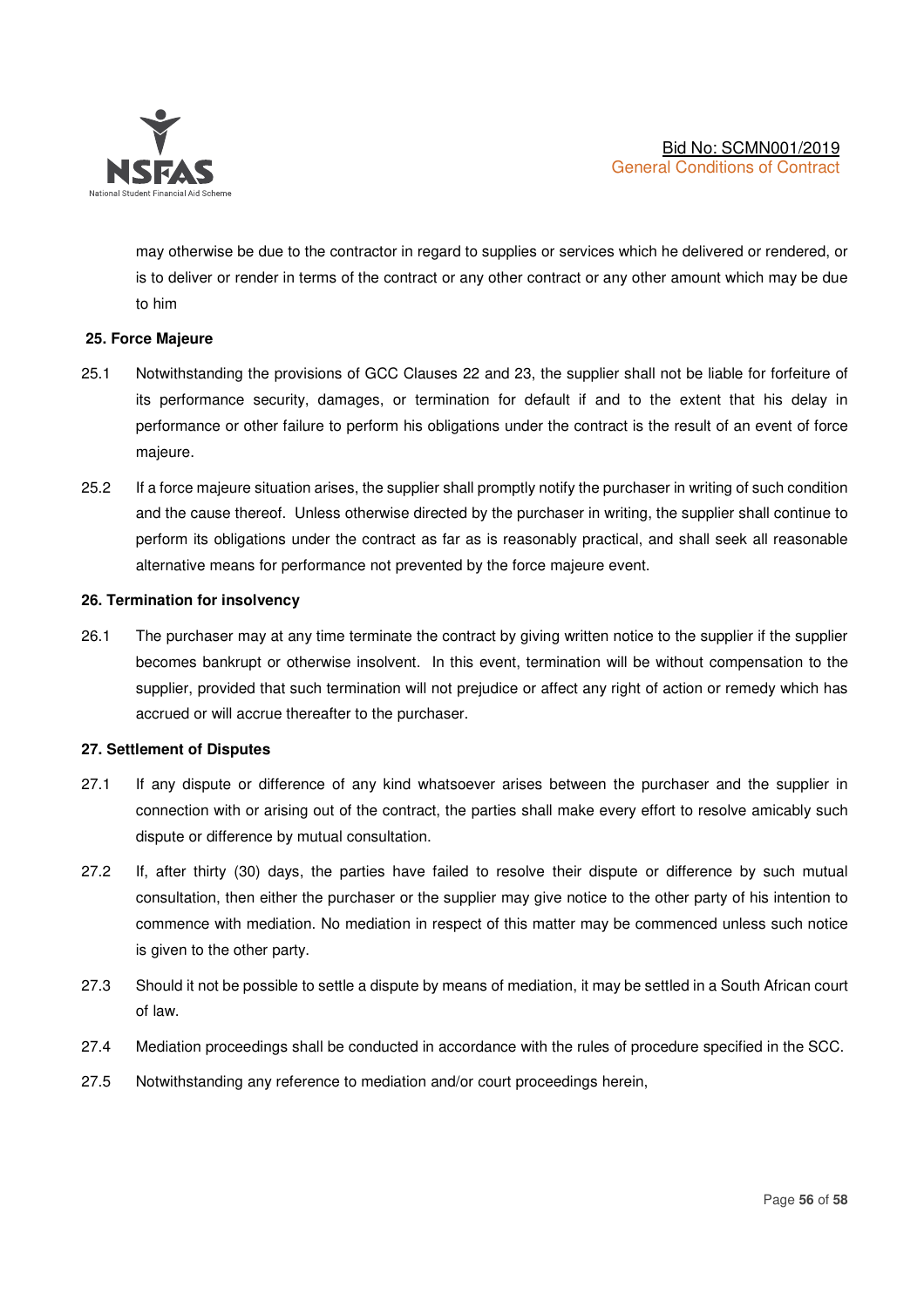

(a) the parties shall continue to perform their respective obligations under the contract unless they otherwise agree; and

(b) the purchaser shall pay the supplier any monies due the supplier.

## **28. Limitation of liability**

28.1 Except in cases of criminal negligence or wilful misconduct, and in the case of infringement pursuant to Clause 6;

(a) the supplier shall not be liable to the purchaser, whether in contract, tort, or otherwise, for any indirect or consequential loss or damage, loss of use, loss of production, or loss of profits or interest costs, provided that this exclusion shall not apply to any obligation of the supplier to pay penalties and/or damages to the purchaser; and

(b) the aggregate liability of the supplier to the purchaser, whether under the contract, in tort or otherwise, shall not exceed the total contract price, provided that this limitation shall not apply to the cost of repairing or replacing defective equipment.

#### **29. Governing language**

29.1 The contract shall be written in English. All correspondence and other documents pertaining to the contract that is exchanged by the parties shall also be written in English.

#### **30. Applicable Law**

30.1 The contract shall be interpreted in accordance with South African laws, unless otherwise specified in SCC.

#### **31. Notices**

31.1 Every written acceptance of a bid shall be posted to the supplier concerned by registered or certified mail and any other notice to him shall be posted by ordinary mail to the address furnished in his bid or to the address notified later by him in writing and such posting shall be deemed to be proper service of such notice

The time mentioned in the contract documents for performing any act after such aforesaid notice has been given, shall be reckoned from the date of posting of such notice.